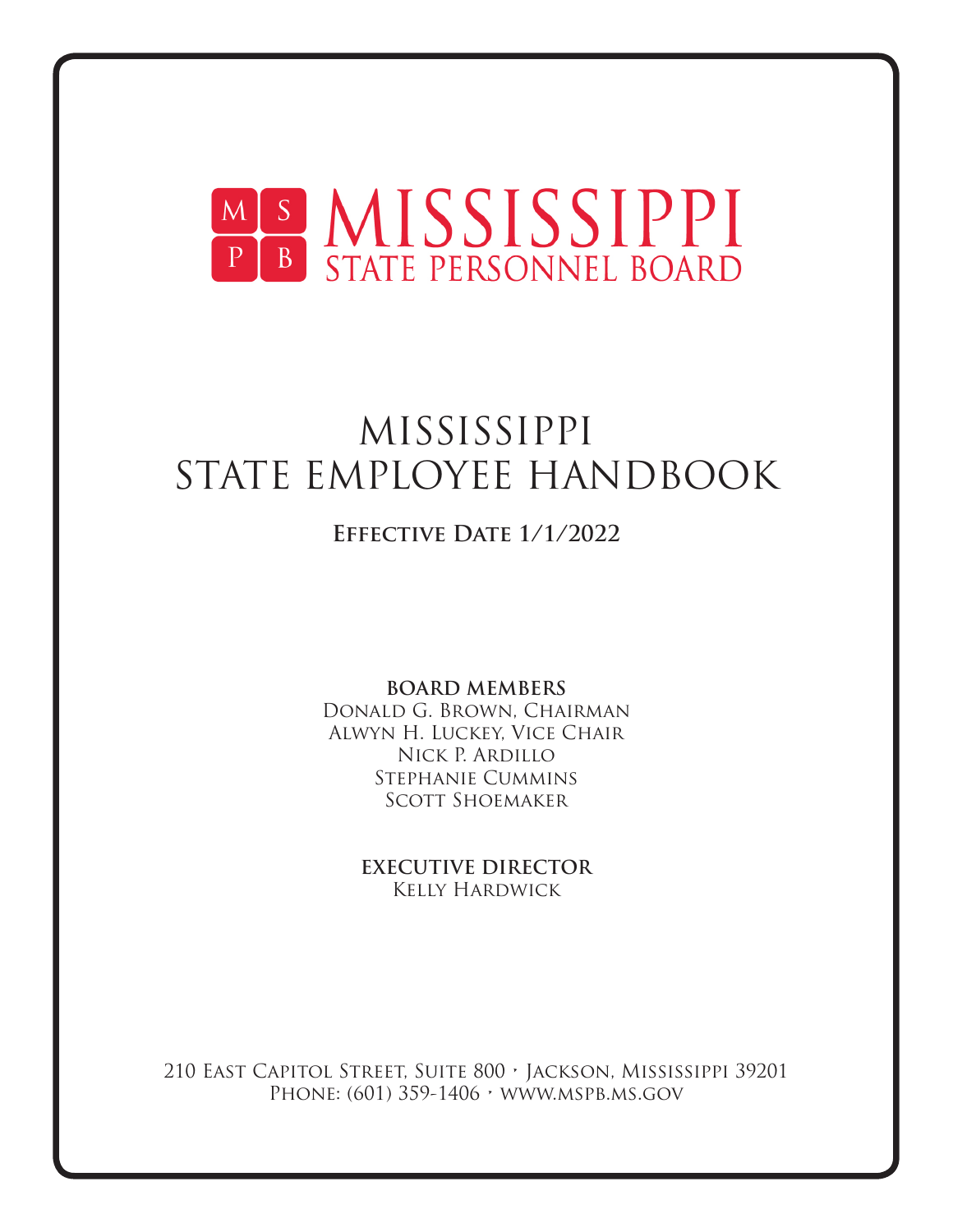# **TABLE OF CONTENTS**

| 1.2 STATEMENT OF EQUAL OPPORTUNITY EMPLOYMENT  1                  |
|-------------------------------------------------------------------|
|                                                                   |
|                                                                   |
|                                                                   |
|                                                                   |
|                                                                   |
| 2.3 NOTIFICATION OF STATUS FOR NON-STATE SERVICE EMPLOYMENT 3     |
|                                                                   |
| 2.5 PROMOTIONAL OPPORTUNITIES FOR PROBATIONARY EMPLOYEES  3       |
| 2.6 EMPLOYEE DISCIPLINARY ACTION, GRIEVANCE, AND APPEAL RIGHTS  4 |
|                                                                   |
|                                                                   |
|                                                                   |
|                                                                   |
|                                                                   |
|                                                                   |
|                                                                   |
|                                                                   |
|                                                                   |
|                                                                   |
|                                                                   |
|                                                                   |
|                                                                   |
|                                                                   |
|                                                                   |
|                                                                   |
|                                                                   |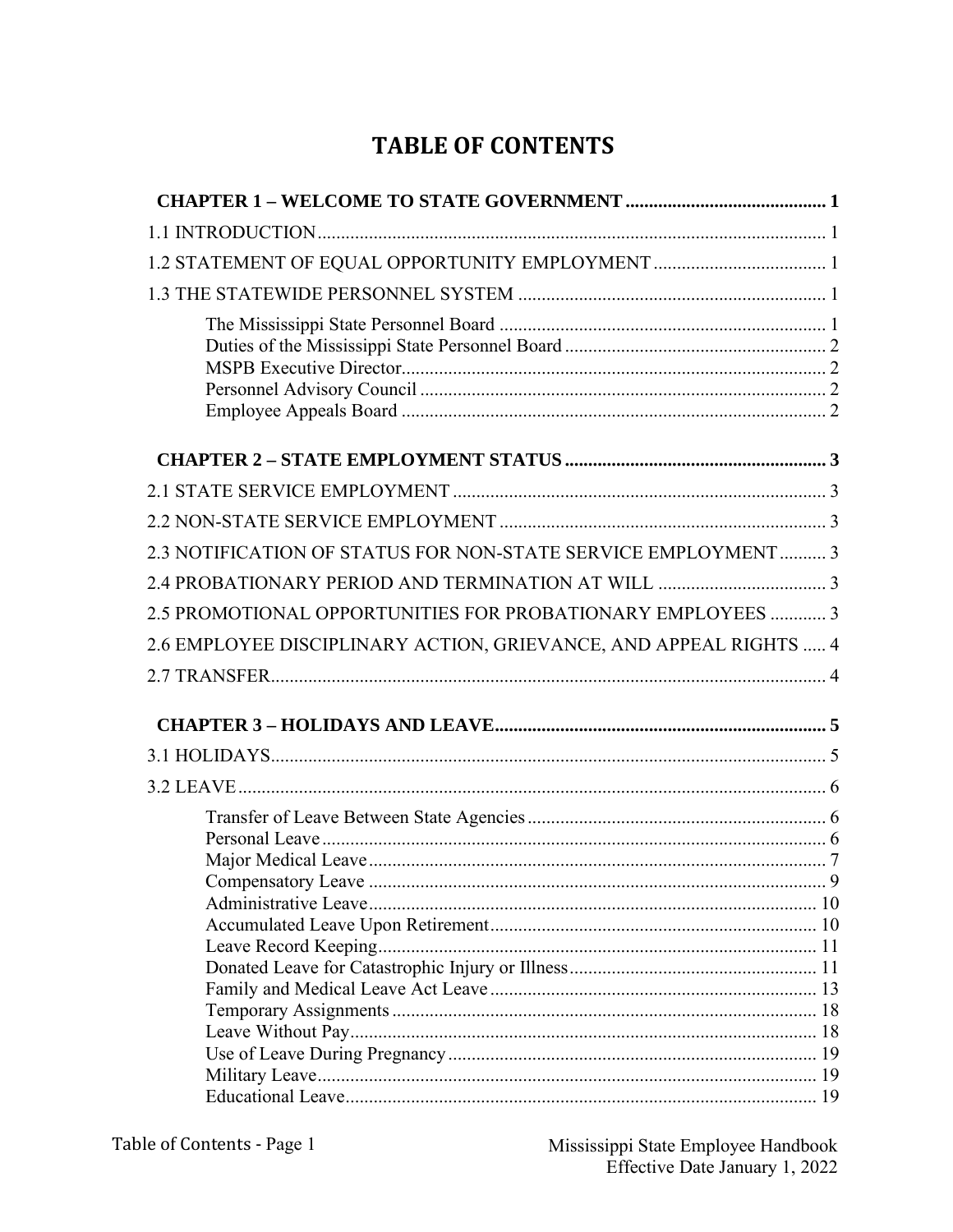| Use of Official Authority or Influence to Coerce Political Action 28 |  |
|----------------------------------------------------------------------|--|
|                                                                      |  |
|                                                                      |  |
|                                                                      |  |
|                                                                      |  |
|                                                                      |  |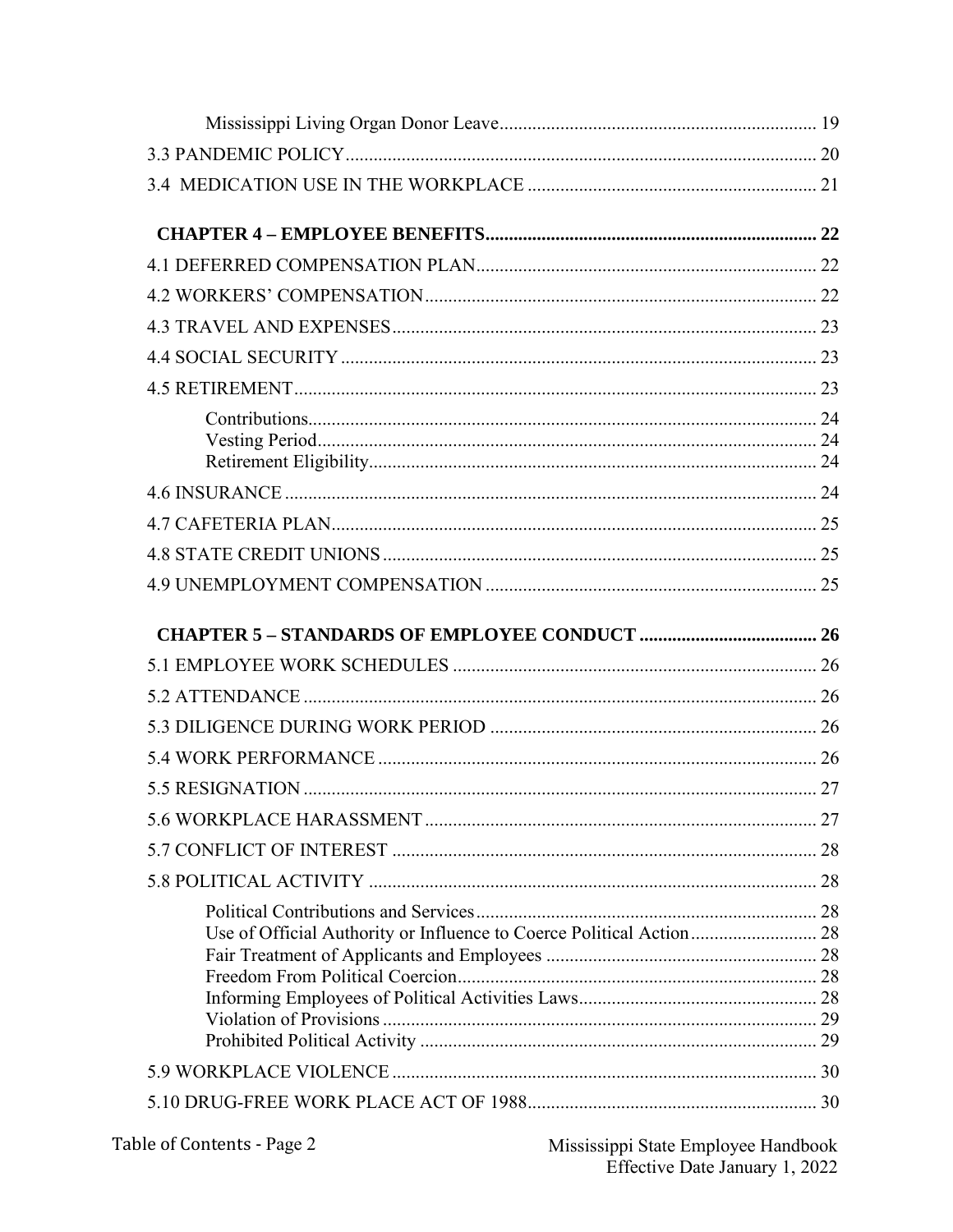| Wireless Communication Devices and Electronic Communications  31   |  |
|--------------------------------------------------------------------|--|
|                                                                    |  |
|                                                                    |  |
|                                                                    |  |
|                                                                    |  |
|                                                                    |  |
|                                                                    |  |
| 6.3 WORKFORCE TALENT DEVELOPMENT AND SUCCESSION PLANNING  35       |  |
|                                                                    |  |
| <b>CHAPTER 7 - EMPLOYEE CORRECTIVE AND DISCIPLINARY ACTION  38</b> |  |
| 7.1 DISMISSED OR OTHERWISE ADVERSELY AFFECTED AS TO                |  |
|                                                                    |  |
|                                                                    |  |
|                                                                    |  |
| Administrative Leave/Suspension with Pay Pending the Employee's    |  |
|                                                                    |  |
|                                                                    |  |
|                                                                    |  |
|                                                                    |  |
|                                                                    |  |
|                                                                    |  |
| 8.3 GRIEVANCE FORM AND TIMEFRAME REQUIREMENTS  45                  |  |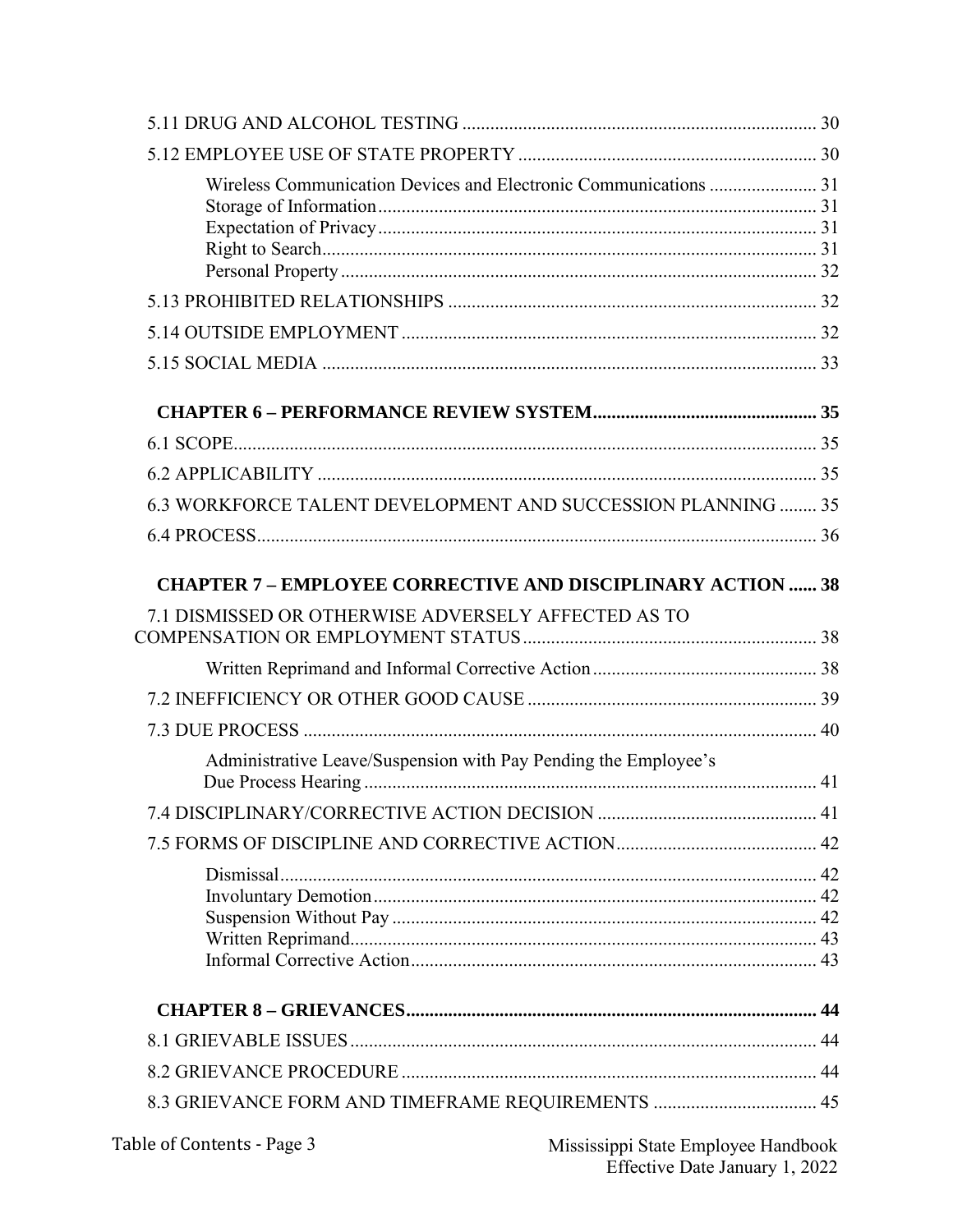| <b>CHAPTER 9 - MISSISSIPPI EMPLOYEE APPEALS BOARD 46</b>         |  |
|------------------------------------------------------------------|--|
| 9.1 AVAILABILITY OF RULES AND MEAB ADMINISTRATIVE OFFICE 47      |  |
|                                                                  |  |
| 9.3 WHO MAY APPEAL; ACTIONS WHICH MAY BE APPEALED  47            |  |
|                                                                  |  |
|                                                                  |  |
|                                                                  |  |
| 9.7 FILING OF PLEADINGS AND OTHER DOCUMENTS; COPIES TO BE        |  |
|                                                                  |  |
| 9.9 ASSIGNMENT OF CASES; SCHEDULING OF PREHEARING CONFERENCE  49 |  |
|                                                                  |  |
|                                                                  |  |
|                                                                  |  |
|                                                                  |  |
|                                                                  |  |
|                                                                  |  |
|                                                                  |  |
|                                                                  |  |
|                                                                  |  |
|                                                                  |  |
|                                                                  |  |
|                                                                  |  |
|                                                                  |  |
|                                                                  |  |
|                                                                  |  |
|                                                                  |  |
| 9.26 AMENDMENT OF RULES; VALIDITY OF RULES;                      |  |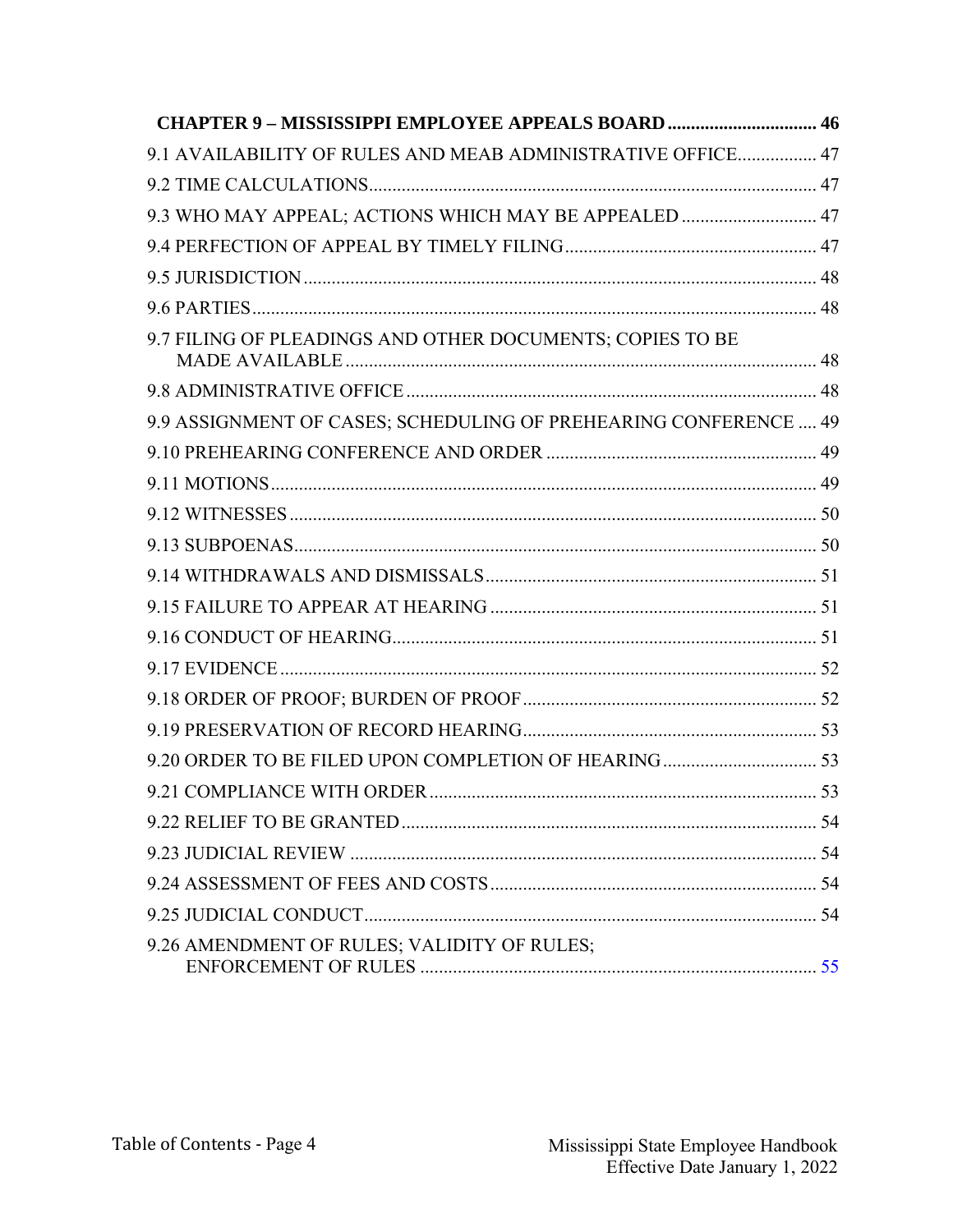# <span id="page-5-0"></span>**CHAPTER 1 – WELCOME TO STATE GOVERNMENT**

# <span id="page-5-1"></span>**1.1 INTRODUCTION**

This Handbook contains the rules and regulations for State employees under the purview of the Mississippi State Personnel Board. The information contained in this Handbook is not intended to and does not grant to any State employee any additional rights or privileges of employment not otherwise expressly provided in State or Federal law. The rules of the Mississippi State Personnel Board are periodically revised. The *Mississippi State Employee Handbook* is available on the Mississippi State Personnel Board website at http://www.mspb.ms.gov.

This *Mississippi State Employee Handbook* is effective as of January 1, 2022

# <span id="page-5-2"></span>**1.2 STATEMENT OF EQUAL OPPORTUNITY EMPLOYMENT**

The State of Mississippi is an equal opportunity employer and assures equal employment opportunities to all persons in compliance with state and federal law. In order to implement the State's equal employment policy and to assure non-discriminatory personnel administration, the Mississippi State Personnel Board promotes non-discriminatory practices and procedures in all phases of personnel administration and prohibits any form of unlawful discrimination. Equal employment opportunity can only be attained through State agency commitment to complying with all applicable laws affording equal employment opportunities to individuals. Accordingly, it is imperative that State agencies make all personnel decisions in accordance with Mississippi State Personnel Board policies, practices, and procedures.

Equal employment opportunity does not guarantee an employee any rights not otherwise provided by law.

#### <span id="page-5-3"></span>**1.3 THE STATEWIDE PERSONNEL SYSTEM**

In 1980, the Mississippi State Legislature created the Statewide Personnel System, which governs the establishment of employment positions, classification of positions, employment conduct, movement and separation of employees and provides a system of personnel management for State government. The Legislature also created the Mississippi State Personnel Board (hereinafter referred to as "MSPB") as the governing authority to administer the Statewide Personnel System. In 1981, the Legislature further established the "Colonel Guy Groff State Variable Compensation Plan" or the VCP and authorized MSPB to implement the plan and review the plan annually. Mississippi Code Annotated § 25-9-147.

#### <span id="page-5-4"></span>*The Mississippi State Personnel Board*

MSPB is composed of five members appointed by the Governor with the advice and consent of the Senate. One Board member is appointed from each of the three Supreme Court Districts, and two members are appointed from the State at large. Each Board member serves a five-year term, with the terms staggered such that one member's appointment expires at the end of each fiscal year. In addition to the Board members, the Lieutenant Governor may designate two Senators and the Speaker of the House may designate two Representatives to attend Board meetings, acting in the capacity of advisors, but with no vote on any matter within the jurisdiction of the Board. Mississippi Code Annotated § 25-9-109.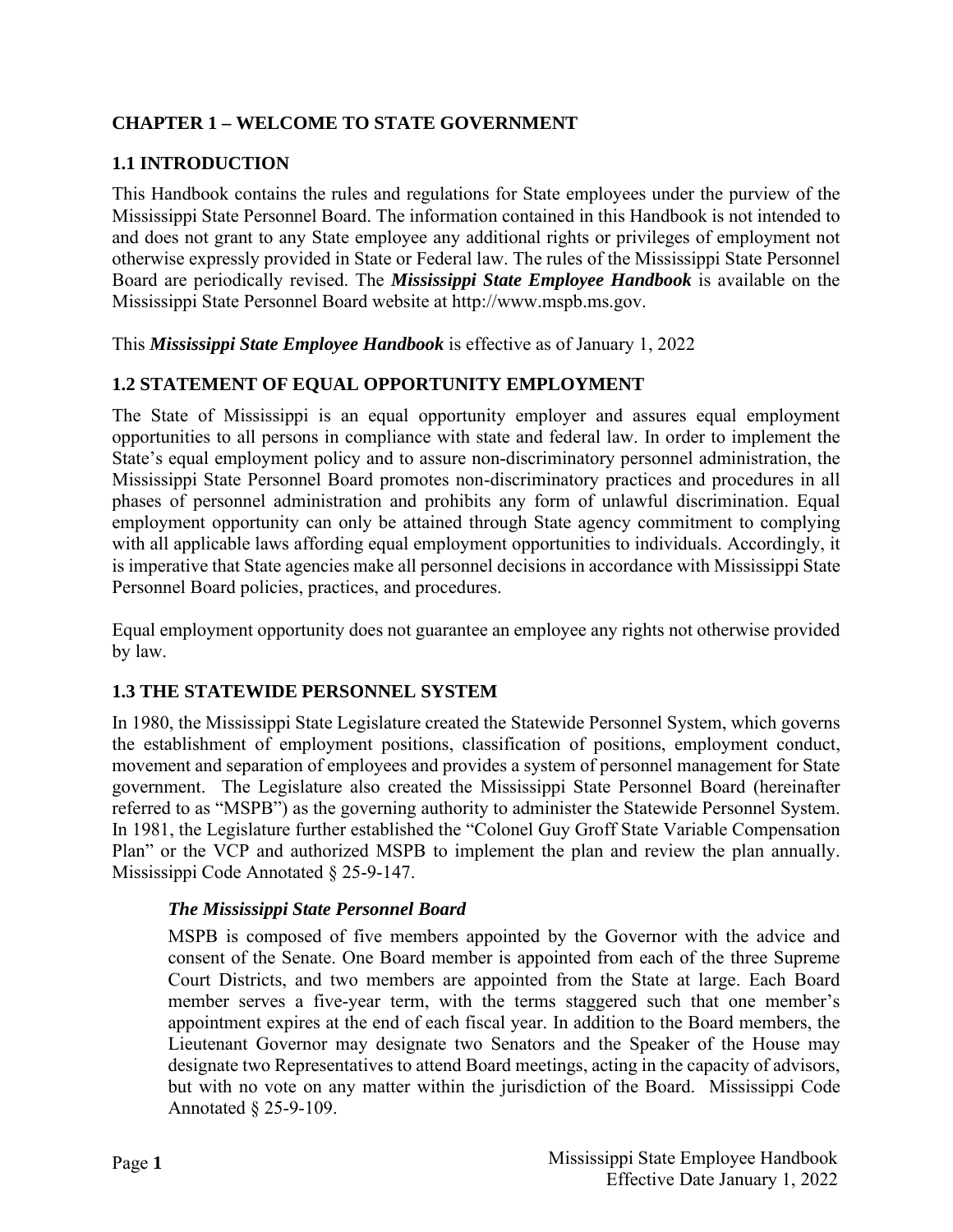#### <span id="page-6-0"></span>*Duties of the Mississippi State Personnel Board*

The duties of MSPB are two-fold: (1) to support State government by providing a system of personnel management that enhances efficiency and effectiveness with regard to the use of personnel resources and (2) to provide the Executive and Legislative branches data necessary for budgetary and planning purposes. MSPB has a strong and continuing commitment to equal employment opportunity, employee development, performance review, uniform administration of leave benefits, open communication, and equitable and adequate compensation. The framework of personnel management provided by MSPB is designed to be fair to all, based on state-of-art theory and practice, and in compliance with Federal and State laws and regulations. Mississippi Code Annotated §§ 25-9-101, *et seq*.

# <span id="page-6-1"></span>*MSPB Executive Director*

The MSPB Executive Director is the State Personnel Director. The Board sets the general policies by which its assigned duties and responsibilities may be accomplished and has tasked its Executive Director with the daily administration of the system. His or her role is "to administer the operations of the State Personnel System and to otherwise act in the capacity of chief executive officer to the Mississippi State Personnel Board." Mississippi Code Annotated § 25-9-119.

# <span id="page-6-2"></span>*Personnel Advisory Council*

The Personnel Advisory Council is composed of personnel directors of five major State agencies. These members, appointed by and serving a term concurrent with that of the Governor, advise MSPB in the development of comprehensive policies, programs, rules and regulations that will improve public employment in the State. The Council also assists in the promotion of public understanding of the purposes, policies and practices of the Statewide Personnel System. Mississippi Code Annotated § 25-9-117.

# <span id="page-6-3"></span>*Employee Appeals Board*

Mississippi Code Annotated § 25-9-129 provides that the Mississippi State Personnel Board shall appoint an employee appeals board (hereinafter referred to as the Mississippi Employee Appeals Board or "MEAB"). The MEAB shall consist of three (3) hearing officers for the purpose of holding hearings, compiling evidence and rendering decisions on appeals of personnel action adversely affecting employment status or compensation (formal disciplinary action defined in Section 7.1). Grievable issues specified in Section 8.1 may also be appealed to the MEAB.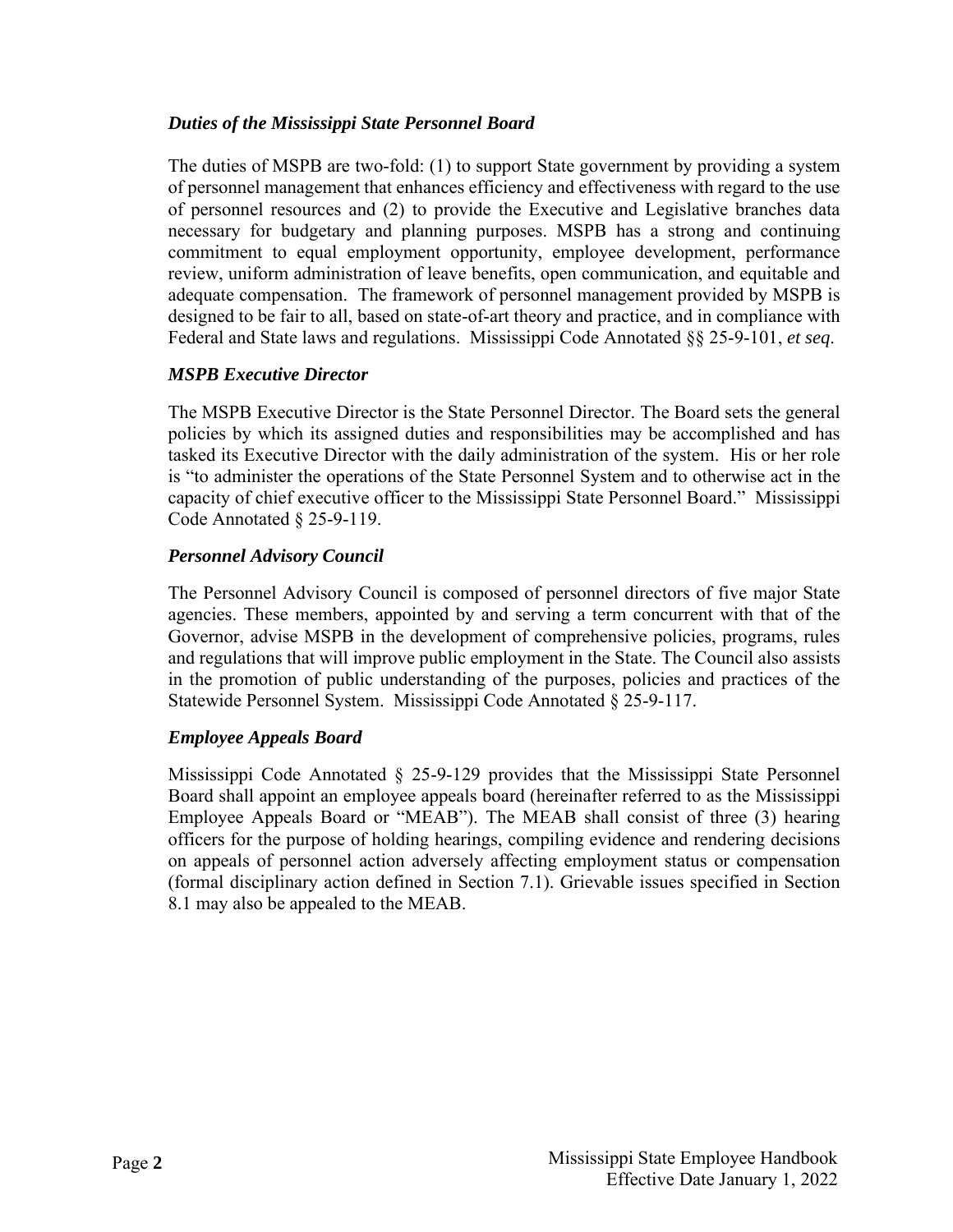# <span id="page-7-0"></span>**CHAPTER 2 – STATE EMPLOYMENT STATUS**

# <span id="page-7-1"></span>**2.1 STATE SERVICE EMPLOYMENT**

MSPB identifies employees of State agencies as either State Service employees or Non-State Service employees. The Legislature has defined by statute those employees that are considered Non-State Service employees. *See* Mississippi Code Annotated § 25-9-107(c). Employees of State departments, agencies and institutions who are not listed within that statute are defined as State Service employees.

A State Service employee retains that status upon transfer (intra- and inter-agency), promotion, demotion, or title change as long as he or she remains in a State Service position and does not have a break in service. A break in service is defined as either (1) lump sum payment for accrued personal leave, (2) lapse of one eight-hour work day between employment with the original State Service status agency and the new State Service status agency, or (3) separation of employment.

#### <span id="page-7-2"></span>**2.2 NON-STATE SERVICE EMPLOYMENT**

Non-State Service employees cannot attain State Service status while employed in a Non-State Service position. MSPB has salary setting authority for several categories of Non-State Service employees. In addition, MSPB has the authority to set minimum qualifications for Non-State Service positions such as time-limited and part-time employees as well as verify the statutory qualifications of certain physicians, dentists, veterinarians, nurse practitioners, and attorneys.

# <span id="page-7-3"></span>**2.3 NOTIFICATION OF STATUS FOR NON-STATE SERVICE EMPLOYMENT**

Each applicant, including State Service employees who have attained permanent status, shall be given written notice, prior to his or her appointment to a Non-State Service position by the appointing authority, that he or she may be dismissed or otherwise adversely affected as to compensation or employment status, with or without cause and is not entitled to due process of law.

#### <span id="page-7-4"></span>**2.4 PROBATIONARY PERIOD AND TERMINATION AT WILL**

Every employee, upon original entry into a State Service status position, must successfully serve a twelve-month probationary period before that employee is granted State Service status. During the probationary period, the employee's work and conduct are carefully observed. During this twelve-month probationary period, the employee is Non-State Service and may be dismissed or otherwise adversely affected as to compensation or employment status, with or without cause and is not entitled to due process of law.

#### <span id="page-7-5"></span>**2.5 PROMOTIONAL OPPORTUNITIES FOR PROBATIONARY EMPLOYEES**

A state service status, probationary state service, part-time, time-limited and/or other MSPB purview non-state service employee, who has been continuously employed for six (6) months in the agency where the opening occurs, may apply for a Promotional opening through submission of a current State of Mississippi Application. If the employee transfers to another State Service status position in the same agency or in a different State Service status agency, the employee shall continue to serve the remainder of the twelve-month probationary period without penalty, provided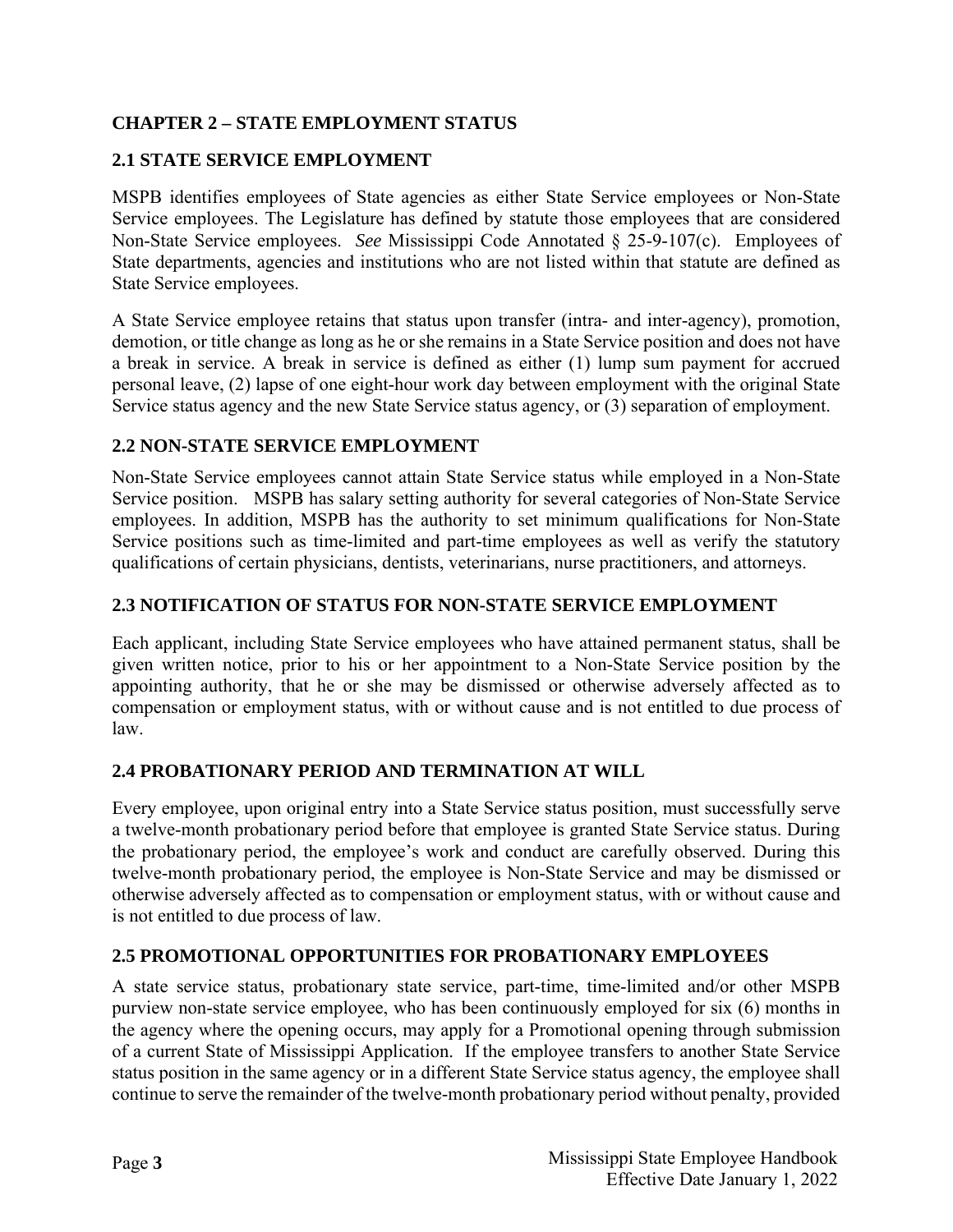there is no break in service.

# <span id="page-8-0"></span>**2.6 EMPLOYEE DISCIPLINARY ACTION, GRIEVANCE, AND APPEAL RIGHTS**

Mississippi Code Annotated § 25-9-127 requires that State Service employees may only be dismissed or otherwise adversely affected as to compensation or employment status for inefficiency or other good cause. The statute also requires that such personnel action must be in accordance with policies and procedures promulgated by the MSPB, complying with due process of law. Chapter 7 of this handbook contains the policies and procedures concerning employee corrective and disciplinary action for State Service employees. A Non-State Service employee may be dismissed or otherwise adversely affected as to compensation or employment status, with or without cause and is not entitled to due process of law.

Chapters 8 and 9 contain the policies and procedures for employee grievances and appeals to the Mississippi Employee Appeals Board (MEAB).

#### <span id="page-8-1"></span>**2.7 TRANSFER**

Employees may transfer from an employment position in one agency to a vacant employment position in another agency. The transfer of a State Service employee into a promotional State Service position at another agency is accomplished through the use of a Referred List, except in the case of a demotional transfer or a lateral transfer into the same job class currently occupied by the employee.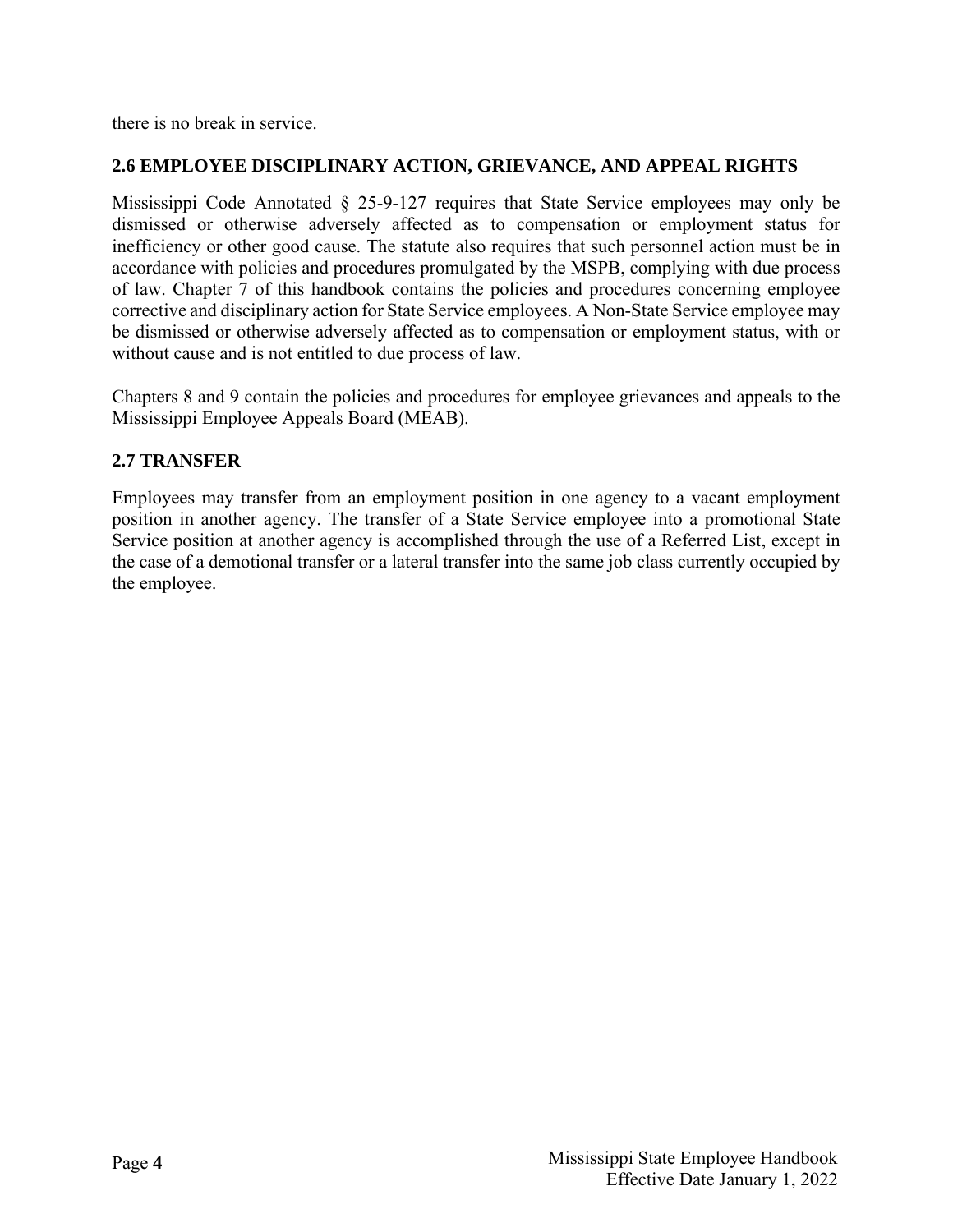# <span id="page-9-0"></span>**CHAPTER 3 – HOLIDAYS AND LEAVE**

Although MSPB develops rules governing the administration of leave benefits, the appointing authority of each agency may develop internal administrative procedures governing the application of these leave rules. Agency Human Resources Offices, payroll offices or immediate supervisors may provide employees with information regarding procedures unique to a specific agency.

# <span id="page-9-1"></span>**3.1 HOLIDAYS**

State employees receive regular pay for ten legal holidays and for any other day proclaimed as a holiday by the Governor of the State of Mississippi or the President of the United States. Employees who are not in an active pay status on a legal holiday will not be compensated for the holiday. Active pay status is defined as either physically working or on paid leave the day of a legal holiday, the day immediately preceding a legal holiday, or the day immediately following a legal holiday. Compensation for legal holidays for part-time employees will be computed on a pro-rata basis according to hours regularly scheduled to work.

| January 1                                                                                                                                                                              | New Year's Day                                                        |
|----------------------------------------------------------------------------------------------------------------------------------------------------------------------------------------|-----------------------------------------------------------------------|
| The Third Monday of January                                                                                                                                                            | Robert E. Lee's Birthday and<br>Dr. Martin Luther King Jr.'s Birthday |
| The Third Monday of February                                                                                                                                                           | Washington's Birthday                                                 |
| The Last Monday of April                                                                                                                                                               | Confederate Memorial Day                                              |
| The Last Monday of May                                                                                                                                                                 | National Memorial Day and<br>Jefferson Davis' Birthday                |
| July 4                                                                                                                                                                                 | Independence Day                                                      |
| The First Monday of September                                                                                                                                                          | Labor Day                                                             |
| November 11                                                                                                                                                                            | Armistice or Veterans' Day                                            |
| A day fixed by proclamation by the Governor of<br>Mississippi as a day of Thanksgiving, which shall<br>be fixed to correspond to the date proclaimed by<br>the United States President | Thanksgiving Day                                                      |
| December 25                                                                                                                                                                            | Christmas Day                                                         |

The State of Mississippi observes the following legal holidays:

In the event any of these holidays fall on a Saturday or Sunday, then the legal holiday will be observed as declared by the Governor.

Except as may be provided in specific agency appropriations bills, when, in the opinion of the agency, it is essential that a State employee work during an official State holiday, the employee will receive credit for the number of hours actually worked. In addition, and in accordance with specific provisions of an agency's appropriation bill, an agency may require employees in specific job classes to work on an official State holiday and be paid call-back pay in lieu of receiving compensatory time credit.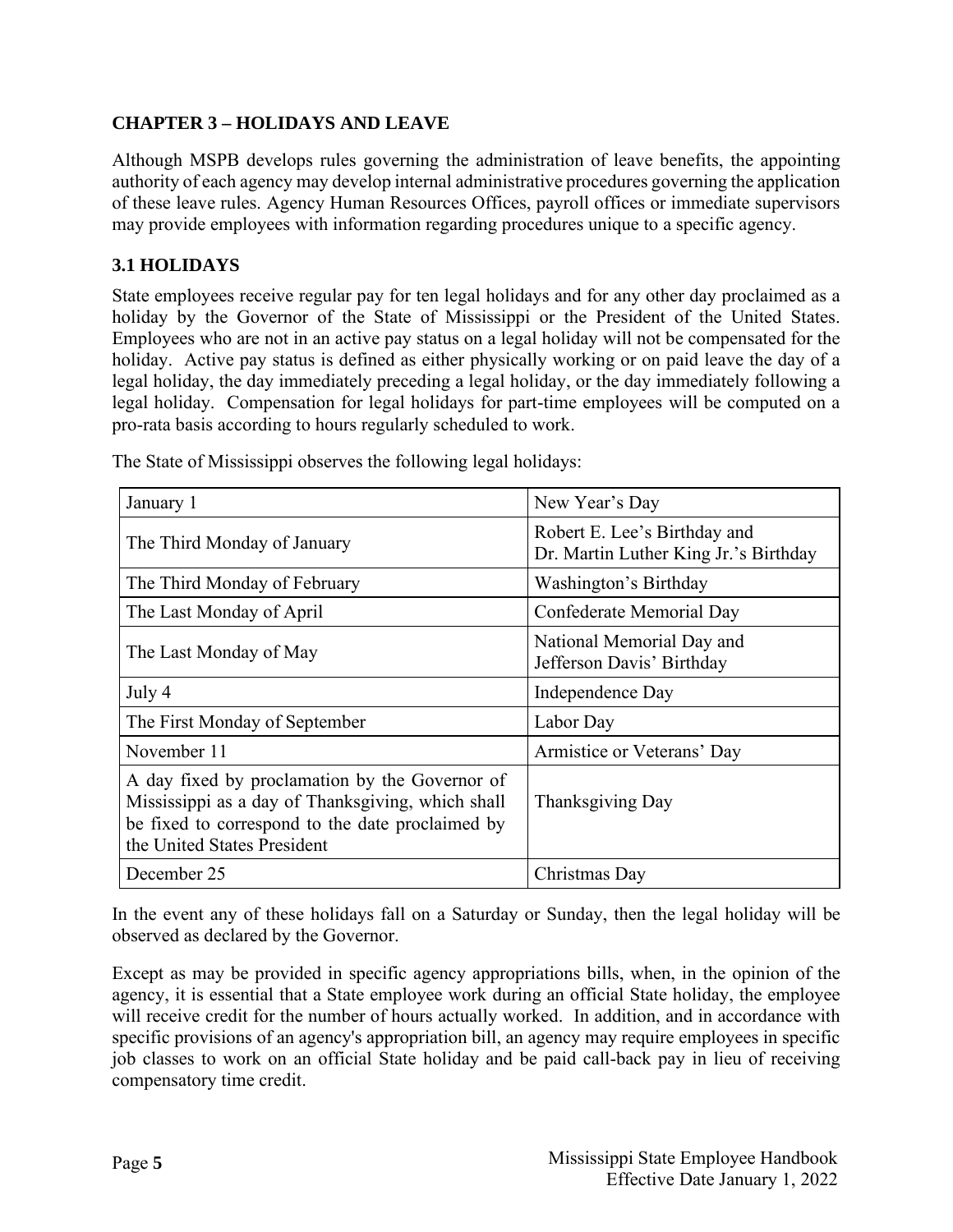# <span id="page-10-0"></span>**3.2 LEAVE**

Each month State employees earn two types of leave, personal leave and major medical (sick) leave. Employees, including part-time employees, will be granted leaves of absence for Non-State Service and military leave as provided by statute. The appointing authority cannot increase the amount of personal leave or Major Medical Leave to an employee's credit, and it is unlawful for an appointing authority to grant personal and Major Medical Leave in an amount greater than was earned and accumulated by the employee. Part-time employees are granted leave only during periods when they are scheduled to work.

#### <span id="page-10-1"></span>*Transfer of Leave Between State Agencies*

Both major medical and personal leave earned by employees are transferable between any and all State agencies, junior colleges and senior colleges. However, compensatory leave is not transferable. Each appointing authority will be furnished a statement of accrued leave when an employee transfers between agencies.

Upon transfer, leave accrual rates at the receiving agency will reflect total continuous service. An employee transferring with a break in service must begin accruing at the rate established for new employees. Lump sum payment for accrued personal leave and/or the lapse of one eight-hour workday between the termination date with the original agency and the effective date with the new agency denote a break in service.

#### <span id="page-10-2"></span>*Personal Leave*

All full-time employees and appointed officers of the State of Mississippi earn personal leave as follows:

| <b>CONTINUOUS</b><br><b>SERVICE</b> | <b>ACCRUAL RATE</b><br>(Monthly) | <b>ACCRUAL RATE</b><br>(Annually) |
|-------------------------------------|----------------------------------|-----------------------------------|
| 1 month to 3 years                  | 12 hours                         | 18 days                           |
| 37 months to 8 years                | 14 hours                         | 21 days                           |
| 97 months to 15 years               | 16 hours                         | 24 days                           |
| Over 15 years                       | 18 hours                         | 27 days                           |

Employees begin to earn and accumulate personal leave on the first working day of each month the employee works or receives paid leave. Personal leave is available for the employee's use on the first day of the month after the leave is earned. Part-time and temporary employees accrue personal leave on a pro rata basis. There is no limit to the accumulation of personal leave. Upon termination of employment, each employee may be paid for not more than thirty days of accumulated personal leave. Unused personal leave in excess of thirty days and all unused Major Medical Leave will be counted as creditable service for the purposes of the retirement system.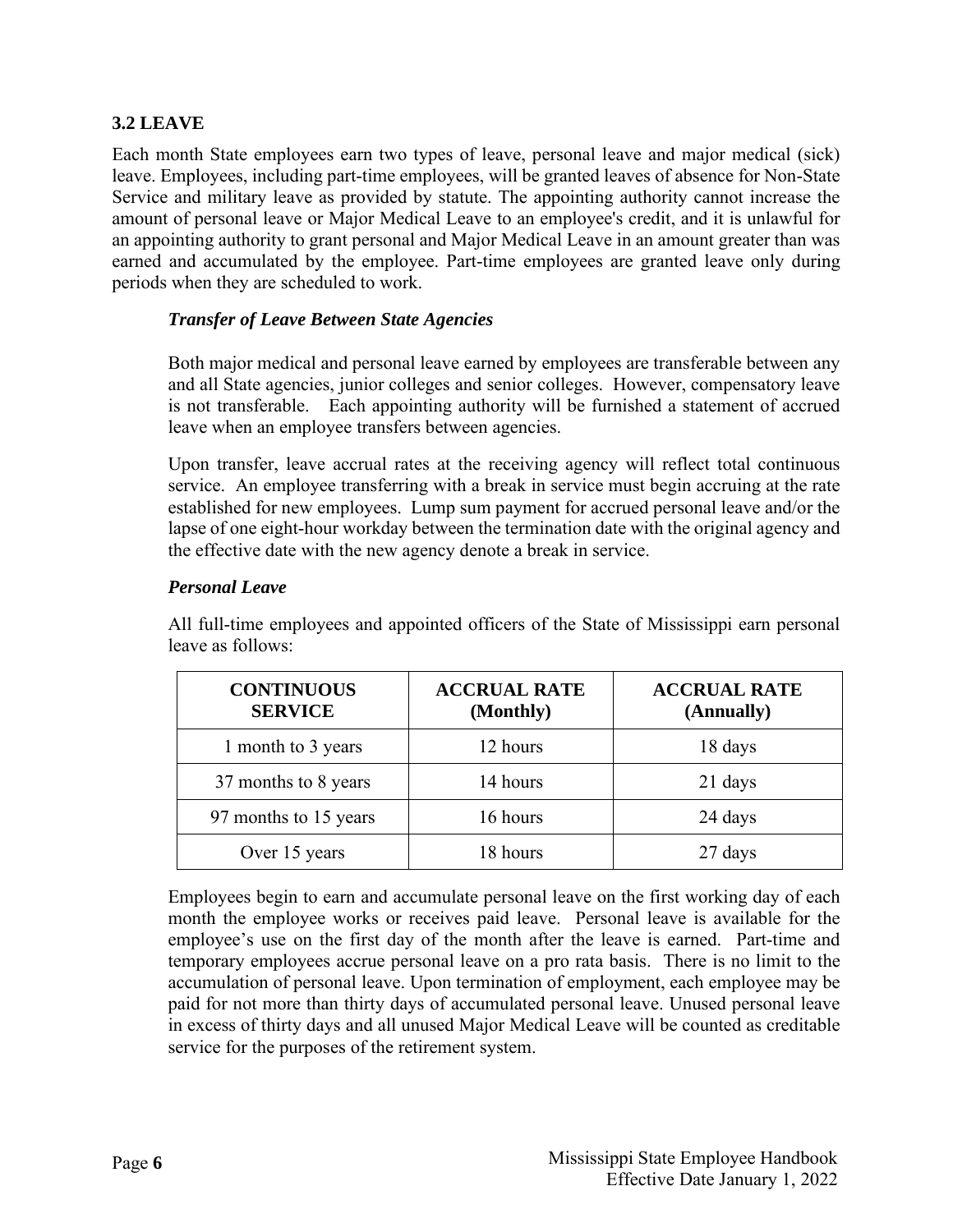Employees are encouraged to use earned personal leave for vacations and personal business. However, all requests for personal leave, except when taken due to an illness, are approved at the agency's discretion. Personal or compensatory leave must be used for illnesses of the employee requiring absences of one day or less. In addition, accrued personal or compensatory leave must be used for the first day of an employee's illness requiring his or her absence of more than one day. A workday is defined as eight working hours. Accrued personal, major medical, or compensatory leave may also be used for an illness in the employee's immediate family, including only a spouse, parent, stepparent, sibling, child, stepchild, grandchild, grandparent, son-in-law, daughter-in-law, mother-inlaw, father-in-law, brother-in-law or sister-in-law.

A state law enforcement officer who is injured by wound or accident in the line of duty is not required to use earned personal leave during the period of recovery from such injury.

For the purpose of computing credit for personal leave, each appointed officer or employee is considered to work no more than five days each week. For purposes of calculating the leave accrual rate for employees, leaves of absence granted by the appointing authority for one year or less are permitted without forfeiting previously accumulated continuous service. The provisions of this section do not apply to military leaves of absence.

The beneficiary of an employee who dies with unused personal leave will receive payment for all personal leave accumulated but not used by the employee. The beneficiary designated with PERS will receive these benefits unless another beneficiary has been designated.

Source: Mississippi Code Annotated §§ 25-3-93 and 25-3-97.

#### <span id="page-11-0"></span>*Major Medical Leave*

All full-time employees and appointed officers of the State of Mississippi accrue Major Medical Leave as follows:

| <b>CONTINUOUS SERVICE</b> | <b>ACCRUAL RATE</b><br>(Monthly) | <b>ACCRUAL RATE</b><br>(Annually) |
|---------------------------|----------------------------------|-----------------------------------|
| 1 month to 3 years        | 8 hours                          | 12 days                           |
| 37 months to 8 years      | 7 hours                          | $10.5$ days                       |
| 97 months to 15 years     | 6 hours                          | 9 days                            |
| Over 15 years             | 5 hours                          | 7.5 days                          |

Employees begin to earn and accumulate Major Medical Leave on the first working day of each month the employee works or receives paid leave. The leave is available for the employee's use the first day of the month after the leave is earned. Part-time and temporary employees accrue Major Medical Leave on a pro rata basis. There is no maximum limit to Major Medical Leave accumulation. All unused Major Medical Leave will be counted as creditable Service for the purposes of the retirement system.

Major Medical Leave may be used for the illness or injury of an employee or member of the employee's immediate family, including only a spouse, parent, stepparent, sibling,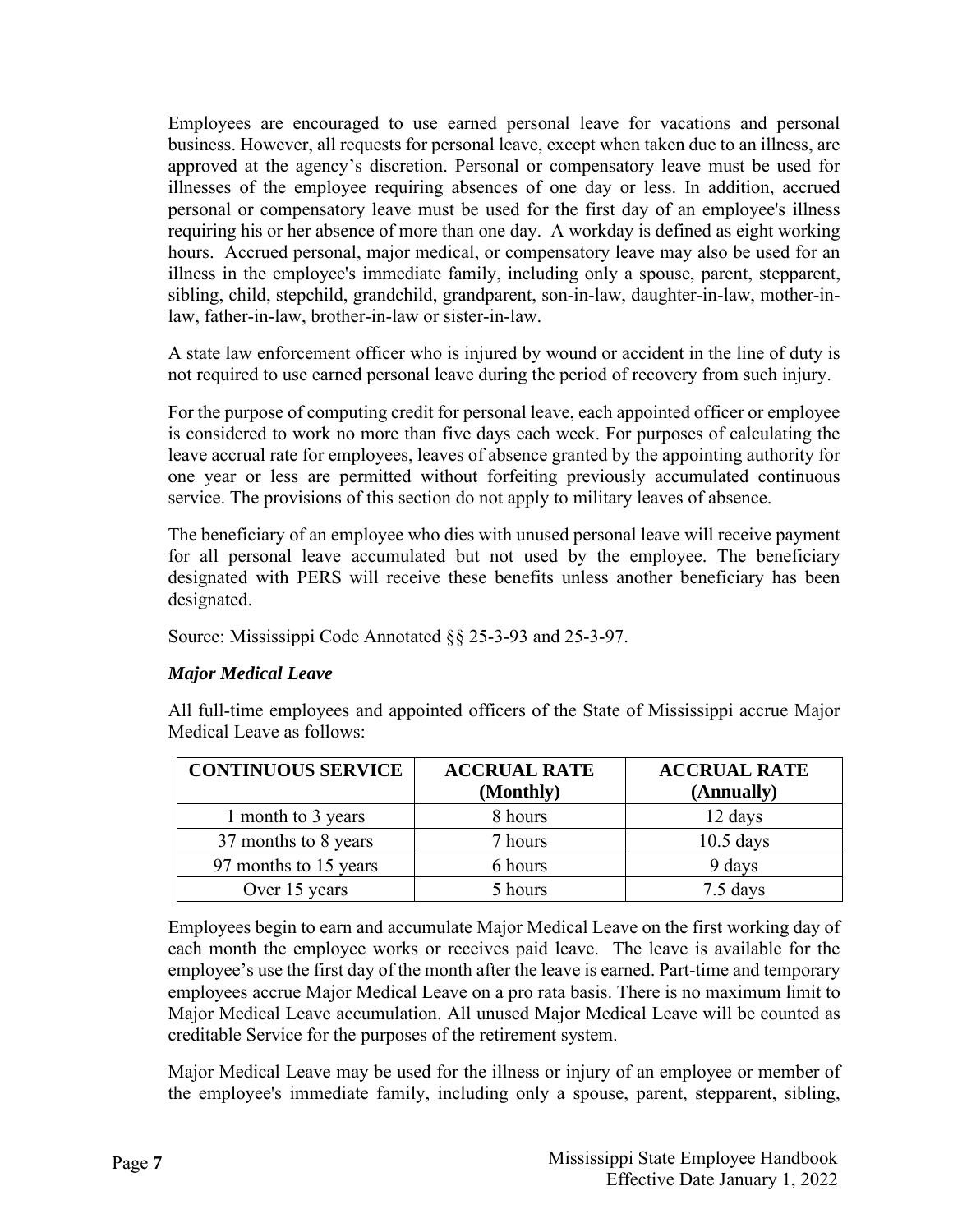child, stepchild, grandchild, grandparent, son-in-law, daughter-in-law, mother-in-law, father-in-law, brother-in-law or sister-in-law. The employee should remember that Major Medical Leave can be used in this manner only after the employee has used one day of accrued personal or compensatory leave. In the event that an employee has no accrued personal or compensatory leave, the first day of leave must be taken as Leave Without Pay. This is a requirement for each absence due to illness.

Major Medical Leave may be used, without prior use of personal or compensatory leave, to cover regularly scheduled visits to a doctor's office or a hospital for the continuing treatment of a chronic disease, as certified in advance by a physician. "Physician" means a doctor of medicine, osteopathy, dental medicine, podiatry or chiropractic. Employees must remember that the initial eight hours (one day) of leave relating to the condition must be personal leave, compensatory leave or Leave Without Pay.

For each absence due to illness that requires the employee be absent from work for thirtytwo consecutive working hours (combined personal, major medical, and compensatory leave), Major Medical Leave can be authorized only when certified in writing by the attending physician.

An employee may use up to three days of earned Major Medical Leave for each occurrence of death in the immediate family requiring the employee's absence from work. No use of personal or compensatory leave will be required prior to the use of Major Medical Leave for this purpose. The immediate family is defined as only a spouse, parent, stepparent, sibling, child, stepchild, grandchild, grandparent, son-in-law, daughter-in-law, mother-in- law, father-in-law, brother-in-law, or sister-in-law. Child means a biological, adopted or foster child, or a child for whom the individual stands or stood in loco parentis.

An employee may use up to six weeks of earned major medical leave for the placement with the employee of a child for adoption or foster care and to care for the newly placed child within one year of placement.

With appropriate documentation, an employee is entitled to use all accrued Major Medical Leave for recuperation from illness. In cases of illness or disability exhausting available Major Medical Leave, the employee may be allowed to charge the excess days against accumulated personal leave or compensatory time earned by the employee. If all accumulated major medical, personal leave and compensatory time have been used, employees are subject to a pro rata deduction from their salaries for the length of time or number of days in excess of accumulated leave. Family Medical Leave is also available for qualifying State employees and is described in detail in the Family and Medical Leave Act Leave Section herein.

A state law enforcement officer who is injured by wound or accident in the line of duty is not required to use earned major medical leave during the period of recovery from such injury.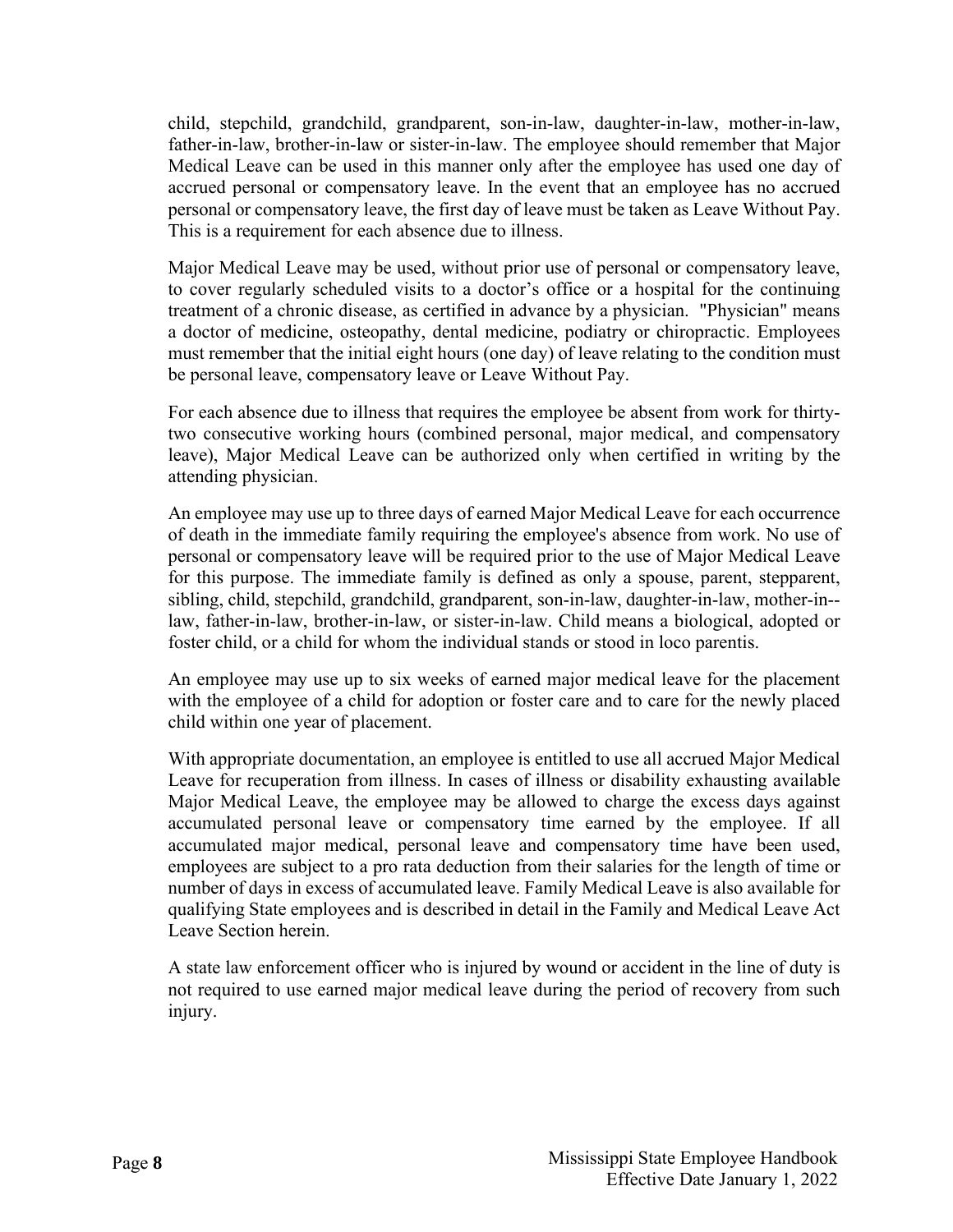Should an employee die having accumulated Major Medical Leave, such leave will be counted as creditable service. Employers have no authority to pay an employee's beneficiary for unused Major Medical Leave in the event of an employee's death.

Source: Mississippi Code Annotated § 25-3-95.

#### <span id="page-13-0"></span>*Compensatory Leave*

Compensatory leave is administered in accordance with State law and in compliance with the Fair Labor Standards Act and the regulations promulgated by the U. S. Department of Labor (hereinafter referred to as "DOL").

#### *FLSA Compensatory Leave*

State employees in positions which have been classified "non-exempt," as defined in the federal regulations promulgated by DOL pursuant to the Fair Labor Standards Act (hereinafter referred to as "FLSA"), may receive compensatory time at a rate of not less than one and one-half hours for each hour worked over forty hours in a workweek as defined in DOL regulations, instead of cash overtime pay. State employees in positions that have been classified as "exempt" under DOL regulations may receive compensatory time earned under FLSA only when they perform duties of a "non-exempt" position on an emergency and temporary basis. There are limits on the extent to which the non-exempt employee may continue to accrue compensatory time. The limit of earned compensatory time under the FLSA for most non-exempt employees is 240 hours. Law enforcement, fire fighters, emergency response personnel, and employees engaged in seasonal activities may accrue up to 480 hours of compensatory time under the FLSA. State employees should consult their agency Human Resources Office to confirm the status of their position under the FLSA, when their DOL workweek begins and ends, and to determine the limit of compensatory time, which may be earned for their position under the FLSA.

The appointing authority may require a State employee to use compensatory time earned pursuant to the FLSA prior to the use of accrued personal or state compensatory time. Further, the appointing authority may require a non-exempt employee to take FLSA compensatory time off when the employee's compensatory time earned under the FLSA has reached the limit allowed under the regulations, as stated above.

#### *State Compensatory Leave*

State law provides that when, in the opinion of the appointing authority, it is essential that a State employee work after normal working hours, the employee may receive credit for compensatory leave. Further, except as otherwise provided by statute, when in the opinion of the appointing authority, it is essential that a State employee work during an official State holiday, the employee will receive credit for compensatory leave. Compensatory time earned under State law is credited at a rate of an hour for an hour for all employees.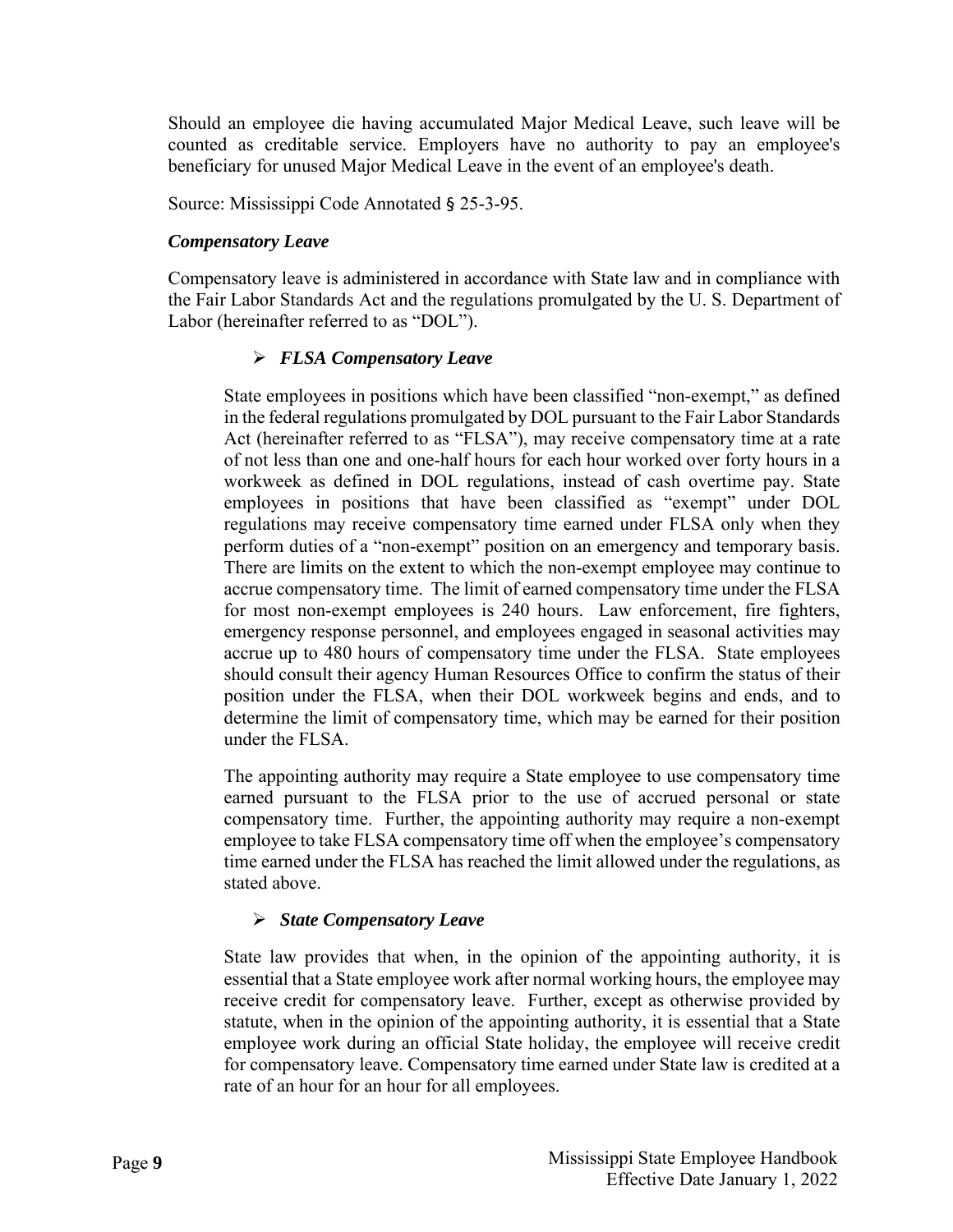Upon termination of employment, an employee may not be paid for accumulated state compensatory leave. Should an employee retire having accumulated state compensatory leave, such leave may not be counted as creditable service for retirement purposes. Employers also have no authority to pay an employee's beneficiary for unused state compensatory leave in the event of an employee's death.

#### <span id="page-14-0"></span>*Administrative Leave*

State employees may be granted administrative leave with pay. For the purposes of this section, "administrative leave" means discretionary leave with pay, other than personal leave or Major Medical Leave.

- The appointing authority may grant administrative leave to any employee serving as a witness or juror or party litigant, as verified by the clerk of the court, in addition to any fees paid for such services, and such services or necessary appearance in any court shall not be counted as personal leave.
- The Governor or the appointing authority may grant administrative leave with pay to State employees on a local or statewide basis in the event of extreme weather conditions or in the event of a manmade, technological or natural disaster or emergency. Any employee on a previously approved leave shall be eligible for such administrative leave granted by the Governor or appointing authority, and shall not be charged for his or her previously approved leave.
- The appointing authority may grant administrative leave with pay to any employee who is a certified disaster service volunteer of the American Red Cross (hereinafter referred to as "ARC") and who participates in specialized disaster relief services for the ARC in this State and in states contiguous to this State when the ARC requests the employee's participation. Administrative leave granted under this paragraph cannot exceed twenty days in any twelve-month period. An employee on leave under this paragraph is not considered to be an employee of the State for the purposes of workers' compensation or for purposes of claims against the State. As used in this paragraph, the term "disaster" includes disasters designated at level II and above in the ARC national regulations and procedures.

#### <span id="page-14-1"></span>*Accumulated Leave Upon Retirement*

Unused personal and Major Medical Leave for which an employee is not compensated upon termination or retirement will be transferred by the employee's agency to the Public Employees' Retirement System (hereinafter referred to as "PERS") and be counted by PERS as creditable service for the purpose of the retirement system as outlined in the relevant PERS statutes and regulations.

Contact the agency Human Resources Office, payroll officer and/or PERS [\(http://www.pers.ms.gov\)](http://www.pers.ms.gov/) for answers to specific questions regarding the crediting of unused leave.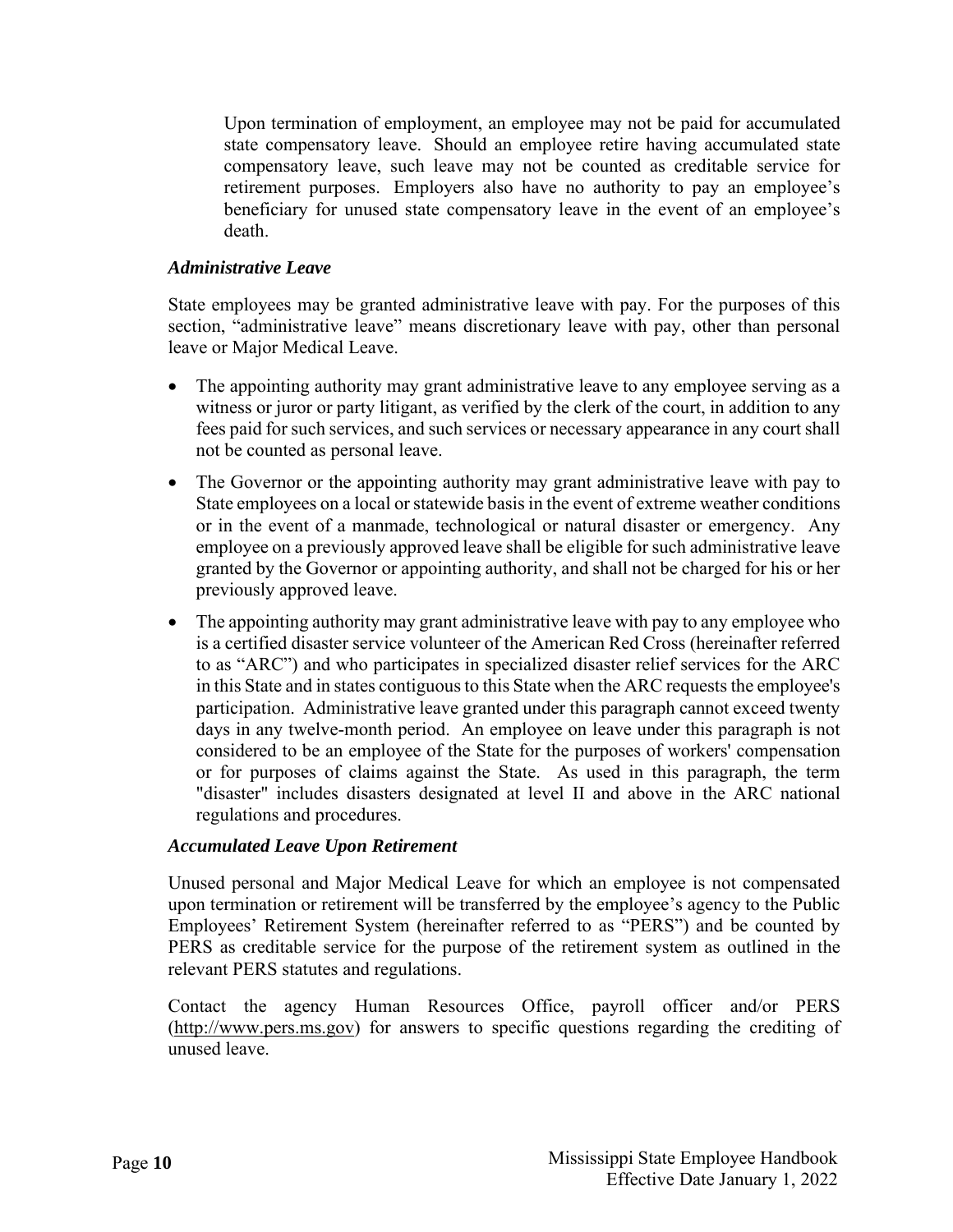# <span id="page-15-0"></span>*Leave Record Keeping*

All State agencies whose payroll is processed through the online system of record offer the same leave record reporting method. Time and leave record reporting should be entered into the online system of record in a timely manner to ensure that records accurately reflect the State's liabilities and obligations. The balances of both personal and Major Medical Leave are reported on each pay stub. Employees should verify leave balances on a monthly basis for accuracy.

# <span id="page-15-1"></span>*Donated Leave for Catastrophic Injury or Illness*

"Catastrophic injury or illness" means a life-threatening injury or illness of an employee or a member of an employee's immediate family, including only a spouse, parent, stepparent, sibling, child or stepchild, which totally incapacitates the employee from work, as verified by a licensed physician, and forces the employee to exhaust all leave time earned by that employee, resulting in the loss of compensation for the employee. Conditions that are short-term in nature, including, but not limited to, common illnesses such as influenza and the measles, and common injuries are not catastrophic. Chronic illnesses or injuries, such as cancer or major surgery, which result in intermittent absences from work and which are long-term in nature and require long recuperation periods, may be considered catastrophic.

Any employee may donate a portion of his or her earned personal leave or Major Medical Leave to another employee who is either suffering from a catastrophic injury or illness or who has a member of his or her immediate family that is suffering from a catastrophic injury or illness, as follows:

- The employee donating the leave (the "donor employee") must designate the employee who is to receive the leave (the "recipient employee") and the amount of earned personal leave and Major Medical Leave that is to be donated and must notify the donor employee's supervisor of his or her designation. The donor employee's supervisor will then notify the recipient employee's supervisor of the amount of leave that has been donated by the donor employee to the recipient employee.
- The maximum amount of earned personal leave that an employee may donate to any other employee may not exceed the number of days that would leave the donor employee with fewer than seven days of personal leave, and the maximum amount of earned Major Medical Leave that an employee may donate to any other employee may not exceed fifty percent of the earned Major Medical Leave of the donor employee. All donated leave shall be in increments of at least twenty-four hours.
- An employee must have exhausted all of his or her earned personal leave and Major Medical Leave before he or she will be eligible to receive any leave donated by another employee.
- Before an employee may receive donated leave, he or she must provide his or her supervisor with a physician's statement that states the beginning date of the catastrophic injury or illness, a description of the injury or illness, a prognosis for recovery and the anticipated date that the recipient employee will be able to return to work.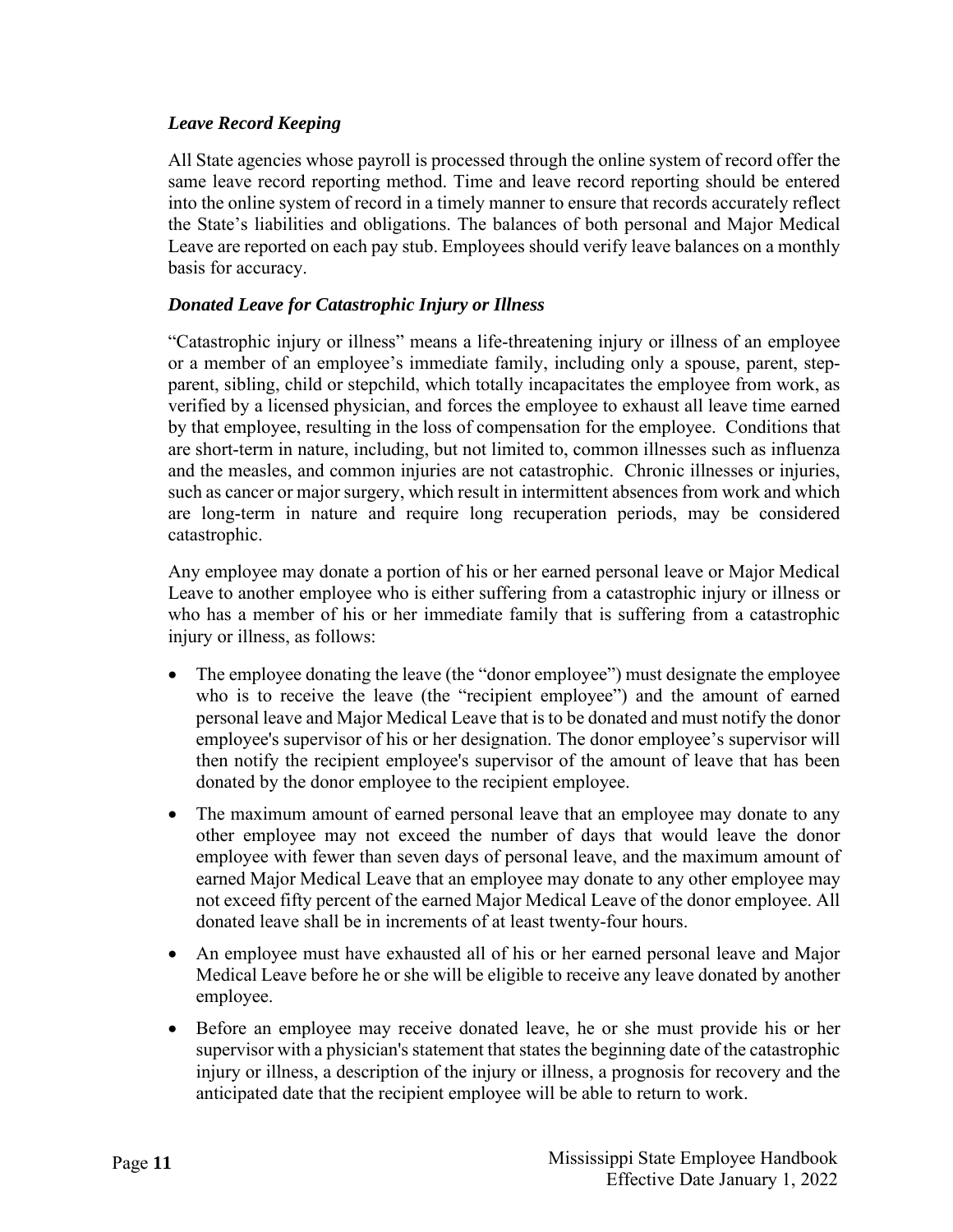- If an employee is aggrieved by the decision of his or her appointing authority that the employee is not eligible to receive donated leave because the injury or illness of the employee or member of the employee's immediate family is not, in the appointing authority's determination, a catastrophic injury or illness, the employee may appeal the decision to the Employee Appeals Board.
- The maximum period of time that an employee may use donated leave without resuming work at his or her place of employment is ninety days, beginning on the first day that the recipient employee uses donated leave. Donated leave that is not used because a recipient employee has used the maximum amount of donated leave authorized under this paragraph must be returned to the donor employees in the manner provided in this subsection.
- If the total amount of leave that is donated to any employee is not used by the recipient employee, the donated leave must be returned to the donor employees on a pro rata basis, based on the ratio of the number of days of leave donated by each donor employee to the total number of days of leave donated by all donor employees. In no case will any donor employee receive more leave in return than the employee donated.
- The failure of any appointing authority or supervisor of any employee to properly deduct an employee's donation of leave to another employee from the donor employee's earned personal leave or Major Medical Leave shall constitute just cause for the dismissal of the appointing authority or supervisor.
- No person, through the use of coercion, threats or intimidation shall require or attempt to require any employee to donate his or her leave to another employee. Any person who alleges a violation of this paragraph must report the violation to the executive director of the agency by whom he or she is employed or, if the alleged violator is the executive director of the agency, then the employee must report the violation to MSPB. Any person found to have violated this paragraph will be subject to removal from office or termination of employment.
- No employee can donate leave after tendering notice of separation for any reason or after termination of his or her employment.
- Recipient employees of agencies with more than five hundred (500) employees as of March 25, 2003 may receive donated leave only from donor employees within the same agency. A recipient employee in an agency with five hundred (500) or fewer employees as of March 25, 2003 may receive donated leave from any donor employee.
- In order for an employee to be eligible to receive donated leave, the employee must have been employed for a total of at least twelve months by the employer on the date on which the leave is donated and have been employed for at least 1,250 hours of service with such employer during the previous twelve month period from the date on which the leave is donated.
- Donated leave may not be used in lieu of disability retirement.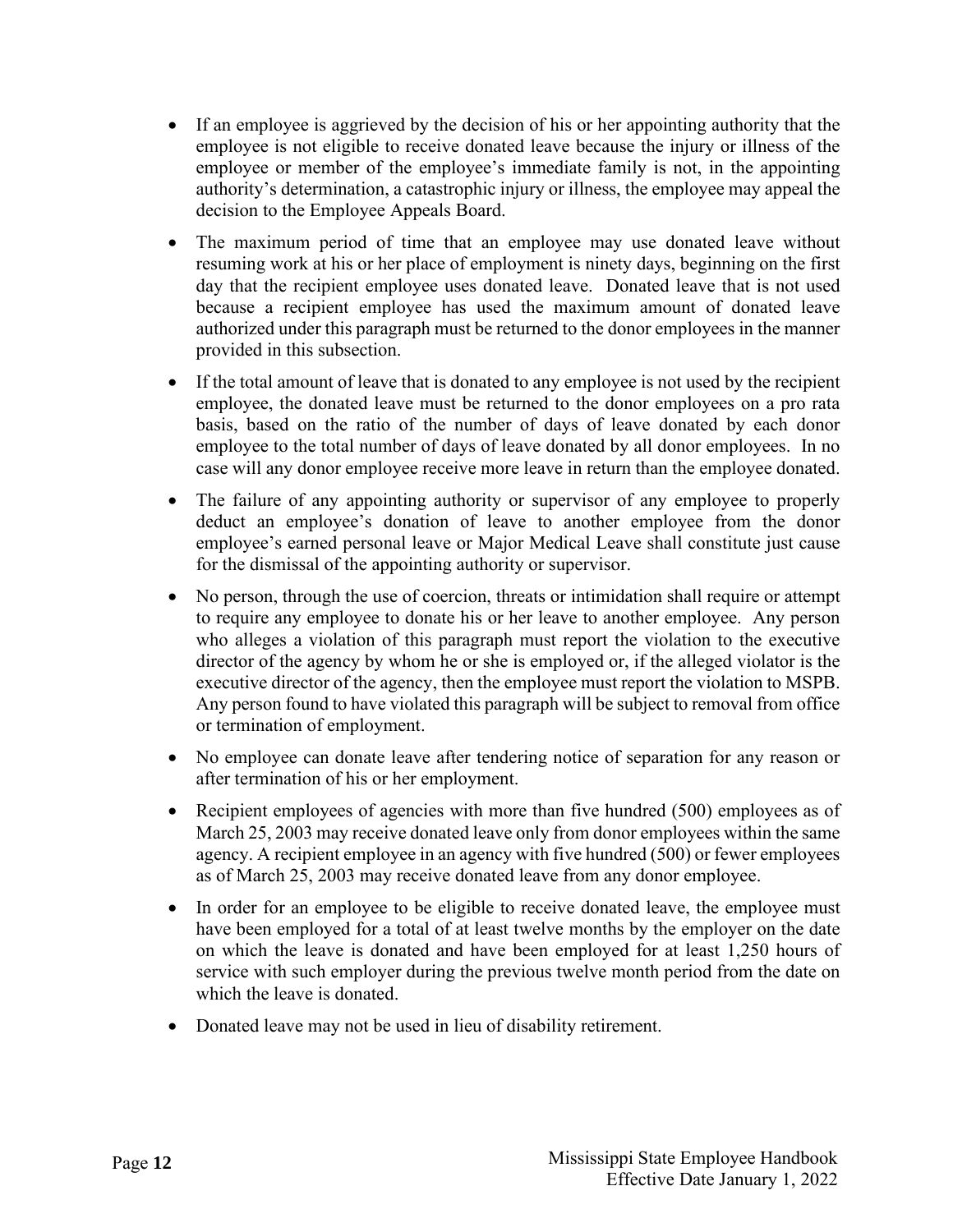# <span id="page-17-0"></span>*Family and Medical Leave Act Leave*

In keeping with the requirements of the Family and Medical Leave Act of 1993 (hereinafter referred to as "FMLA") and the State of Mississippi's policies, an employee must have worked for the State for a total of twelve months and the employee must have worked for the State for 1,250 hours in the twelve-month period immediately preceding the commencement of the leave to be eligible for FMLA leave. An employee meeting these requirements is referred to an "eligible employee" for purposes of this policy.

# *Availability of Family Medical Leave*

An eligible employee may take up to the equivalent of twelve workweeks of unpaid family and/or medical leave (FMLA leave) during any twelve-month period for one or more of the following purposes:

- For incapacity due to pregnancy, prenatal medical care, or childbirth;
- To care for a newborn son or daughter, a recently adopted child, or a recently placed foster child through formal placement by a State agency;
- To care for a legal spouse, parent (not including in-laws) or son or daughter (under the age of eighteen or over the age of eighteen and incapable of selfcare because of a physical or mental disability), who has a serious health condition; or
- Because of a serious health condition that makes the employee unable to perform the functions of his or her job.

Leave to care for a new child must be taken within the first twelve months of birth or placement by adoption or foster care, and leave may be taken by the father and/or the mother of the child.

Federal regulations allow an employer to choose from several different methods in determining the twelve-month period in which the twelve weeks of leave entitlement occurs.

#### *Military Leave Entitlements*

Eligible employees are entitled to two different kinds of leave as a result of having family members in the military:

• Eligible employees are entitled to up to twelve weeks of FMLA leave because of any qualifying exigency arising out of the fact that the spouse, son, daughter, or parent of the employee is a member of any Armed Forces and/or a reserve component of the Armed Forces on covered active duty, or has been notified of an impending call to covered active duty status. Qualifying exigencies may include any one or more of the following: 1) attending to issues arising from a short notice (seven days or less) of deployment, with FMLA leave entitlement lasting up to seven days from the notice; 2) attending certain military events; 3) attending certain childcare and school activities related to the military duty; 4) addressing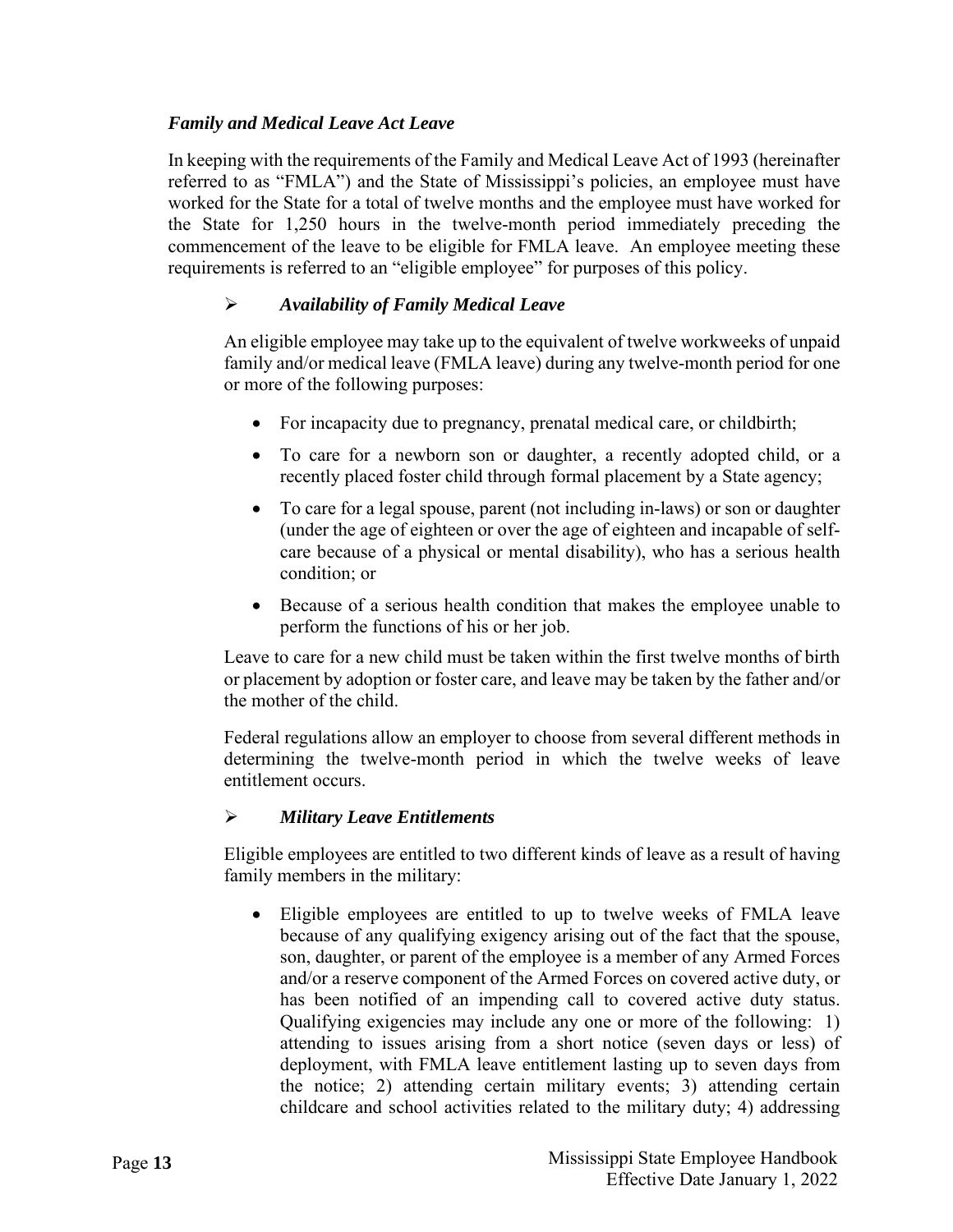certain financial and legal arrangements; 5) attending certain counseling sessions; 6) taking up to fifteen days to spend with a military member who is on short-term, temporary rest and recuperation leave; 7) attending postdeployment reintegration briefings; 8) parental care leave, when a military member's parent is incapable of self-care when the care is necessitated by the member's covered active duty; or 9) other activities agreed to by the agency and the employee. Eligible employees must provide notice of the need for such leave as soon as reasonable and practicable. This kind of leave may be taken intermittently or on a reduced schedule. Upon request, eligible employees must provide documentation to support any request for leave.

• Eligible employees may take up to twenty-six weeks of leave during a single twelve-month period to care for a "military member" who is the employee's spouse, son, daughter, parent or next of kin (nearest blood relative or designated as such). A military member is a member of the Armed Forces (including a member of the National Guard or Reserves) who is undergoing medical treatment, recuperation, or therapy, is otherwise in outpatient status, or is otherwise on the temporary disability retired list, for a serious injury or illness; or a veteran, who was discharged or released under conditions other than dishonorable, who is undergoing medical treatment, recuperation, or therapy, for a serious injury or illness and who was a member of the Armed Forces (including a member of the National Guard or Reserves) at any time during the period of five years preceding the date on which the veteran undergoes that medical treatment, recuperation, or therapy, as set forth in the FMLA regulations. Eligible employees may take this kind of leave intermittently, or on a reduced schedule, where medically necessary. This twenty-six week leave entitlement will include all other permissible FMLA leave.

#### *Serious Health Condition*

A "serious health condition" is defined as an illness, injury, or physical or mental condition that involves:

- In-patient care in a hospital, hospice, or residential care facility, including a period of incapacity or treatment related to the inpatient care (i.e., an overnight stay);
- A period of incapacity of more than three consecutive calendar days, with two or more visits to a health care provider, one occurring within seven days of the onset of incapacity, and the second within thirty days of the onset (unless extenuating circumstances exist);
- A period of incapacity of more than three consecutive calendar days, with one or more visits to a health care provider, the first occurring within seven days of the onset of the incapacity, and which results in a regimen of continuing treatment under the supervision of the health care provider (example: four-day absence, one doctor's visit, and prescription medication);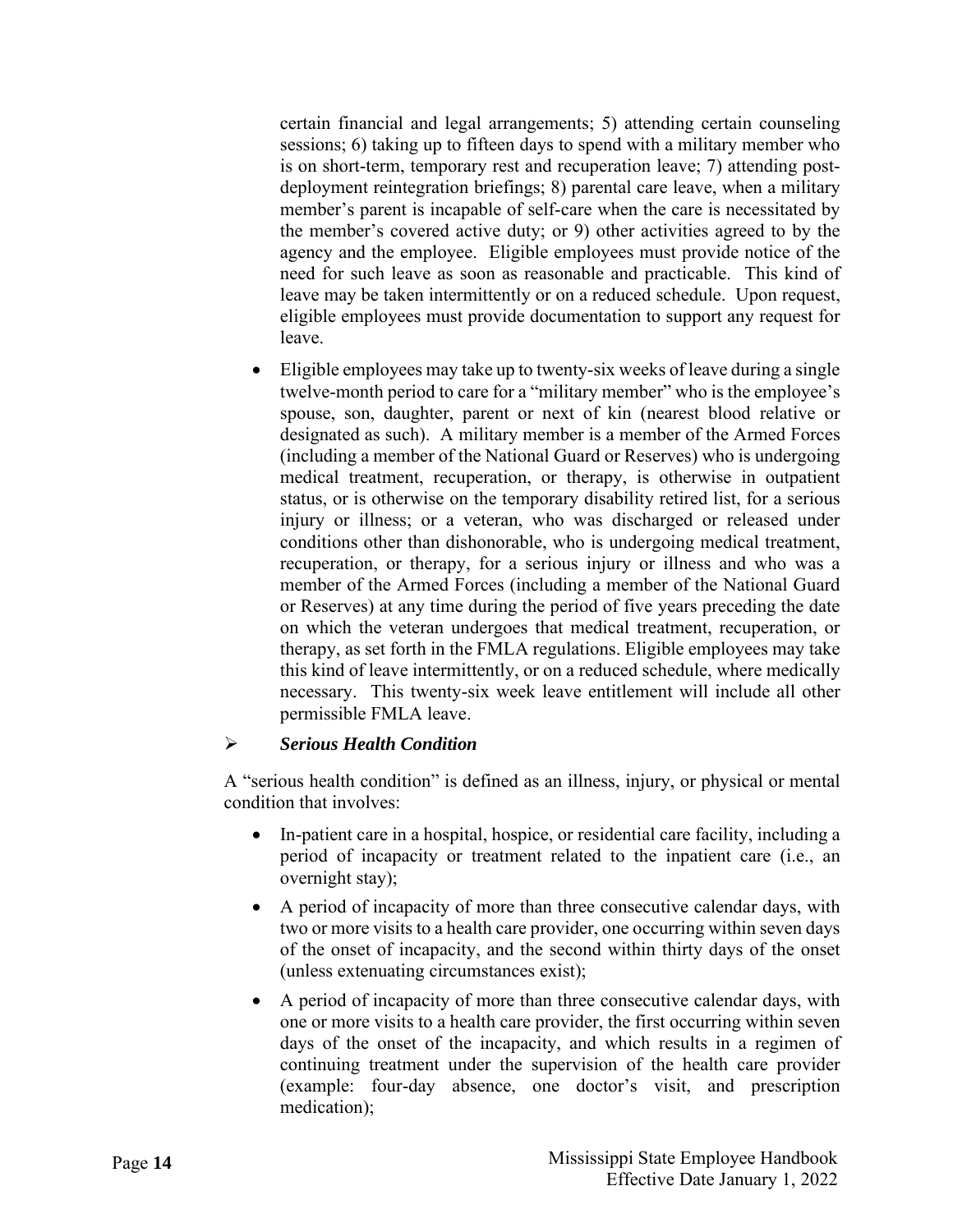- Any period of incapacity due to pregnancy, for prenatal care, or childbirth;
- Treatment for or incapacity because of a chronic serious health condition (examples: diabetes or epilepsy), which requires periodic visits (at least two per year) for treatment by a health care provider;
- Incapacity which is permanent or long term for which treatment may be ineffective, and the individual is under the continuing supervision of a healthcare provider (example: Alzheimer's Disease); or
- Any absence to receive multiple treatments by a health care provider either for restorative surgery after an injury, or for a condition that would likely result in a period of incapacity of more than three consecutive calendar days in the absence of treatment (example: chemotherapy treatments for cancer).

The serious health condition must prevent the employee from performing the functions of his or her job or prevent the qualified family member from participating in school or other daily functions.

A "serious injury or illness" in the case of a member of the Armed Forces (including a member of the National Guard or Reserves), means an injury or illness that was incurred by the military member in the line of duty on covered active duty in the Armed Forces (or existed before the beginning of the service member's covered active duty and was aggravated by service in the line of duty on covered active duty in the Armed Forces) and that may render the service member medically unfit to perform the duties of the service member's office, grade, rank, or rating; and in the case of a veteran who was a member of the Armed Forces (including a member of the National Guard or Reserves) at any time during a period of covered active duty, means a qualifying (as defined by the Secretary of Labor) injury or illness that was incurred by the covered service member in the line of duty on covered active duty in the Armed Forces (or existed before the beginning of the service member's covered active duty and was aggravated by service in the line of duty on covered active duty in the Armed Forces) and that manifested itself before or after the service member became a veteran, and is:

- A continuation of a serious injury or illness that was incurred or aggravated when the covered veteran was a member of the Armed Forces and rendered the service member medically unfit to perform the duties of the service member's office, grade, rank, or rating; or
- A physical or mental condition for which the covered veteran has received a U.S. Department of Veterans Affairs Service-Related Disability Rating (VASRD) of 50 percent or greater, and such VASRD rating is based, in whole or in part, on the condition precipitating the need for caregiver leave; or
- A physical or mental condition that substantially impairs the veteran's ability to secure or follow a substantially gainful occupation by reason of a disability or disabilities related to military service, or would do so absent treatment; or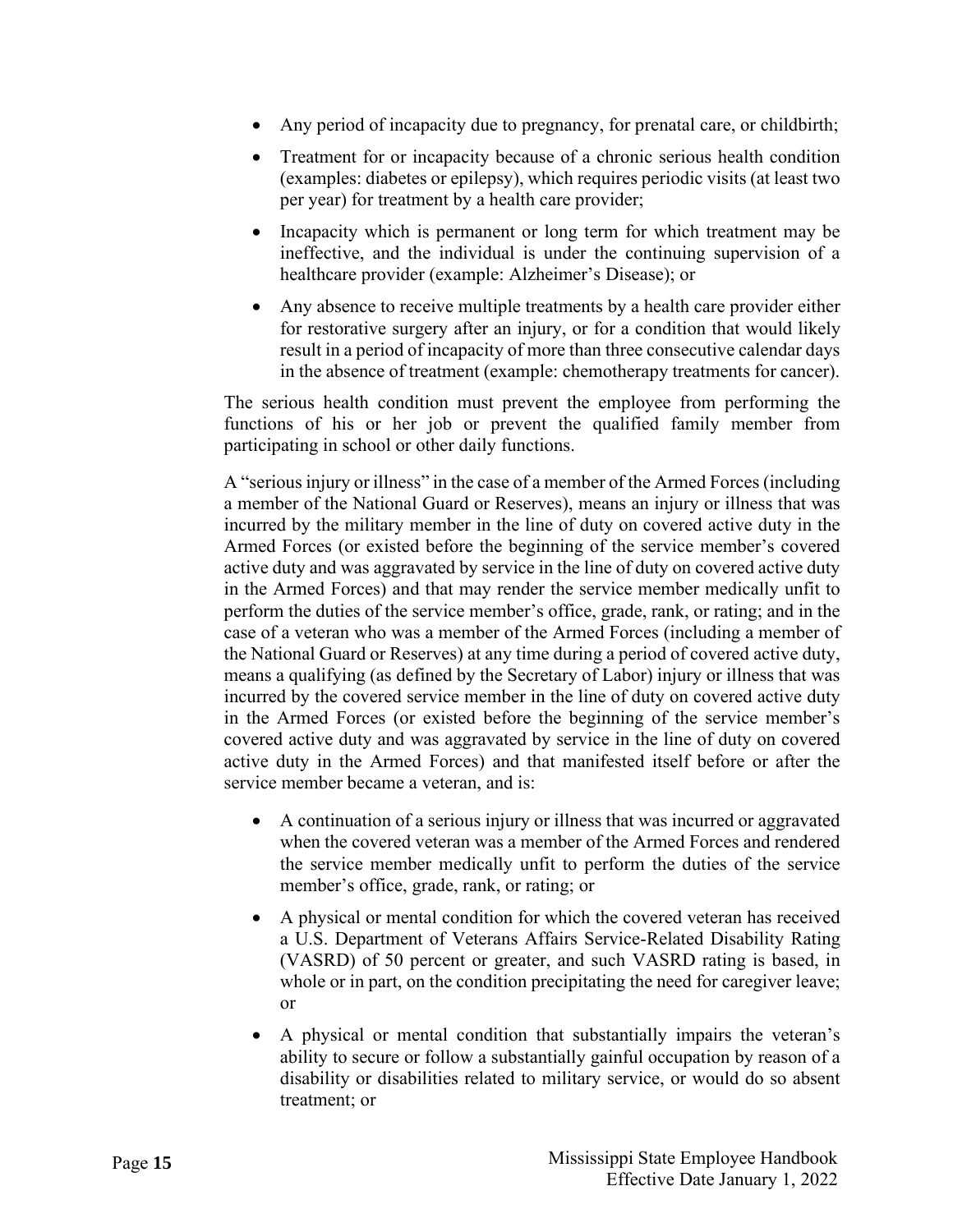• An injury, including a psychological injury, on the basis of which the covered veteran has been enrolled in the Department of Veterans Affairs Program of Comprehensive Assistance for Family Caregivers.

# *Intermittent or Reduced Schedule Leave*

An eligible employee generally does not need to use FMLA leave entitlement in one block. Eligible employees who, because of a serious health condition of their own or a qualifying relative, need to take FMLA leave on an intermittent basis or to stretch their leave out by working a reduced schedule, must provide certification of the medical necessity for such leave. Eligible employees must make reasonable efforts to schedule planned medical treatment so as not to unduly disrupt the agency's operations. When eligible employees request intermittent or reduced schedule leave because of a birth or placement of a child with them for adoption or foster care, the agency director and/or management will consider such things as how the request for intermittent leave or reduced hours will affect the work output of the employee's position, and the request will be granted only at the agency's discretion. Under certain circumstances, the agency may require an employee on intermittent leave or reduced schedule leave to transfer temporarily to an alternative job for which he or she is qualified and that better accommodates the leave.

# *Married Couples*

The twelve-week maximum per eligible employee per year applies to married couples, rather than individual employees, if both members of the couple work for any State agency and the leave is for the purpose of caring for a new child by birth, adoption or foster care placement or to care for the employee's parent. Leave requested because of an eligible employee's own serious health condition is not subject to this limitation, nor is leave to care for the eligible employee's sick spouse or child. Husbands and wives who are both employed by any State agency are limited to a combined twenty-six workweeks of leave during the twelve-month period to care for a covered service member.

# *Notice Requirements*

*Employees*: Employees must provide sufficient information to the agency's human resources department to determine if the leave qualifies for FMLA protection, and they must also provide the anticipated timing and duration of the leave. Sufficient information may include that the employee is unable to perform job functions, the family member is unable to perform daily activities, the need for hospitalization or continuing treatment by a health care provider, or circumstances supporting the need for military family leave. Employees also must inform the employer if the requested leave is for a reason for which FMLA leave was previously taken or certified.

When leave is foreseeable, employees are required to give thirty days' advance notice of their expected need for FMLA leave. If they fail to provide such notice, the agency may deny the leave until a thirty-day notice period has expired. When thirty days' notice is not possible, employees are required to give as much notice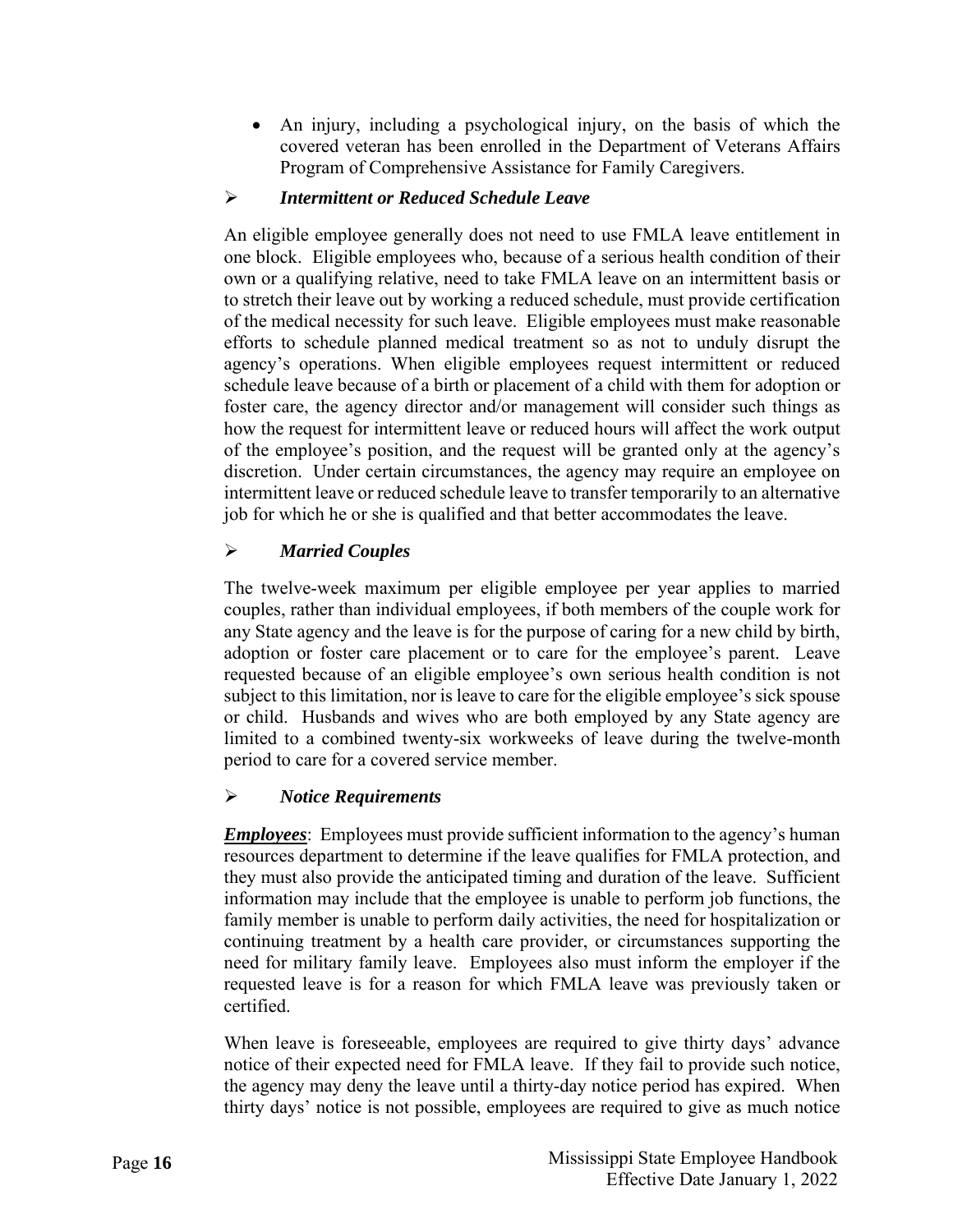as is practicable, and they generally must comply with the agency's call-in procedures. Medical certification for most FMLA leave is required and must be submitted within no more than fifteen days of an employee's initial request for leave. Medical certifications must be submitted on the appropriate form which may be obtained in the agency's human resources department. It is the employee's obligation to return this form as required. If the certification indicates that the employee does not qualify for FMLA leave, or if the employee fails to return the form in a timely manner, the employee will be subject to the agency's normal attendance and discipline policies. Employees on leave must call the agency periodically (but at least every thirty days) to report on their status and intent to return to work.

*The Agency:* The agency will inform employees if they are eligible under FMLA, if their requested leave will be designated as FMLA-protected, and the amount of leave counted against the employee's leave entitlement. The notice will also specify any additional information required, as well as the eligible employee's rights and responsibilities. If the agency determines that the leave is not FMLA protected, the agency will notify the employee and supply the reason for the ineligibility.

#### *Use of Accrued Leave*

Employees may choose or employers may require use of accrued paid leave while taking FMLA leave, if they otherwise satisfy all of the procedural requirements for the use of that accrued leave.

Leave for a worker's compensation injury that involves a serious health condition, as defined by this policy, will run concurrently with FMLA leave up through the permissible twelve weeks of FMLA leave.

# *Benefits During Leave*

Health insurance benefits will be continued during FMLA leave, and the State of Mississippi will continue to cover the applicable premium amount for the employee. An employee may continue dependent coverage during leave, but he or she will be responsible for paying for the coverage on a timely basis. If the employee ceases paying the premium, the State may cancel the dependent coverage. However, the State may also continue the dependent coverage at its own expense and recoup payments from the employee upon the employee's return to active employment. Personal and medical leave benefits will not accrue during unpaid FMLA leave.

An employee who fails to return to work at the end of the FMLA leave and who cannot excuse the failure as due to reasons beyond his or her control, or because of the continuance, recurrence or onset of a serious health condition, is potentially liable for reimbursing the State for its payment of any or all of the health insurance premiums or other non-health premiums it paid during the employee's FMLA leave, except for premiums paid by the State while the employee was concurrently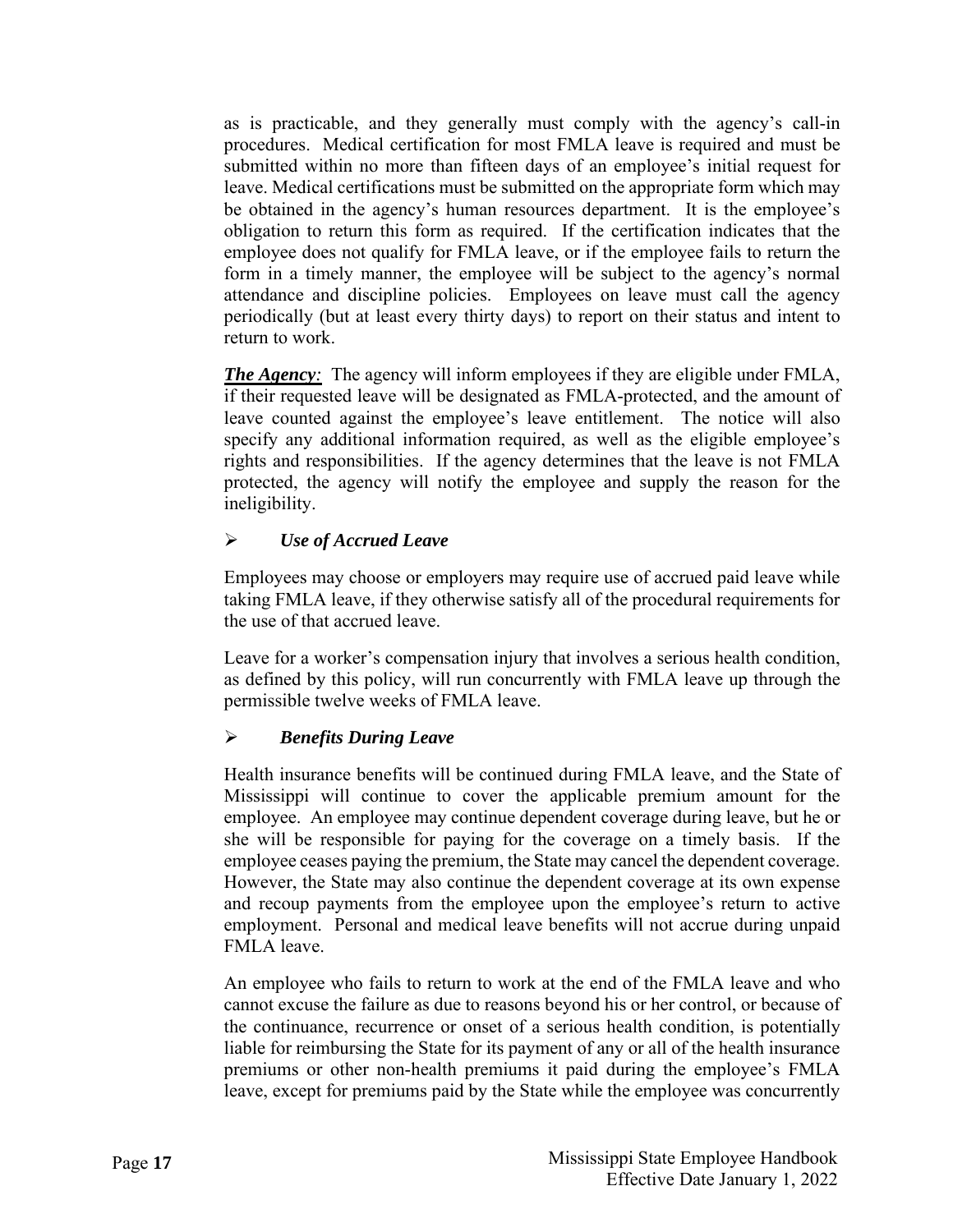on paid leave. The amounts paid can be deducted from any moneys owed by the State to the employee, including unpaid wages or accrued leave, to the extent permitted by law. Employees are considered to have "returned to work" if they come back to work for at least thirty days after the conclusion of the FMLA leave.

# *Return from Leave*

Employees returning from FMLA leave will be restored to their prior positions and pay wherever practicable. Such employees will receive all benefits accrued prior to the beginning of leave, and they will be provided continuation of, or reinstatement to, health insurance benefits. If the employee's prior position is not available, the employee will be restored to an equivalent position with equivalent pay and terms and conditions of employment.

Employees must report on their intention to return to work as requested by the agency. So that their work may be properly scheduled, employees must provide reasonable notice (within two business days) of any foreseeable changed circumstances requiring either longer or shorter FMLA leave periods than originally requested.

# *Unlawful Acts*

The FMLA makes it unlawful for any employer to interfere with, restrain, or deny the exercise of or the attempt to exercise any right provided under the FMLA; or discharge or discriminate against any person for opposing any practice made unlawful by the FMLA or for involvement in any proceeding under, or relating to, the FMLA.

Please notify the agency's executive director immediately if any of these actions occur. Employees may also file a complaint with the United States Department of Labor or bring a private lawsuit against the agency.

#### <span id="page-22-0"></span>*Temporary Assignments*

Mississippi Code Annotated  $\S$  25-9-125 allows for a State Service employee, with the consent of the head of the department, agency or institution and the concurrence of the MSPB Executive Director, may be placed on a leave of absence for purposes of accepting an assignment in the Non-State Service for a period not to exceed one year*.* 

#### <span id="page-22-1"></span>*Leave Without Pay*

Leave Without Pay (hereinafter referred to as "LWOP") is employee leave taken in the absence of paid leave. LWOP must be authorized by the appointing authority. When a State government employee is on LWOP, it is the employee's responsibility to pay the employee and employer portion, if any, of all insurance premiums the employee wishes to continue. In order to continue insurance coverage while out on LWOP, the employee should contact his or her human resources director.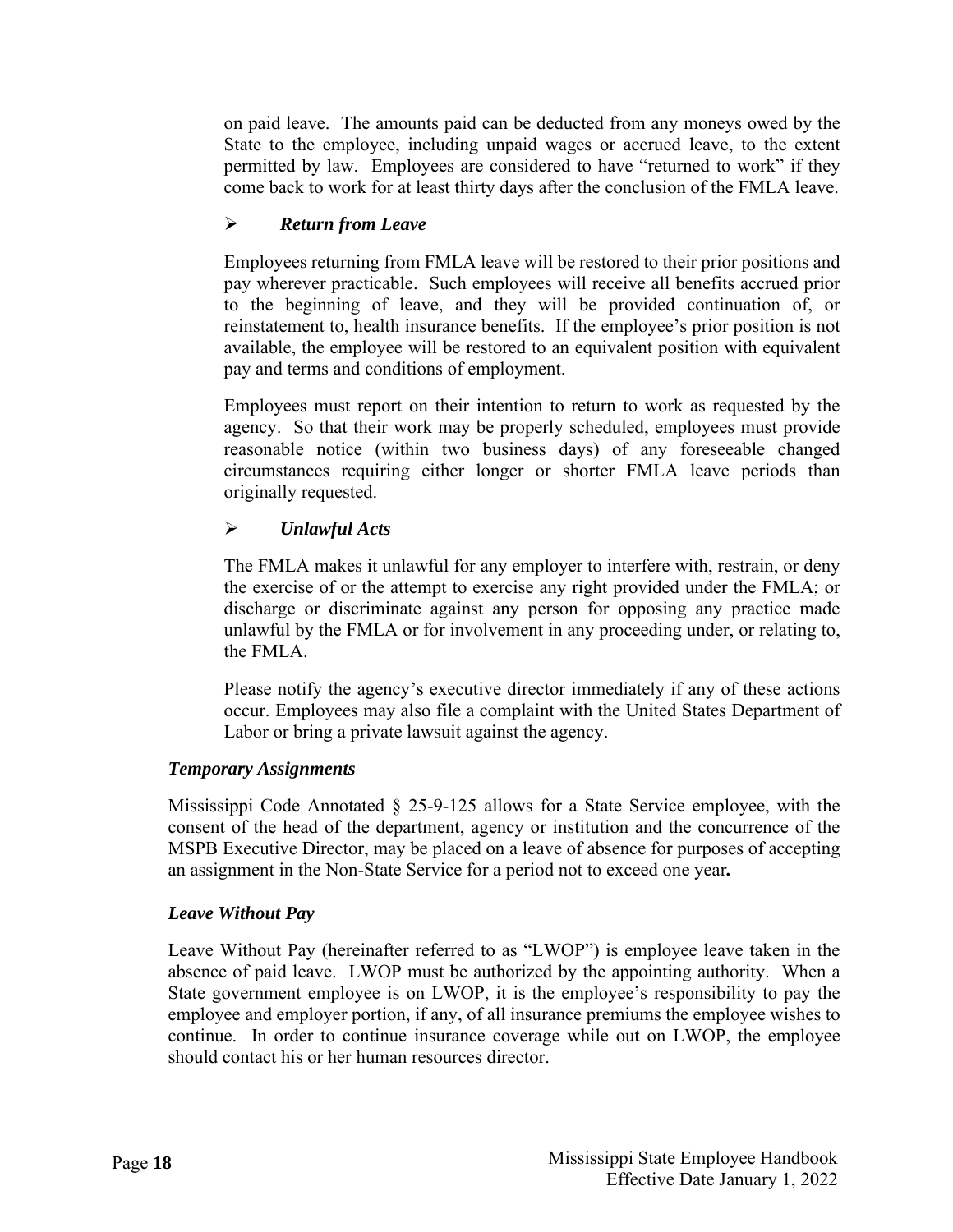# <span id="page-23-0"></span>*Use of Leave During Pregnancy*

Women affected by pregnancy, childbirth or related medical conditions will be treated the same for all employment-related purposes, including receipt of benefits under fringe benefit programs, as other persons not so affected but similar in their ability or inability to work. All types of leave will be granted to pregnant women on the same terms as leave is granted to other employees. When certified in advance by a medical doctor, pregnant women can use Major Medical Leave for regularly scheduled prenatal care by a medical doctor without the requirement that personal leave be used for the first eight hours of each absence for subsequent visits. Just as with Major Medical Leave, the first day (or the first eight hours) of leave taken for pregnancy must be personal or compensatory leave or leave without pay if the employee has no accrued personal or compensatory leave.

#### <span id="page-23-1"></span>*Military Leave*

Employees who are members of the military reserves or former members of the military are entitled to fifteen days of paid leave of absence when ordered to duty to participate in training or military exercises. Such employees are further entitled to unpaid leaves of absence from their respective duties in excess of the previously outlined fifteen days without loss of time, annual leave or efficiency rating until relieved from duty when ordered to duty as above.

The Uniformed Services Employment and Re-Employment Act of 1994, a federal law, requires employers to allow up to five years of unpaid leave to a soldier who leaves employment to perform military duty, performs that duty satisfactorily, and requests his or her job back within the statutory time limits. The soldier must be re-employed without regard to whether the military duty was voluntary or involuntary.

#### <span id="page-23-2"></span>*Educational Leave*

State agencies are authorized to grant paid educational leave on a part-time or full-time basis and/or reimburse employees for educational leave expenses in order for employees to develop job-related skills and to develop employees for higher-level professional and management positions; to prescribe eligibility for such educational leave and expense reimbursement; and for related purposes. **Employees should note that not all State agencies offer educational leave.**

Employees may contact their agency Human Resources Office for more information on the availability of educational leave benefits and agency specific policies pertaining to educational leave.

#### <span id="page-23-3"></span>*Mississippi Living Organ Donor Leave*

All full-time or part-time employees who have been employed by any agency of State government for a period of six months or more and who donate an organ, bone marrow, blood or blood platelets are eligible for organ donor leave. Those individuals employed by local government entities or school districts are not eligible for leave under this policy.

Employees may use organ donor leave only upon receipt of prior approval from the donor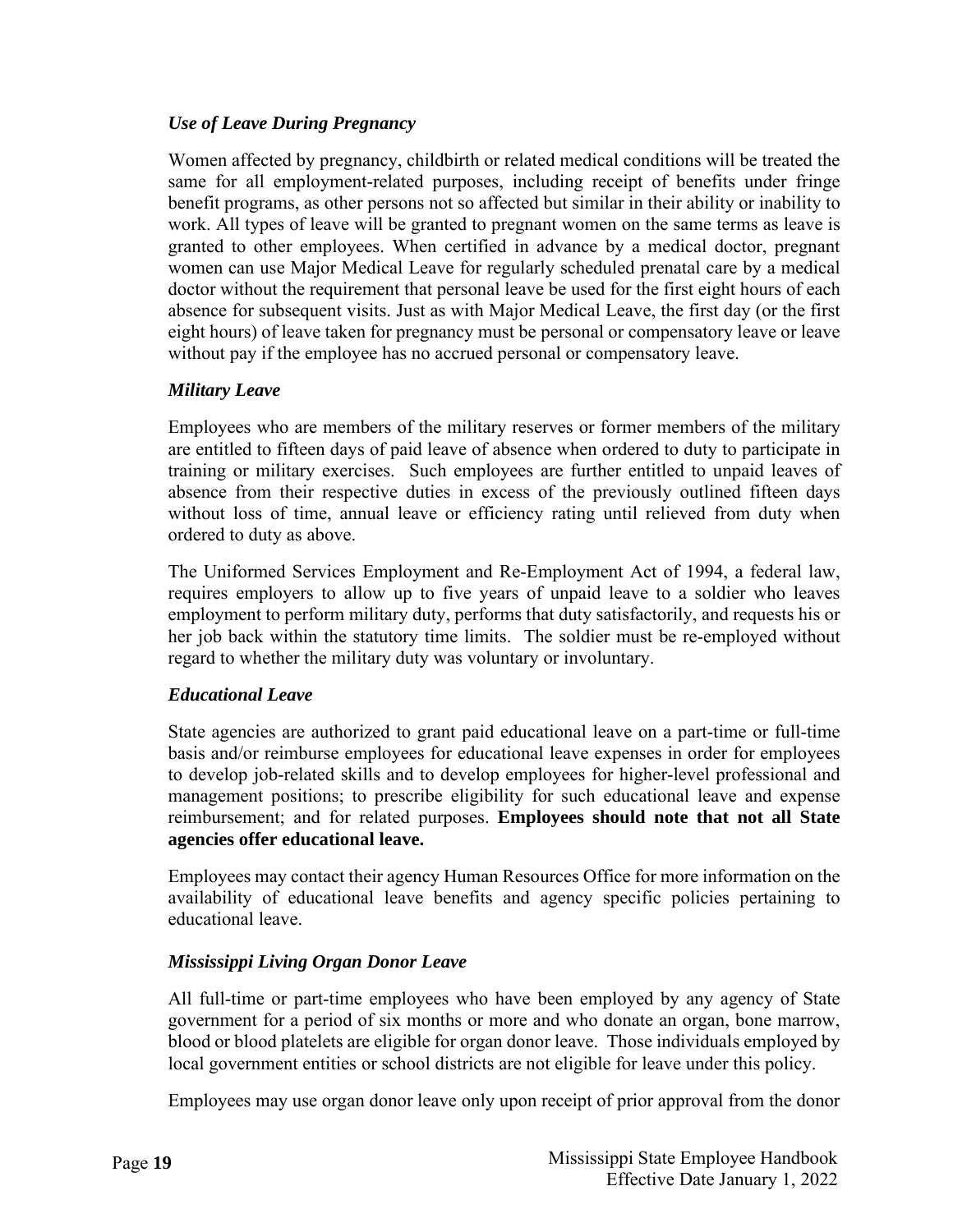employee's agency but are not required to use accumulated Major Medical Leave or personal leave before using organ donor leave. Certification by the employee's attending physician for an employee participating as a bone marrow or organ donor will be required prior to using organ donor leave.

Employees requesting placement on organ donor leave for the purpose of donating blood or blood platelets must provide verification from the blood service organization of the donation of blood and/or blood platelets to their supervisor upon returning to work to be approved for organ donor leave.

An employee may use:

- Up to thirty days (240 hours) of organ donor leave in any twelve-month period to serve as a bone marrow donor;
- Up to thirty days (240 hours) of organ donor leave in any twelve-month period to serve as an organ donor;
- Up to one hour to donate blood every fifty-six days; and
- Up to two hours to donate blood platelets no more than twenty-four times in a twelvemonth period in accordance with appropriate medical standards established by the ARC or other nationally recognized standards.

# <span id="page-24-0"></span>**3.3 PANDEMIC POLICY**

#### *Preventing the Spread of the Illness in the Workplace*

State employees are encouraged to cooperate in taking steps to reduce the transmission of both seasonal and novel strains of illness in the workplace. The best strategy for reducing the transmission of viruses is frequent hand washing with warm, soapy water, covering mouths with tissues whenever you sneeze, discarding tissues used when sneezing. Agencies are also encouraged to install alcohol-based hand sanitizers throughout the workplace and in common areas.

#### *Staying Home When Ill*

Many times, with the best of intentions, employees report to work even though they feel ill. State employees are provided with paid medical leave to compensate employees who are unable to work due to illness. During flu season, an influenza pandemic, and/or other pandemic, it is critical that employees do not report to work while they are ill and/or experiencing the following symptoms: fever, cough, sore throat, runny or stuffy nose, body aches, headache, chills and fatigue. A significant number of people who have been infected also have reported diarrhea and vomiting. Currently, the Centers for Disease Control and Prevention recommends that people with influenza-like illness remain at home until at least 24 hours after they are free of fever (100 degrees F or 37.8 degrees C) or signs of a fever without the use of fever-reducing medications. Employees who report to work ill will be sent home in accordance with these health guidelines. Employees who are sent home under this policy will be required to utilize leave in accordance with Section 3.2 Leave.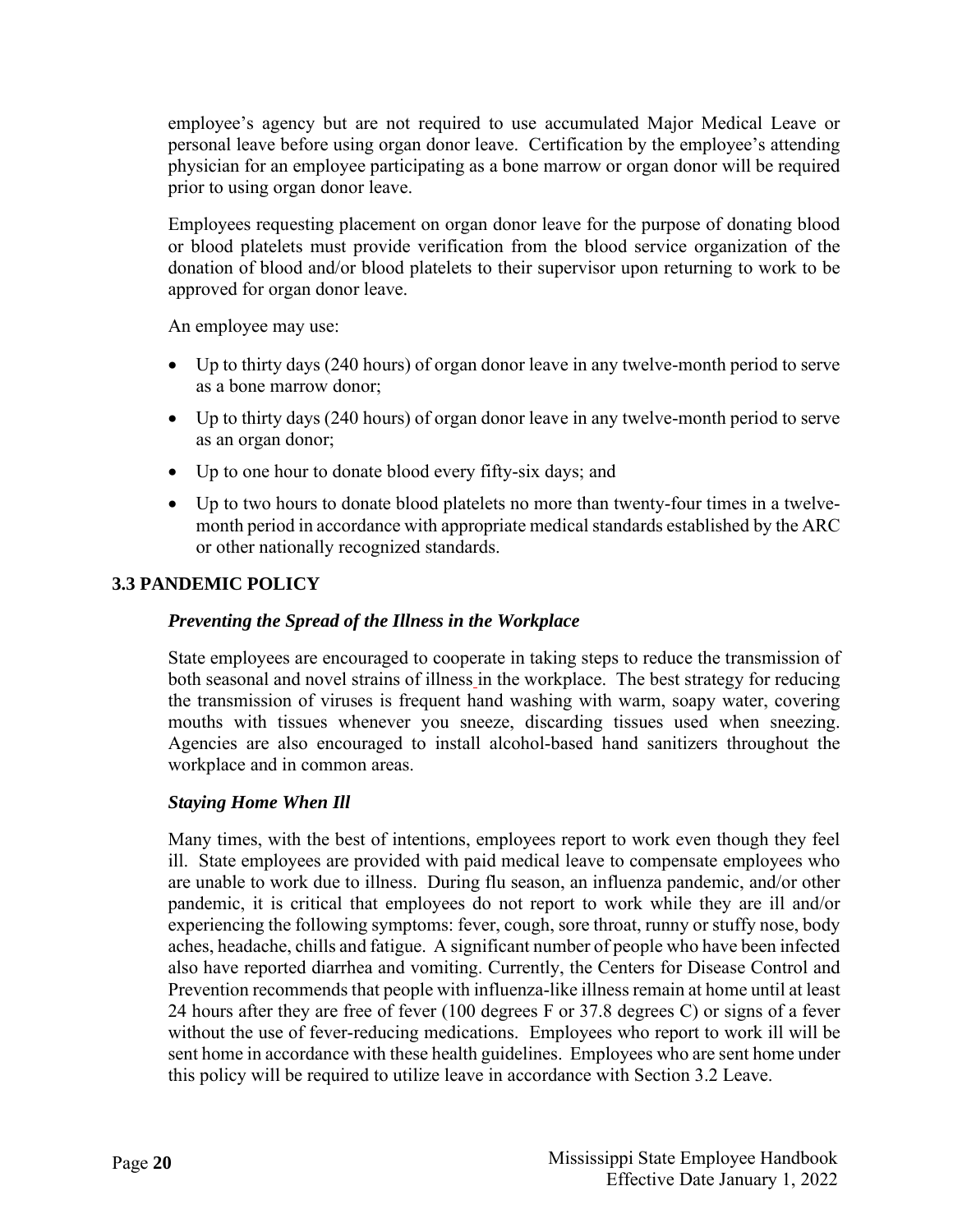#### *Reporting to Work When Not Ill*

A pandemic could result in a significant level of absenteeism. State employees may be unable to work if they become ill due to the virus while others may need to remain home to care for ill family members or simply to provide care for children during school closings. During this time, unless otherwise notified, attendance and leave policies will remain in place. Individuals who believe they may face particular challenges reporting to work during a severe pandemic should take steps to develop any necessary contingency plans.

# <span id="page-25-0"></span>**3.4 MEDICATION USE IN THE WORKPLACE**

Prescription and over-the-counter drugs are not prohibited in the workplace when taken in standard dosage and/or according to a prescription. However, certain medication, even when taken in the standard dosage and/or according to a prescription may interfere with the safe, effective performance of assigned duties or compromise workplace safety. Section 5.3 states that all employees must apply themselves to their assigned duties during the full schedule for which compensation is being received. Section 5.4 requires that all employees must meet established performance standards. Employees using medication that interferes with required job performance or workplace safety may be required to use applicable leave in accordance with Section 3.2. Employers must consider that such employees may possibly be eligible for Family and Medical Leave Act leave and/or could qualify for protection under the Americans with Disabilities Act.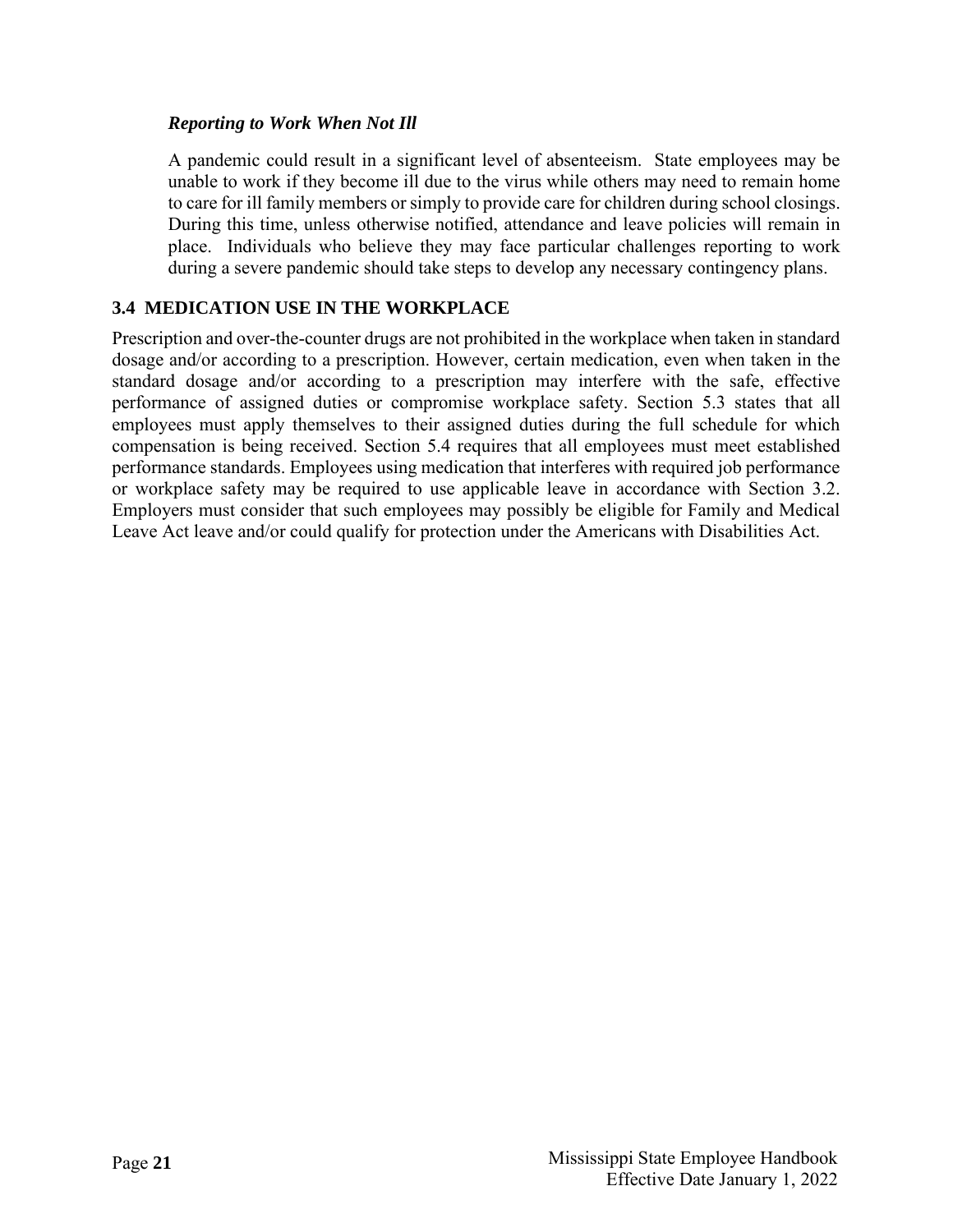# <span id="page-26-0"></span>**CHAPTER 4 – EMPLOYEE BENEFITS**

#### <span id="page-26-1"></span>**4.1 DEFERRED COMPENSATION PLAN**

Deferred Compensation is a supplemental, voluntary savings plan administered by the Public Employees' Retirement System Board of Trustees offering tax advantages to participants. Employees who choose to participate in this plan may set aside part of their salary each year. Income tax liability is postponed on that part of their salary until the year in which the employee actually receives the deferred amount. Interest and/or earnings also are tax deferred until withdrawal. Interested employees may contact their Human Resources Office, payroll office, or PERS.

#### <span id="page-26-2"></span>**4.2 WORKERS' COMPENSATION**

Workers' compensation is administered by the Mississippi Workers' Compensation Commission, and all State employees are covered under the provisions of the Mississippi Workers' Compensation Law. The basic purpose of workers' compensation is to provide fixed benefits to employees in the event an employee is injured in the course of employment. An employee who is injured on the job is entitled to certain benefits at no cost to the employee, including compensation for reasonable and necessary medical expenses, partial compensation for income lost because of the injury or illness, retraining for new skills, if necessary, and certain other related benefits.

Workers' compensation is unavailable when an injury was caused by an employee's use of illegal drugs, abuse of prescription medication or intoxication due to the use of alcohol. An employee may be requested to submit to a drug and alcohol test if injured while at work.

Workers' compensation wage loss benefits are not payable for the first through the fifth days of disability unless the disability extends to fourteen days or more. The workers' compensation benefit is payable at 2/3 the average weekly wage or, in some cases, to a weekly maximum set by law.

Wage benefits are payable in addition to any accrued leave the employee may be entitled to use. It is the employee's responsibility to ensure that payment of accrued Personal Leave and/or Major Medical Leave and the receipt of workers' compensation benefits simultaneously do not result in the employee being paid a total amount that exceeds 100 percent of his wages earned in State employment at the time of injury.

A State employee who is absent due to a work-related injury for which the employee is receiving temporary disability benefits is limited in his or her use of accrued Personal Leave and/or Major Medical Leave and the receipt of workers' compensation benefits simultaneously if the combined receipt of both benefits results in the employee being paid a total amount that exceeds 100 percent of his wages earned in State employment at the time of injury.

It is the employee's responsibility to cooperate with the agency to determine if he or she has received excess wages and, if so, to notify the agency's Human Resources Office of how such excess wages should be recovered from the employee. Recovery could be:

• Through direct repayment (by endorsing the temporary disability benefit check over to the agency or remitting a personal check/money order);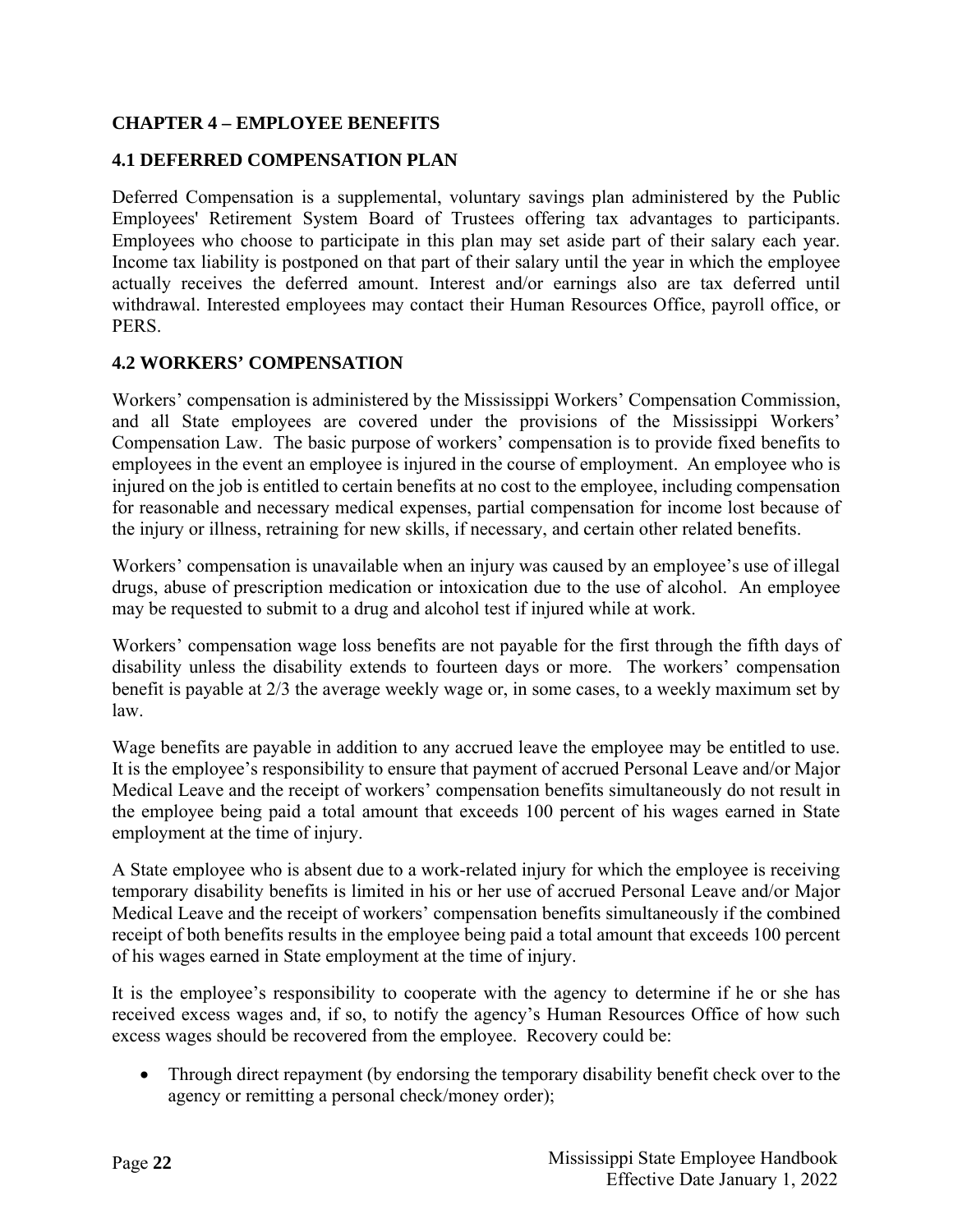- Through a payroll deduction;
- Through a payroll adjustment by which the Personal Leave and/or Major Medical Leave taken during the affected pay period is reclassified to Leave Without Pay; or
- By a combination of direct repayment, payroll deduction and/or reclassification of paid leave to Leave Without Pay.

Should the employee elect to be placed on Leave Without Pay rather than use accrued Personal Leave and/or Major Medical Leave, employment benefits (i.e., employer-paid life and/or health insurance, leave accrual, FICA and PERS contributions) may be adversely affected.

Any excess wages that are not remitted to the agency will be deemed to be a debt owed to the State of Mississippi and are subject to collection as allowed by Mississippi law.

Any injury or illness which is work related should be reported as soon as possible to the supervisor or agency's workers' compensation representative so that appropriate medical treatment can be arranged and a report of the injury can be sent to the Workers' Compensation Commission. Timely reporting also ensures that any wage loss benefits, which are due, will be paid without undue delay. For assistance in the event of injury or for questions concerning workers' compensation, contact the agency Human Resources Office or the agency's workers' compensation representative.

# <span id="page-27-0"></span>**4.3 TRAVEL AND EXPENSES**

If a State employee is required to travel in the performance of an official duty, reasonable expenses will be paid by the State. Prior approval may be required for travel reimbursement. Employees should request information regarding their agency's travel reimbursement policy from their human resources director. Rules and regulations governing official travel are established by the Department of Finance and Administration.

# <span id="page-27-1"></span>**4.4 SOCIAL SECURITY**

Every employee of the State of Mississippi is required to participate in the federal Social Security program. For further information, you may call Social Security at 1-800-772-1213.

# <span id="page-27-2"></span>**4.5 RETIREMENT**

Employees and officials of the State become members of the Public Employees' Retirement System as a condition of employment. PERS participation and coverage is provided to employees in positions requiring employees to work and receive compensation for **not** less than twenty hours per week OR **not** less than eighty hours per month. Participation is restricted to employees whose wages are subject to payroll taxes and are reported on IRS Form W-2.

When a State employee is first employed, the agency will furnish the employee with a member information form to establish a membership account. The employee's social security number will serve as a membership number. A fiscal year membership statement will be sent to the employee each year containing information regarding contributions paid into PERS. Additional information is contained in the *PERS Member Handbook* which the agency will provide. You may also contact PERS by calling 1-800-444-7377 or (601) 359-3589 or visit the website at [http://www.pers.ms.gov.](http://www.pers.ms.gov/)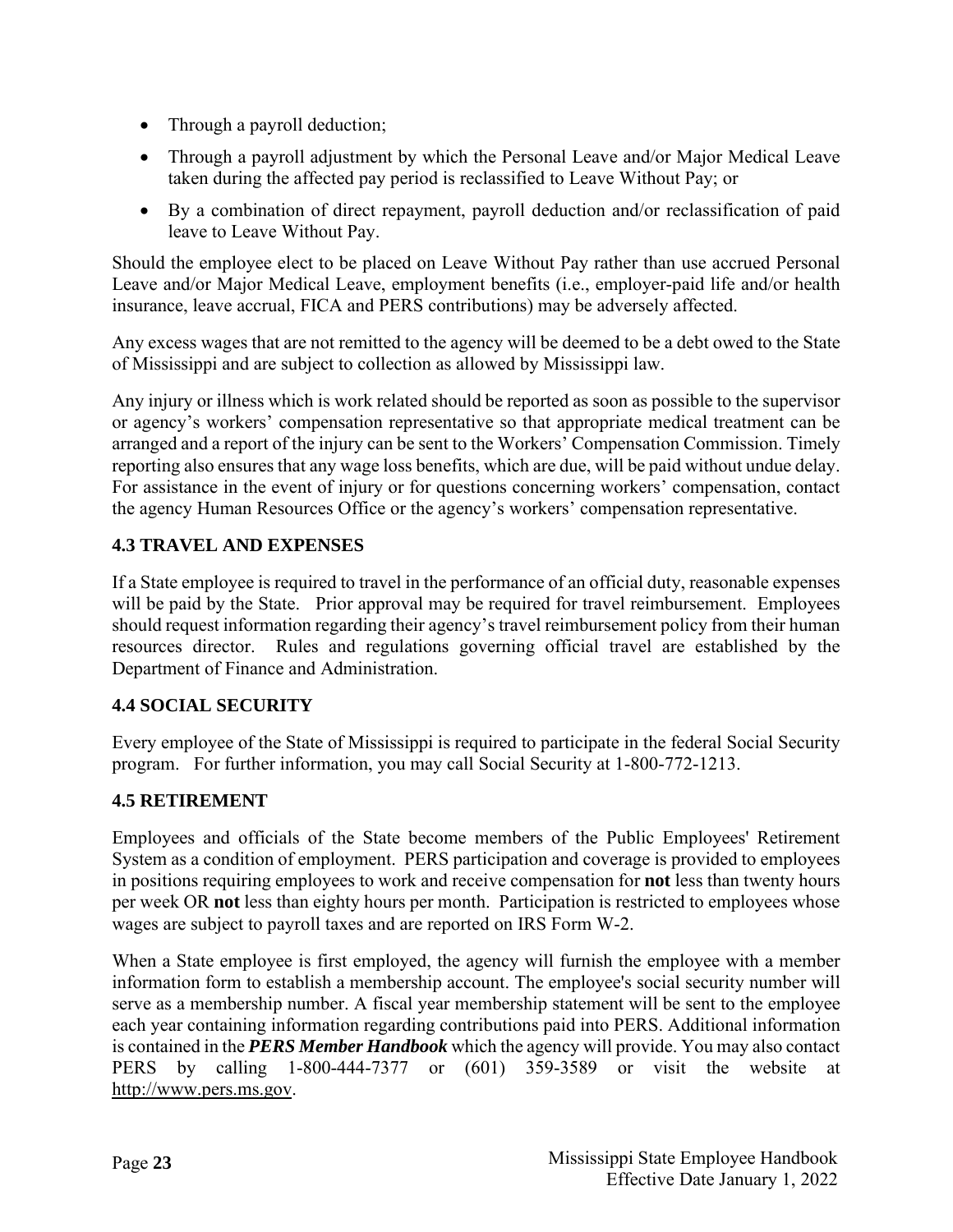# <span id="page-28-0"></span>*Contributions*

An employee's monthly contribution is equal to a percentage of the employee's Gross Reportable Earnings, and this amount is refundable. The employer's monthly contribution of a percentage of the employee's Gross Reported Earnings is not refundable.

# <span id="page-28-1"></span>*Vesting Period*

If an employee was employed by the State of Mississippi at any point prior to July 1, 2007, the employee may receive monthly benefits once the employee becomes eligible for retirement after the employee contributes to the retirement system for at least four years. For those employees first employed by the State of Mississippi after July 1, 2007, the employee must contribute to the retirement system for eight years prior to being able to receive monthly benefits upon eligibility for retirement.

# <span id="page-28-2"></span>*Retirement Eligibility*

Any employee hired before June 30, 2011, with twenty-five years of participation in PERS, is eligible to retire and draw monthly benefits at any age. Any employee hired on July 1, 2011 or later, with thirty years of participation in PERS is eligible for retirement and benefits at any age. Alternatively, employees with less than twenty-five years of participation in the retirement system who became members of the retirement system before July 1, 2007 and have at least four years of membership in the system are eligible to retire at age sixty and receive a retirement allowance. Employees who became members of the retirement system after July 1, 2007 and have at least eight years of membership in the system are eligible to retire at age sixty and receive a retirement allowance.

#### <span id="page-28-3"></span>**4.6 INSURANCE**

As a benefit to its employees, the State of Mississippi provides a life and health insurance plan to assist its employees with the cost of such insurance. The State and School Employees' Life and Health Insurance Plan (hereinafter referred to as "the Plan") provides State employees and their dependents with many options for health and life insurance coverage. All new employees are provided with a Summary Plan Description (hereinafter referred to as "SPD") that describes in more detail the Plan's benefits, eligibility and how to use the Plan. New SPDs are sent to enrolled employees every year when changes occur in the Plan. Also, all enrolled employees receive the *Health Plan Update*, a newsletter that is distributed throughout the year to give more information about Plan benefits.

All new employees must enroll in the Plan or waive coverage. Enrollment in the Plan is effective on an employee's first day of employment; however, an employee must complete his or her enrollment paperwork within thirty-one days of his or her hire date. Additionally, there is an annual Open Enrollment period for coverage effective the following plan year.

Depending on the employee's specific employment status, the State of Mississippi pays some portion of the health insurance premium and life insurance premium for the employee. The Plan also allows employees to cover their dependents under the Plan by paying the premiums for their dependents through payroll deductions. Eligible dependents include a lawful spouse, as well as the enrollee's child up to age 26. Dependent children who meet eligibility requirements at the time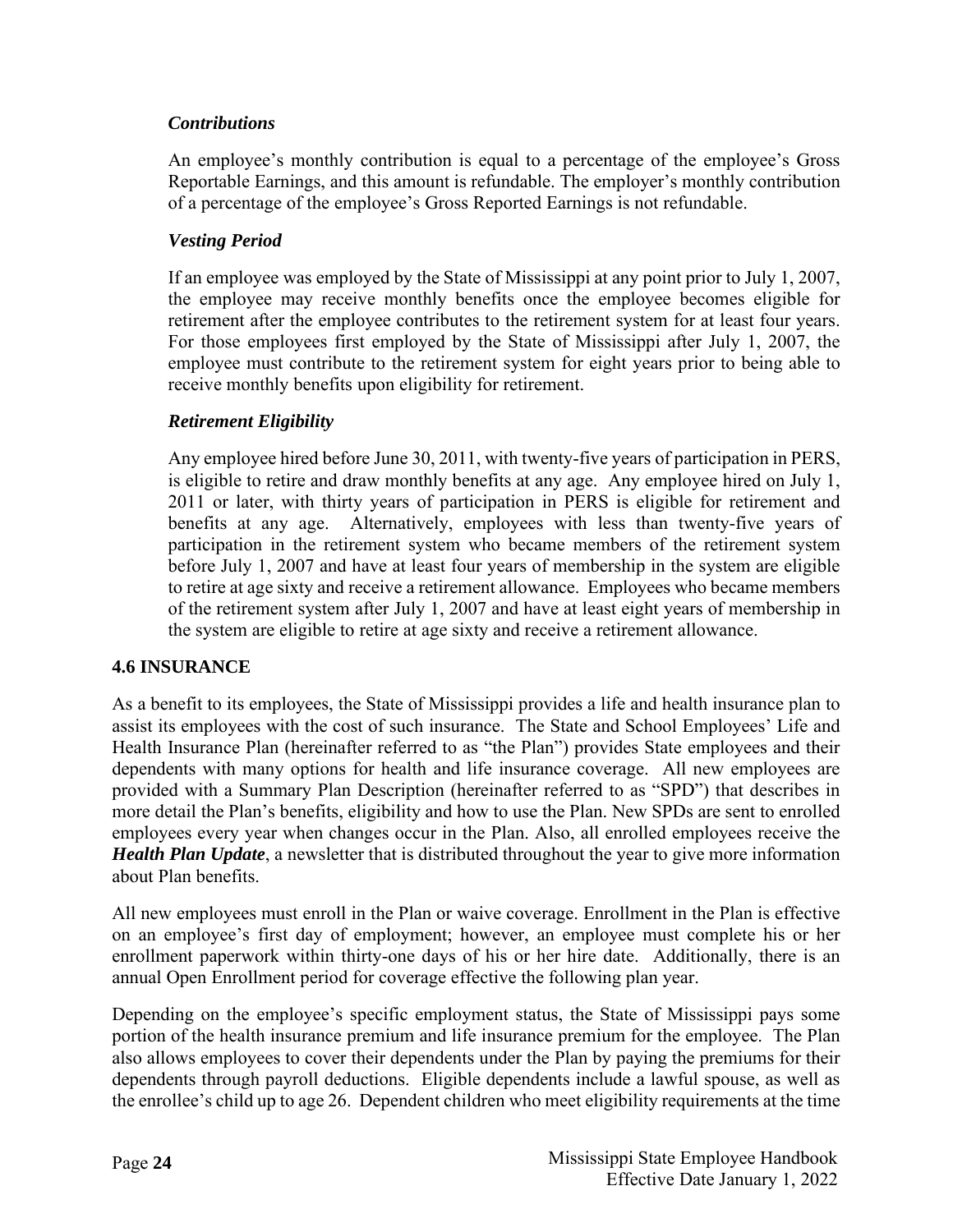of enrollment may remain covered regardless of age if permanently physically disabled or mentally disabled, are incapable of self-sustaining employment, and depend upon the enrollee for 50% or more of their support. The disabling condition must have occurred prior to the dependent's 26th birthday.

For additional information, you may contact your Human Resources Office, the Department of Finance and Administration's ("DFA") Office of Insurance, or visit the DFA website at [http://www.dfa.state.ms.us.](http://www.dfa.state.ms.us/)

# <span id="page-29-0"></span>**4.7 CAFETERIA PLAN**

An employee of the State of Mississippi may choose to participate in a Section 125 plan, also known as a "Cafeteria Plan." A Cafeteria Plan allows employees' payments for health, life, dental and vision care, prescription drugs, disability contributions, and deposits to flexible spending accounts to be deducted pre-tax from an employee's earnings.

Please contact your agency Human Resources Office or payroll office for information on how to participate in your agency's Cafeteria Plan.

# <span id="page-29-1"></span>**4.8 STATE CREDIT UNIONS**

All State employees are eligible to join the Public Employees' Credit Union as well as applicable agency specific credit unions. Credit Unions are non-profit financial organizations serving the savings and borrowing needs of members. Services such as financial counseling, money orders and free notarizing may also be provided. Credit Unions return all earnings exceeding operating expenses to its members in the form of dividends, interest, reserves, and services. The Public Employees' Credit Union may be contacted at (601) 948-8191.

# <span id="page-29-2"></span>**4.9 UNEMPLOYMENT COMPENSATION**

If a State employee becomes separated from a job for reasons beyond the employee's control, that employee may be eligible for unemployment compensation. Inquiries may be directed to the Mississippi Department of Employment Security or visit the web site at [http://www.mdes.ms.gov.](http://www.mdes.ms.gov/)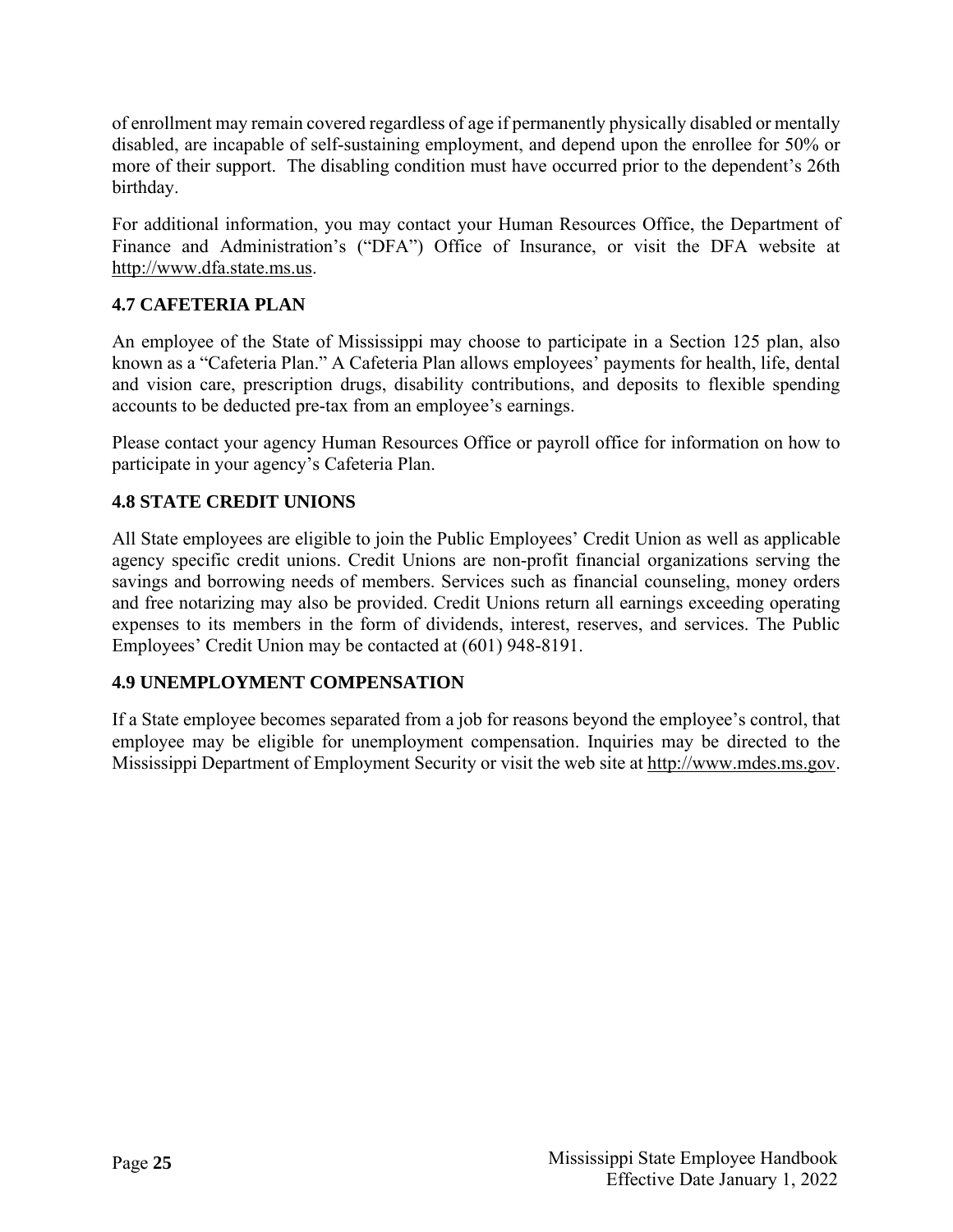# <span id="page-30-0"></span>**CHAPTER 5 – STANDARDS OF EMPLOYEE CONDUCT**

The maintenance of high standards of honesty, integrity, impartiality and conduct by employees of the State of Mississippi is essential to earning and retaining the confidence of the citizens of Mississippi. The avoidance of misconduct and conflicts of interests on the part of employees through informed judgment is indispensable to quality of performance as well as to the maintenance of these high standards. The following guidelines should be followed by State employees:

# <span id="page-30-1"></span>**5.1 EMPLOYEE WORK SCHEDULES**

State law requires that all State offices be available to the public for services from 8:00 a.m. until 5:00 p.m., Monday through Friday.

MSPB defines a normal work schedule as eight hours per day, forty hours per week, 173.929 hours per month and 2,087 hours per year.

Each part-time employee will be provided a schedule of working hours.

To provide for maximum flexibility in scheduling employees, the appointing authority may develop modified work schedules providing for flextime or compressed work schedules. "Flextime" is a schedule which offers agency management a choice to vary employee arrival and departure times from work. A "compressed work schedule" allows agency management to schedule the general forty-hour workweek requirement in less than the usual five workdays per week.

#### <span id="page-30-2"></span>**5.2 ATTENDANCE**

Regular attendance is a basic condition of employment with the State of Mississippi and shall be considered among the essential elements for all employees. All employees must report to and leave work at the time designated by their employer. Anticipated absence from work is to be arranged with the employee's supervisor in advance, and unexpected absences are to be reported promptly to the employee's supervisor prior to the beginning of the employee's work period.

#### <span id="page-30-3"></span>**5.3 DILIGENCE DURING WORK PERIOD**

All employees must apply themselves to their assigned duties during the full schedule for which compensation is being received, except for reasonable time provided to take care of personal needs.

#### <span id="page-30-4"></span>**5.4 WORK PERFORMANCE**

All employees must meet established performance standards. Any conditions or circumstances in the work environment, which prevent an employee from performing effectively, are to be reported to the supervisor.

Many departments and agencies maintain more specific rules for employees. The employee's supervisor or the agency Human Resources Office may provide additional information.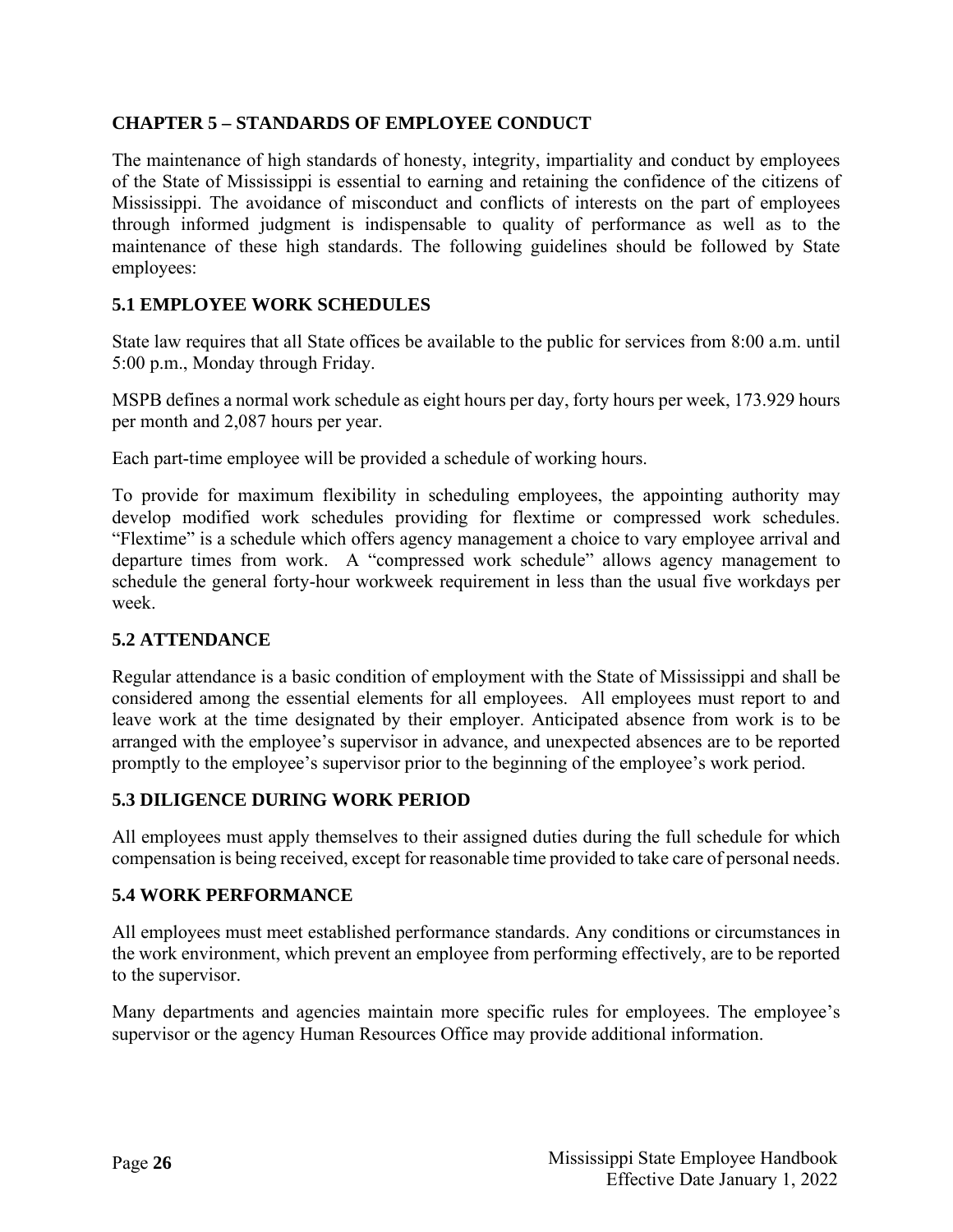#### <span id="page-31-0"></span>**5.5 RESIGNATION**

An employee who desires to terminate service with the State should submit a written resignation to the appointing authority at least ten working days before the final working day.

# <span id="page-31-1"></span>**5.6 WORKPLACE HARASSMENT**

Each appointing authority must take appropriate steps to provide a professional workplace free from any type of harassment. Federal law prohibits harassing behavior based on race, color religion, sex (including pregnancy), national origin, age (40 or older), disability or genetic information. It is also prohibited for individuals to be harassed in retaliation for certain "protected activity" such as participating in a discrimination complaint process or opposing employment practices that are reasonably believed to be in violation of anti-discrimination laws. State law also requires a personnel system that assures employees are free from coercion for partisan or political purposes and shall receive fair treatment in all aspects of personnel administration without regard to political affiliation.

Offensive conduct can include, but is not limited to, offensive jokes, slurs, epithets, physical assaults or threats, intimidation, ridicule, insults, offensive objects or pictures, and interference with work performance. A harasser can be a supervisor, agent of the employer, co-worker, or a non-employee. A victim does not have to be the person harassed, but can include anyone affected by the offensive conduct.

It is essential that each appointing authority take appropriate steps to prevent and promptly correct harassment, especially harassing behavior based on or motivated by an individual's membership in a protected group. Employees should immediately report harassing behavior they experience, witness or become aware of to an appropriate agency administrator (immediate supervisor, upper management, human resources or an employee designated by the appointing authority to receive such complaints). Agencies should provide alternative opportunities for employees to report harassment to an appropriate agency administrator, in case the source of the harassment is in the employee's management chain.

An appointing authority's reasonable care to prevent workplace harassment should include, but not be limited to, establishing and implementing an anti-harassment policy consistent with these principles. The policy should be well publicized and clearly communicated to all employees. Each level of management and human resources should communicate and demonstrate that harassment will not be tolerated and employee concerns will be promptly addressed, without any fear of retaliation.

After receiving notice of a possible violation of policy, the agency must take prompt action reasonably calculated to end the alleged harassment and conduct a thorough investigation. After completing the investigation, the agency should take effective and appropriate remedial measures, including necessary corrective or formal disciplinary action against the harasser.

If an agency appointing authority is the source of the alleged harassment, the victim may report the harassing behavior directly to the Executive Director of the MSPB. The Executive Director shall promptly take reasonable steps to ensure the complaint is appropriately and effectively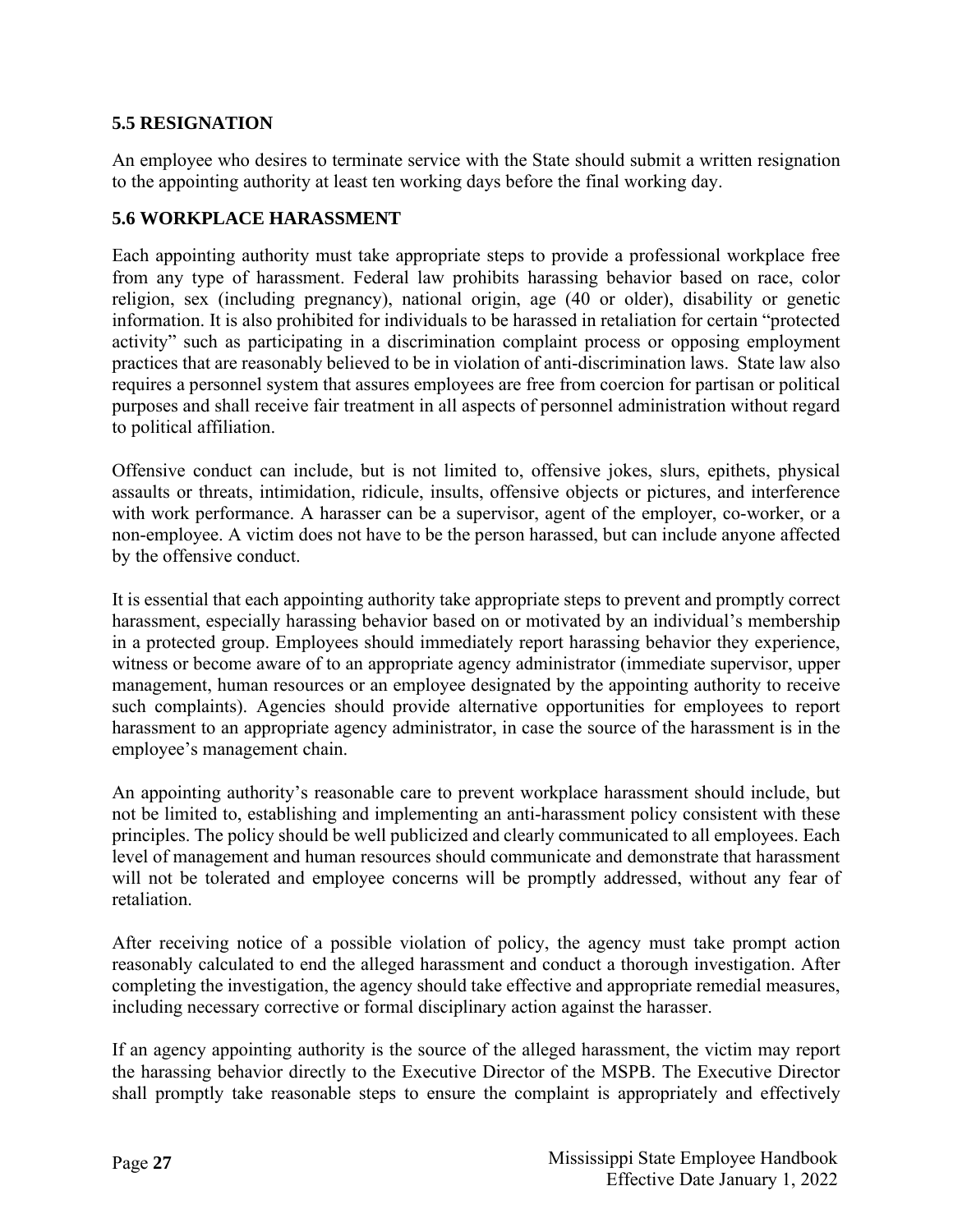addressed by the responsible parties. Each appointing authority should ensure agency antiharassment policies are consistent with these guidelines and principles and a sample agency antiharassment policy can be found at the MSPB website.

# <span id="page-32-0"></span>**5.7 CONFLICT OF INTEREST**

State employees should be especially careful to avoid using, or appearing to use, an official position for personal gain, giving unjustified preferences, or losing sight of the need for efficient and impartial decision making in the State's method of operation. No act should be committed which could result in questioning the integrity of State government.

Employees are not to engage in any activity in either a private or official capacity where a conflict of interest may exist. A State employee's first loyalty should be to the public's interest. Associations, dealings or interests that could affect an employee's objectivity in performing the employee's job or in making the decisions required of the employee's position should be avoided. However, employees are encouraged to participate in professional and civic organizations if such participation does not adversely affect the employee's role as a public employee.

# <span id="page-32-1"></span>**5.8 POLITICAL ACTIVITY**

<span id="page-32-2"></span>Personnel administration must be conducted in an atmosphere free from political influence or coercion.

#### *Political Contributions and Services*

No State Service employee may be obliged, by reason of his or her employment, to contribute to a political fund or to render political service, and he or she may not be removed or otherwise prejudiced for refusal to do so.

#### <span id="page-32-3"></span>*Use of Official Authority or Influence to Coerce Political Action*

No State Service employee may use his or her official authority or influence to coerce the political action of a person or body.

#### <span id="page-32-4"></span>*Fair Treatment of Applicants and Employees*

Each appointing authority will assure fair treatment of applicants and employees in all aspects of personnel administration without regard to political affiliation.

#### <span id="page-32-5"></span>*Freedom From Political Coercion*

Each appointing authority will assure that employees are free from coercion for partisan or political purposes. State law requires a personnel system that assures employees are free from coercion for partisan or political purposes and shall receive fair treatment in all aspects of personnel administration without regard to political affiliation*.* 

#### <span id="page-32-6"></span>*Informing Employees of Political Activities Laws*

Each appointing authority will inform all employees of which political activities are permitted or prohibited by law.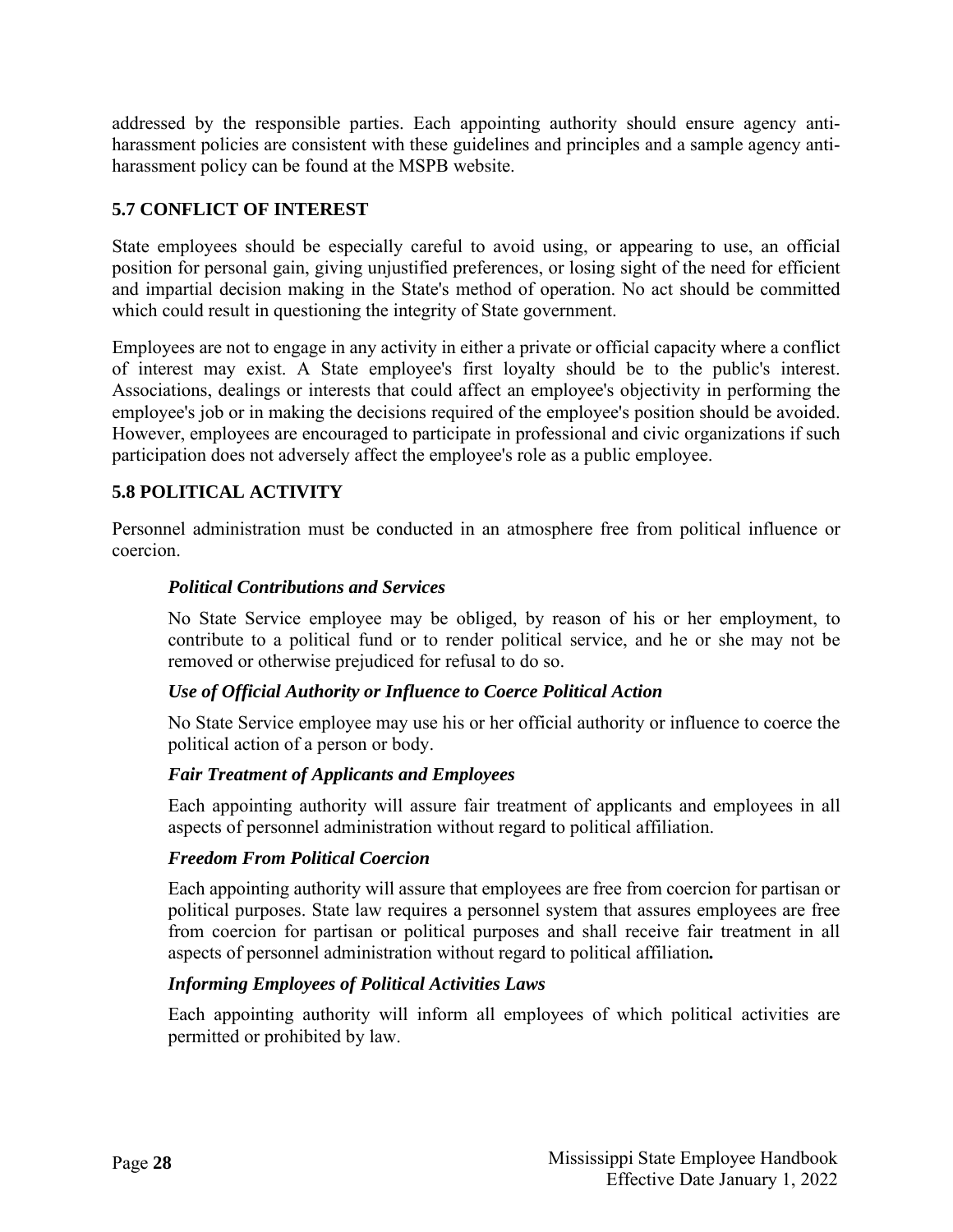# <span id="page-33-0"></span>*Violation of Provisions*

Any employee in the State Service who violates any of the provisions of this section may be subject to appropriate disciplinary action.

# <span id="page-33-1"></span>*Prohibited Political Activity*

Mississippi law prohibits any agency or appointing authority from attempting to direct or coerce any state employee to vote or not to vote and from either discharging or threatening to discharge, changing the salary of, or promoting or demoting any State employee because of the employee's vote or failure to vote for any particular candidate or group of candidates. State law further prohibits any agency or employee of any agency with the authority to employ or discharge other employees from giving out or circulating any statement or report that is calculated to intimidate, coerce, or otherwise influence any employee as to the employee's vote. If any such statement or report is circulated, the agency must publicly repudiate it or will be deemed to have circulated the statement. Agencies are also prohibited from requesting, directing or allowing any employee to canvas for or otherwise render any services for or against any candidate or group of candidates during working hours or while an employee is on vacation or other leave of absence at the expense of the agency. No State employee, at the expense, in whole or part, of his or her employer, may take any part whatsoever in any election campaign except the time necessary to cast his or her vote.

No one who has any control over, directly or indirectly, the expenditure of any public funds in the State of Mississippi may suggest or intimate either publicly or privately that any such expenditure will in any way depend on or be influenced by the vote of any person or groups of persons.

No person may, in order to promote his or her own candidacy or that of any other person for public office in Mississippi, directly or indirectly promise to appoint or secure or assist in securing the appointment, nomination or election of another person to any public position or employment or the employment of any person under any public contract or the expenditure of any public funds in the personal behalf of any particular person or group. However, a candidate for election may publicly announce his position in relation to an election in which he may be called on to take part if elected. This prohibition is further inapplicable to a sheriff, chancery clerk, circuit clerk or any other person of the State or county when it comes to his or her office force.

# *The Hatch Act*

The federal "Hatch Act," 5 U.S.C. § 1501 and following, covers individuals employed by State or local agencies receiving federal loans or grants whose principal employment is in connection with an activity which is financed in whole or in part by loans or grants made by the United States or a federal agency, but does not include (a) an individual who exercises no function in connection with that activity; or (b) an individual employed by an educational or research institution, establishment, agency, or system which is supported in whole or in part by a State or political subdivision thereof, or by a recognized religious, philanthropic, or cultural organization.

The Hatch Act regulations which are applicable to State and local employees may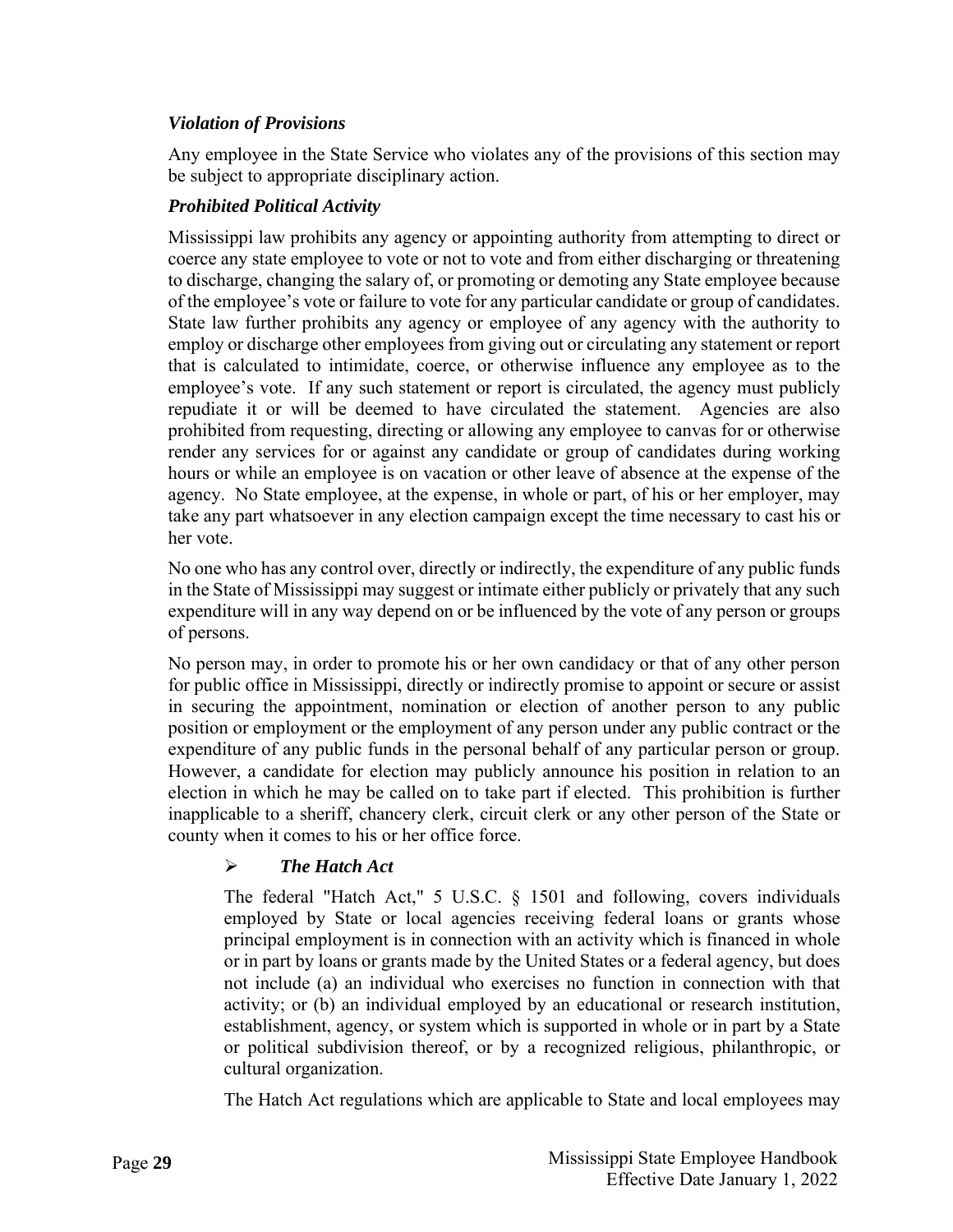be found in the Code of Federal Regulations at 5 C.F.R. § 151.101 and following. In cases where the Hatch Act is applicable, the State of Mississippi may additionally place more strict prohibitions on the political activity of its employees. Additional information about the Hatch Act can be found at [https://osc.gov/Services/Pages/HatchAct.aspx.](https://osc.gov/Services/Pages/HatchAct.aspx) An employee may obtain more information regarding the Hatch Act at [http://www.dol.gov.](http://www.dol.gov/)

# *Agency Specific Prohibitions*

Several State agencies have specific laws which relate to the political activity of its employees. Those agencies are responsible for informing all employees of which political activities are permitted or prohibited pursuant to the law applicable to that agency's employees.

# <span id="page-34-0"></span>**5.9 WORKPLACE VIOLENCE**

Each appointing authority must take appropriate steps to provide a safe workplace environment for employees that is free from violence. Employers must immediately respond to acts of violence, intentional damage to property, and acts of aggression or intimidation in the workplace. Any threat of workplace violence to employees or the general public, direct or implied, is strictly prohibited and should be immediately reported to agency management.

# <span id="page-34-1"></span>**5.10 DRUG-FREE WORK PLACE ACT OF 1988**

The Drug-Free Workplace Act of 1988 requires grantees of federal agencies to certify that they will provide a drug-free workplace. State agencies which are federal grantees must comply fully with the provisions of this law.

# <span id="page-34-2"></span>**5.11 DRUG AND ALCOHOL TESTING**

State law governing drug and alcohol testing of employees and job applicants provides procedures and guidelines for appointing authorities who wish to formulate a drug and alcohol testing policy. Except as provided by federal law, agencies are not required to administer drug or alcohol tests. If an agency chooses to implement a drug and alcohol testing policy, it must comply with State law. However, Mississippi's statutory law regarding drug and alcohol testing does not apply to agencies subject to any federal law or regulations which govern the administering of drug and alcohol tests. Agencies are also required to be cognizant of the proscriptions of the Americans with Disabilities Act regarding pre-employment medical tests. Refusal to take a drug or alcohol test when directed to do so by an employer, in accordance with applicable state and federal law, is considered good cause for possible disciplinary action pursuant to Chapter 7.

# <span id="page-34-3"></span>**5.12 EMPLOYEE USE OF STATE PROPERTY**

State employees have no ownership rights in or control of State property, which is defined to include all office space, space adjacent to the workplace controlled by the State or State agency, furniture, fixtures, equipment, and inventory including without limitation, all computer software, databases, servers, computer hardware, discs, and information of any kind contained in or recorded on physical or electronic data sources of any kind. Employees are prohibited from using State property for personal use.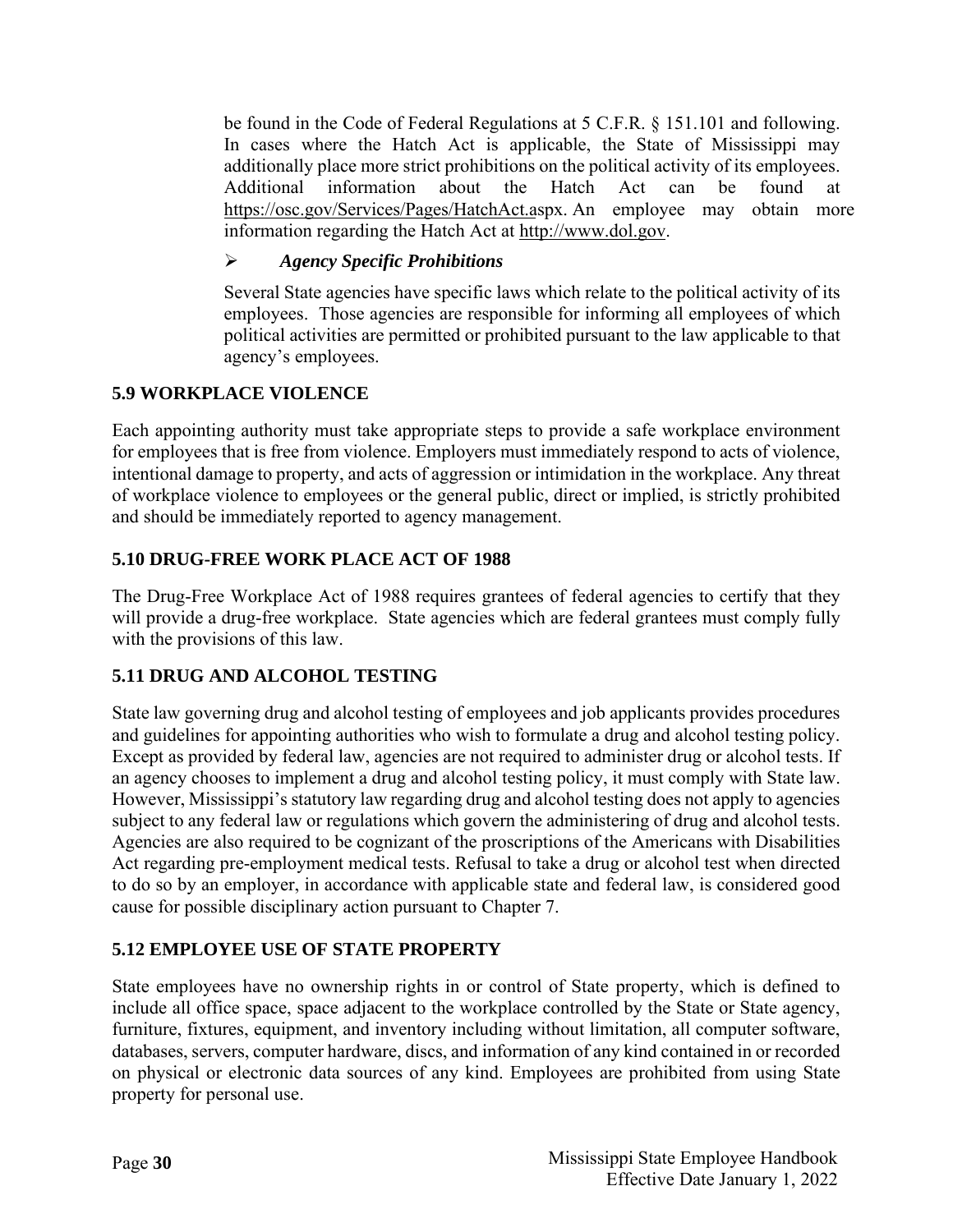# <span id="page-35-0"></span>*Wireless Communication Devices and Electronic Communications*

State employees may not directly or indirectly use or allow the use of agency property of any kind, including property leased to an agency, for other than officially approved activities. In addition, employees shall protect and conserve agency property, including wireless communications equipment. Wireless communications equipment includes cellular phones, personal digital assistant devices, and standard and two-way pagers, as well as any similar devices that perform some or all of these functions. Employees are hereby notified that the agency will enforce this policy through a variety of methods and may monitor use of wireless communications equipment to assure compliance.

Wireless communication devices shall be used for legitimate State business only. Use of an agency-provided cellular phone for personal calls may result in appropriate disciplinary action and/or the loss of the use of the phone. The agency may not reimburse employees for any charges on personal wireless communication devices.

Employees should be aware that cellular phone transmissions are not secure transmissions. Confidential information regarding official business should be transmitted from a secure environment.

# <span id="page-35-1"></span>*Storage of Information*

All information, in any form, including written materials that pertain to work at a State agency, should be stored on the computer or in an employee's desk in accordance with dictated procedures so that other employees or an employee's supervisor has access to it. Agency Information Technology employees and agency supervisors may have passwords or other information necessary to access an employee's voice mail and email, and duplicate keys, if any, to all desks and file cabinets. Employees are prohibited from locking desks or cabinets unless permitted by management or altering equipment or programs to prohibit access.

#### <span id="page-35-2"></span>*Expectation of Privacy*

State employees have no expectation of privacy in their work premises. All State property, including an employee's workstation, all physical storage areas and all electronic storage areas, including all software and data on all computers, voicemail and email, are subject to access and inspection at any time by management, other employees or third parties designated by management.

Because agency management may access or inspect an employee's work area at any time to find materials or obtain information, employees should not store any personal documents or materials on or in State property.

#### <span id="page-35-3"></span>*Right to Search*

The State reserves the right to conduct reasonable searches on, in or of State property and on State premises including, at any time, locked and unlocked areas, for any reason related to the operation of State business. Consent by the employee is implied and lack of cooperation or refusal to permit a search can result in immediate discipline, including termination.

The State or an agency may conduct inspections or searches for illegal drugs, weapons, explosives, contraband or other prohibited materials on, around or in State property, at any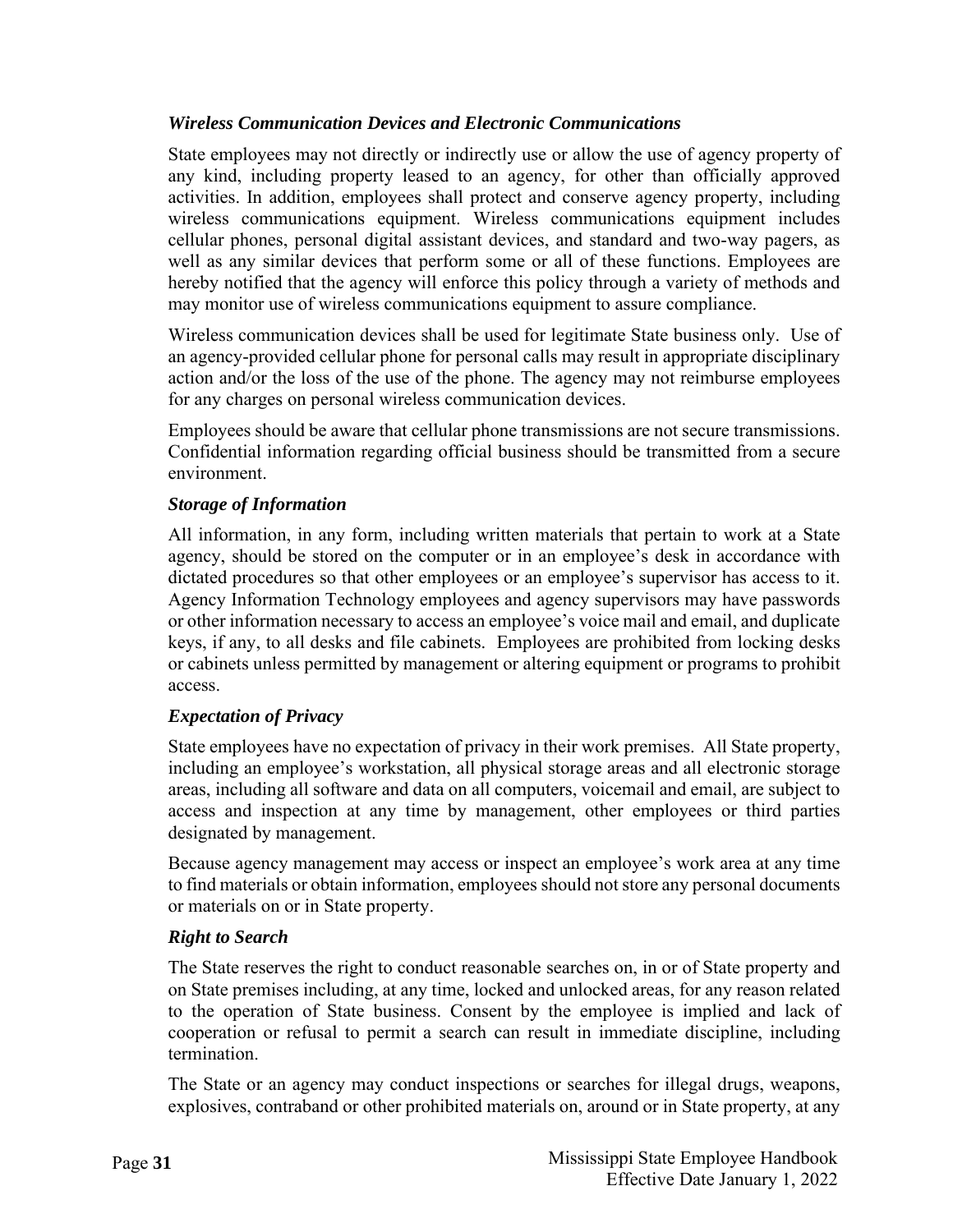time, without notice, whenever there is a reasonable basis to believe that an employee may be in the possession of such materials in violation of policy.

Inspections or searches for prohibited materials may be conducted by any member of management, an independent person appointed by management, law enforcement representatives, or by the State or an agency with its own personnel.

The right to conduct routine searches of agency premises is in addition to the right of an agency to access all State property without requiring consent of the employee.

#### <span id="page-36-0"></span>*Personal Property*

Employment or continued employment with the State constitutes acknowledgement by employees that routine searches of State property might result in the discovery of an employee's personal possessions or personal information. Because the State or third parties will have access to all areas of State property, employees are encouraged not to store or bring to the workplace any personal property or to transmit or obtain the transmission of personal information or messages using State-owned equipment.

# <span id="page-36-1"></span>**5.13 PROHIBITED RELATIONSHIPS**

The State of Mississippi requires that all employees behave at all times in a professional manner that avoids any unlawful discrimination, including harassment, conflict of interest, or risk of a claim or loss to the State of Mississippi. These requirements include maintenance of a work environment in which the State prohibits romantic, dating or sexual relationships between:

- employees working in a common sphere of influence, meaning a relationship between a supervisor and subordinate, or any relationship in which one employee supervises or manages, directly or indirectly, another employee or makes decisions concerning another employee's terms, conditions or privileges of employment, and/or
- an employee and a contractor, subcontractor, potential employees or vendor when the employee has the capacity to influence, directly or indirectly, the business relationship or potential employment.

Such relationships can cause conflict and adversely affect morale, operations and productivity because of the perception of impropriety or unfairness and the possibility of accusations that one's position is being used to obtain or grant sexual favors, and of inappropriate influence on others, favoritism, bias or unfair treatment. Additional problems can occur in the workplace should the relationships cease.

# <span id="page-36-2"></span>**5.14 OUTSIDE EMPLOYMENT**

All employees must be available for and devote their full attention to their assigned duties and responsibilities during scheduled working hours. Further, employees having emergency response responsibilities must be reasonably available during non-scheduled hours. Each employee must ensure that his or her off-the-job activities do not adversely affect job performance with and are not contrary to the interests of the State. For this reason, the following guidelines and rules are established for all employees: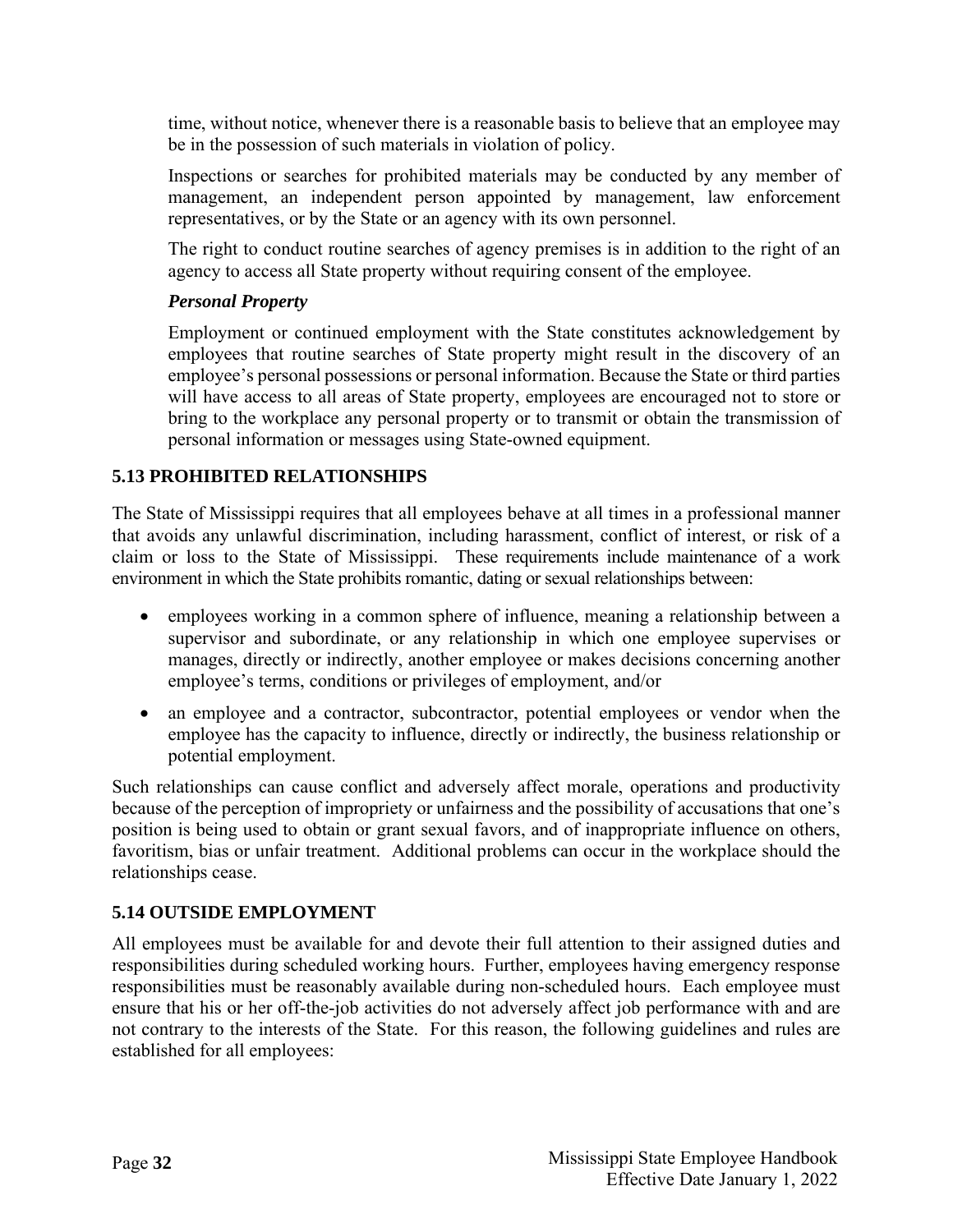- Employment with the State will be the employee's primary job responsibility and obligation; any other employment will be deemed secondary.
- An employee should not seek or accept outside or secondary employment that may negatively impact or affect the employee's punctual and consistent attendance, ability to satisfactorily and efficiently perform his or her duties or that creates a conflict of interest.
- The demands or requirements of outside or secondary employment may not be considered as excusable reasons for absences, tardiness, poor performance or other areas of concern from a personnel perspective.
- Prior to seeking or accepting outside employment, full-time regular employees must discuss a secondary job with management to determine whether or not the job is considered a "conflict of interest" as previously defined herein.

Outside employment refers to a job or task performed for which any form of compensation is received. This includes the receipt of a benefit as opposed to monetary compensation; for example, performing a service and receiving goods for the task performed instead of receiving a salary or wage. Outside employment does not refer to being a member of a reserve component of the military.

Employees engaging in any outside employment must submit a request for approval to the individual or individuals designated by the agency prior to employment. This request must be completed if an outside activity exists at the time the employee is hired by the State; when an outside employment activity previously approved is being discontinued or the nature or scope of the activity is being changed; or, when the employee plans to enter into any outside employment. If the outside employment constitutes a conflict of interest, detracts from the employee's responsibilities, or has an appearance of a conflict of interest, the request will be denied.

# <span id="page-37-0"></span>**5.15 SOCIAL MEDIA**

Social media is defined as the various activities that integrate technology, social interaction, and content creation. Through social media, individuals or groups can create, organize, edit or comment on, combine, and share content. Social media uses many technologies and forms, including social-networking, blogs, wikis, photo–sharing, video–sharing, podcast, social bookmarking, mash-ups, widgets, virtual worlds, microblogs, Really Simple Syndication (RSS) and more.

Any personal social media activity by State employees may not be represented as official state or agency social media activity. State email addresses shall not be used to register for personal social media activity. State employees should not pressure or coerce other employees to connect with them via social media.

It is considered to be protected expression for state employees to engage in social media activity concerning issues of public concern, while on personal time and in a personal capacity. State employees must make clear that any views concerning issues of public concern are those of the individual and do not reflect the views of the state or any entity of the state. State employees maintain their First Amendment rights, but any speech or expression, even in a personal capacity, causing disruption or that undermines the effectiveness and/or operation of the workplace is prohibited.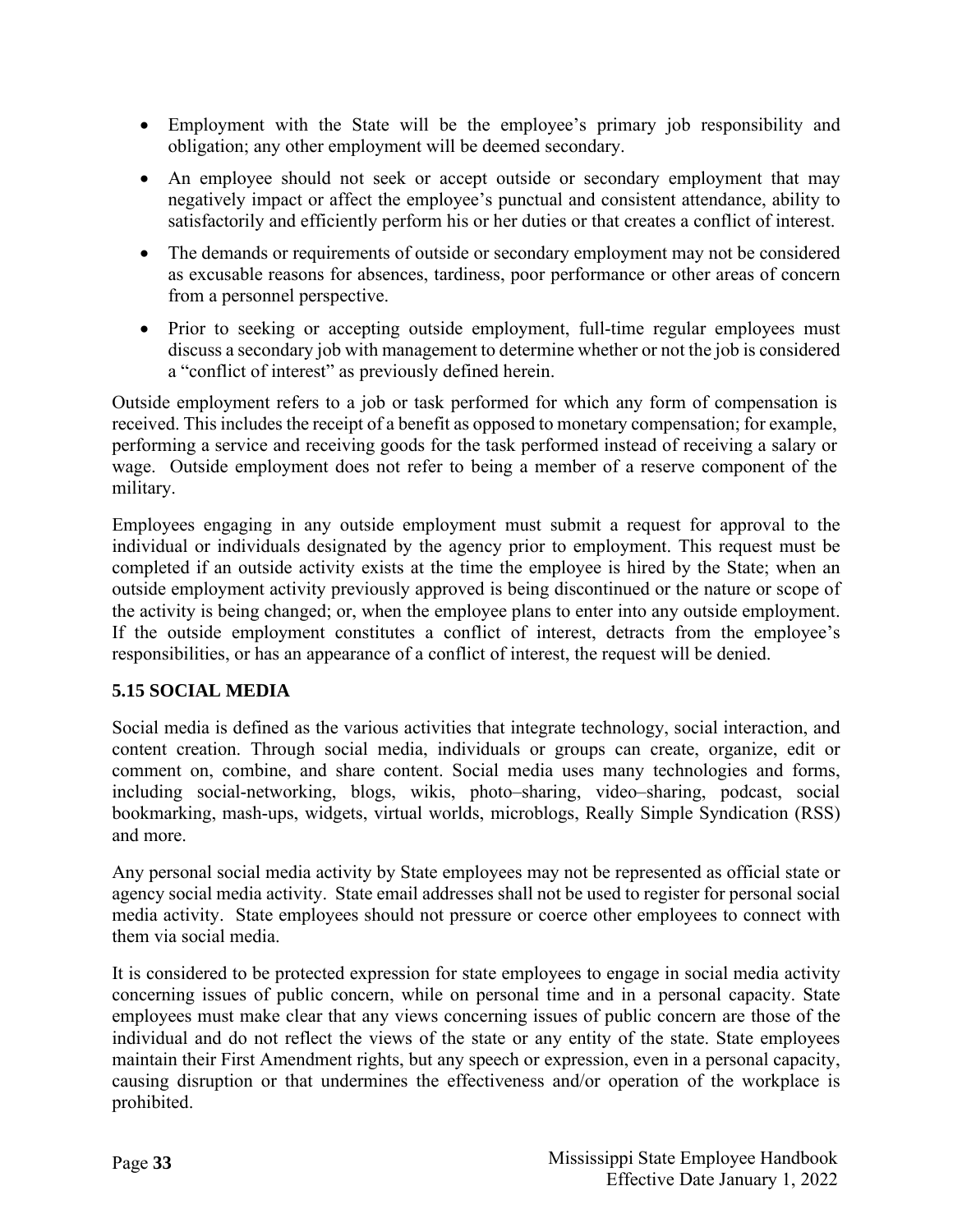Any of the following social media activity, comments, expression or posts by a state employee in his or her professional or personal capacity are also prohibited:

- A. Content that is discriminatory, harassing or physically threatening, as defined in sections 5.6 and 5.9 of this Handbook, toward other state employees;
- B. Disclosure of agency information that is confidential or proprietary;
- C. Content that demonstrates unlawful conduct;
- D. Content that is in violation of MSPB conflict of interest regulations, as defined in sections 5.7, 5.13 and 5.14 of this Handbook.
- E. Content that is in violation of the federal Hatch Act, 5 U.S.C Section 1501 *et seq.,* and 5 C.F.R. Section 151.101 *et seq*. Additional information concerning the Hatch Act may be found in Section 5.8 of this Handbook.

State agency regulation of employees engaging in social media, while on personal time and in a personal capacity, must be both consistent and measured. Violations of this policy are subject to disciplinary action as set forth in Chapter 7 of this Handbook.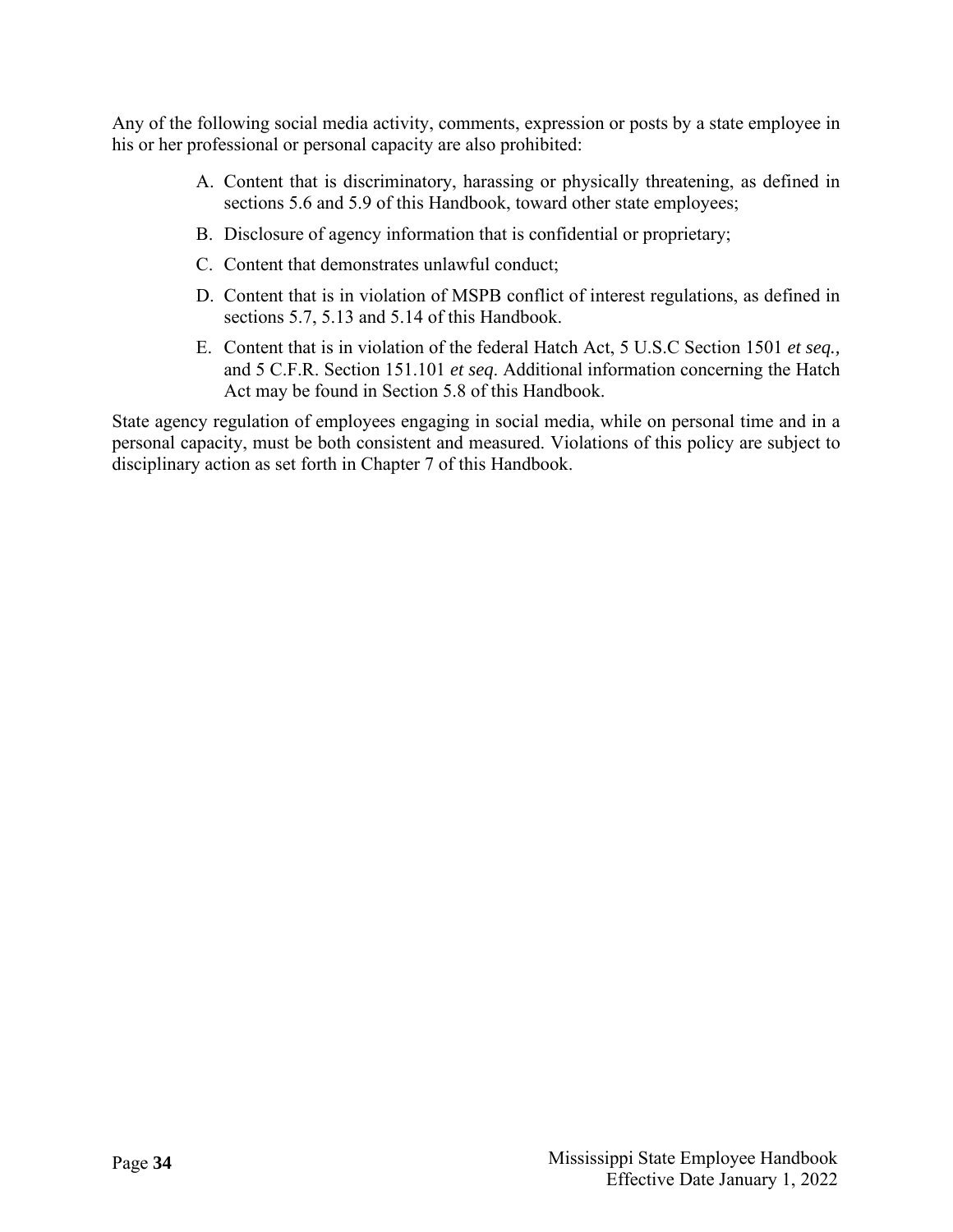# <span id="page-39-0"></span>**CHAPTER 6 – PERFORMANCE REVIEW SYSTEM**

The Mississippi Legislature requires the Mississippi State Personnel Board and the MSPB Executive Director to provide a system of rules and regulations to measure employee performance.

# <span id="page-39-1"></span>**6.1 SCOPE**

A performance review system serves several distinct purposes and functions, including: aligns, corrects, and leverages the performance of each employee; allows managers to make effective decisions regarding workforce performance issues; and promotes quality services. The performance of each employee whose position is under the salary setting authority of MSPB must be reviewed at least annually.

Performance reviews must be administered in a fair manner and in compliance with state and federal laws. The Performance Review System (hereinafter referred to as "PRS") assesses an employee's performance at either the Outstanding (3.0) Performance Level, the Successful (2.0 – 2.9) Performance Level, or the Improvement Needed  $(1.0 - 1.9)$  Performance Level.

# <span id="page-39-2"></span>**6.2 APPLICABILITY**

Every employee whose position is under the salary setting authority of MSPB must have their job performance assessed at least once annually. Assessments are based on the employee's performance in three areas:

- 1. Use of required systems/programs/equipment/instruments
- 2. Job knowledge/technical ability, and
- 3. Problem solving/decision making.

For employees who oversee a program or who have functional supervision of at least one employee, performance in a fourth area is included: project management/delegation.

#### <span id="page-39-3"></span>**6.3 WORKFORCE TALENT DEVELOPMENT AND SUCCESSION PLANNING**

The Performance Development System (PDS) used from January 15, 2013 – December 31, 2019 included an Individual Development Plan (IDP) to emphasize the importance of development on performance. Effective January 1, 2020, the IDP is transitioning to Workforce Talent Development and Succession Planning.

Employees impact agency services. Nowhere is this more evident than in the public sector, where services that are critical to an agency's mission are delivered through our employees. When individual development directly contributes to meeting agency needs, the result is an enhanced level of performance for the agency.

The Workforce Talent Development and Succession Planning Guide on the MSPB website provides details about development and customizable templates agencies can use to coordinate individual development with specific agency needs. The revised IDP includes a section that identifies how the agency benefits from the employee's development plan.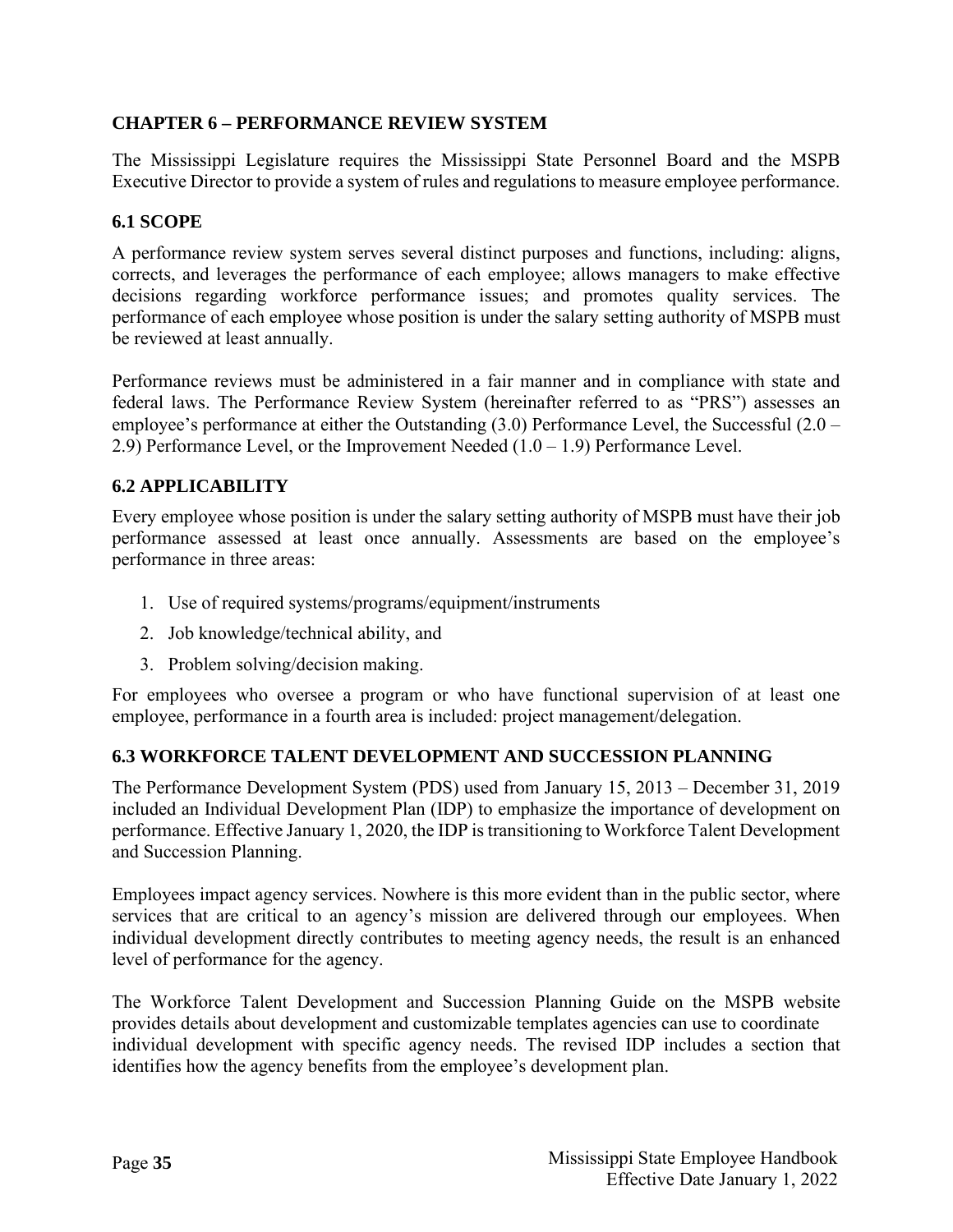# <span id="page-40-0"></span>**6.4 PROCESS**

The PRS process outlined below provides a brief overview of the annual Review Period. Details of the PRS process are provided with the PRS templates on the MSPB website.

Actions taken by the direct supervisor and the employee at the beginning of the Review Period Section 6.4.(A) are performed within fourteen days of the initial employment date, then at twelvemonth intervals for each subsequent Review Period. Actions taken during Review Sessions Section 6.4.(B) occur three months and nine months after the initial employment date, then at the sixmonth midpoint for each subsequent Review Period. Actions taken at the end of the Review Period Section 6.4.(C) occur six months and twelve months after the initial employment date, then at twelve-month intervals for each subsequent Review Period.

#### **A. The Beginning of the Review Period**

During the first fourteen days of the Review Period, the direct supervisor and employee review, and if necessary, update the job duties of the position and identify what constitutes a Successful  $(2.0 - 2.9)$  Performance level.

#### **B. Review Sessions**

Review sessions may be held at any time. However, the direct supervisor must conduct a mid-point review session with the employee during the Review Period. As referenced in 6.4(C), failure to perform job duties before the conclusion of a Review Period may warrant immediate corrective or disciplinary action at any time. The purposes of the review sessions during the Review Period are:

- 1. To provide feedback to the employee concerning the overall assessment of performance during the Review Period.
- 2. To review and update duties in light of changing requirements of the employee's position.
- 3. To identify areas of performance requiring improvement and to identify methods/training needed to facilitate that improvement.

The direct supervisor maintains relevant documentation supporting the performance rating of each employee. Examples of such documentation include, but are not limited to:

- 1. Narrative statements about the employee's performance;
- 2. Examples of work;
- 3. Previous Performance Reviews or Performance Development Assessments;
- 4. Informal Corrective Action (Section 7.5)
- 5. Formal Disciplinary Action (Section 7.5)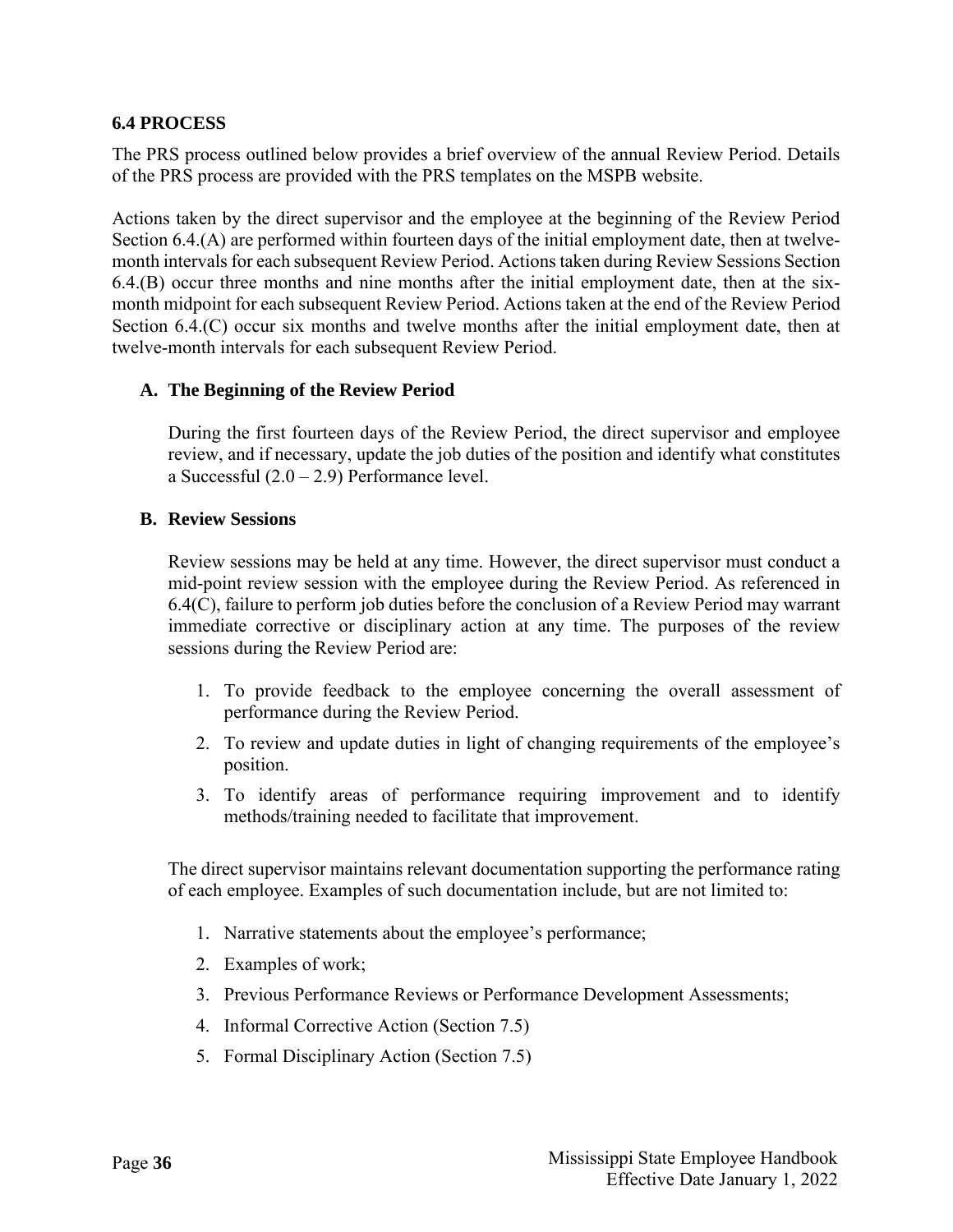Formal disciplinary action is also maintained in the employee's Human Resources personnel file. Supervisors should coordinate with Human Resources whether documentation of Informal Corrective Action should also be included in the employee's personnel file (Section 7.5). In the event that an agency does not have a Human Resources division, supervisors should coordinate with the appointing authority's designee who has Human Resources responsibilities.

# **C. The End of the Review Period**

Mississippi Code Annotated § 25-9-127 provides that a state service employee may be dismissed or otherwise adversely affected as to compensation or employment status for inefficiency or other good cause. Failure to receive a Successful rating at the conclusion of a Review Period is considered to be inefficiency or other good cause (Section 7.2) warranting possible corrective or disciplinary action. In addition, failure to perform job duties before the conclusion of a Review Period may warrant immediate corrective or disciplinary action at any time (Section 7.2).

Corrective or disciplinary action for an employee's failure to receive a Successful rating and/or non-performance of job duties during a Review Period shall comply with Chapter 7 (Employee Corrective and Disciplinary Action). An employee that is dismissed or otherwise adversely affected as to compensation or employment status (formal disciplinary action defined in Section 7.1 as Written Reprimand, Suspension Without Pay, Involuntary Demotion or Dismissal) may review Chapters 8 and 9 concerning any applicable grievance or appeal procedures. Corrective action such as a documented warning/counseling session or other appropriate informal means intended to correct unsatisfactory job performance (Section 7.5) is not grievable. Although such action is not grievable, Human Resources should appropriately respond to questions or concerns raised by an employee concerning the Performance Review System. In the event that an agency does not have a Human Resources division, the appointing authority's designee who has Human Resources responsibilities should appropriately respond to such questions or concerns.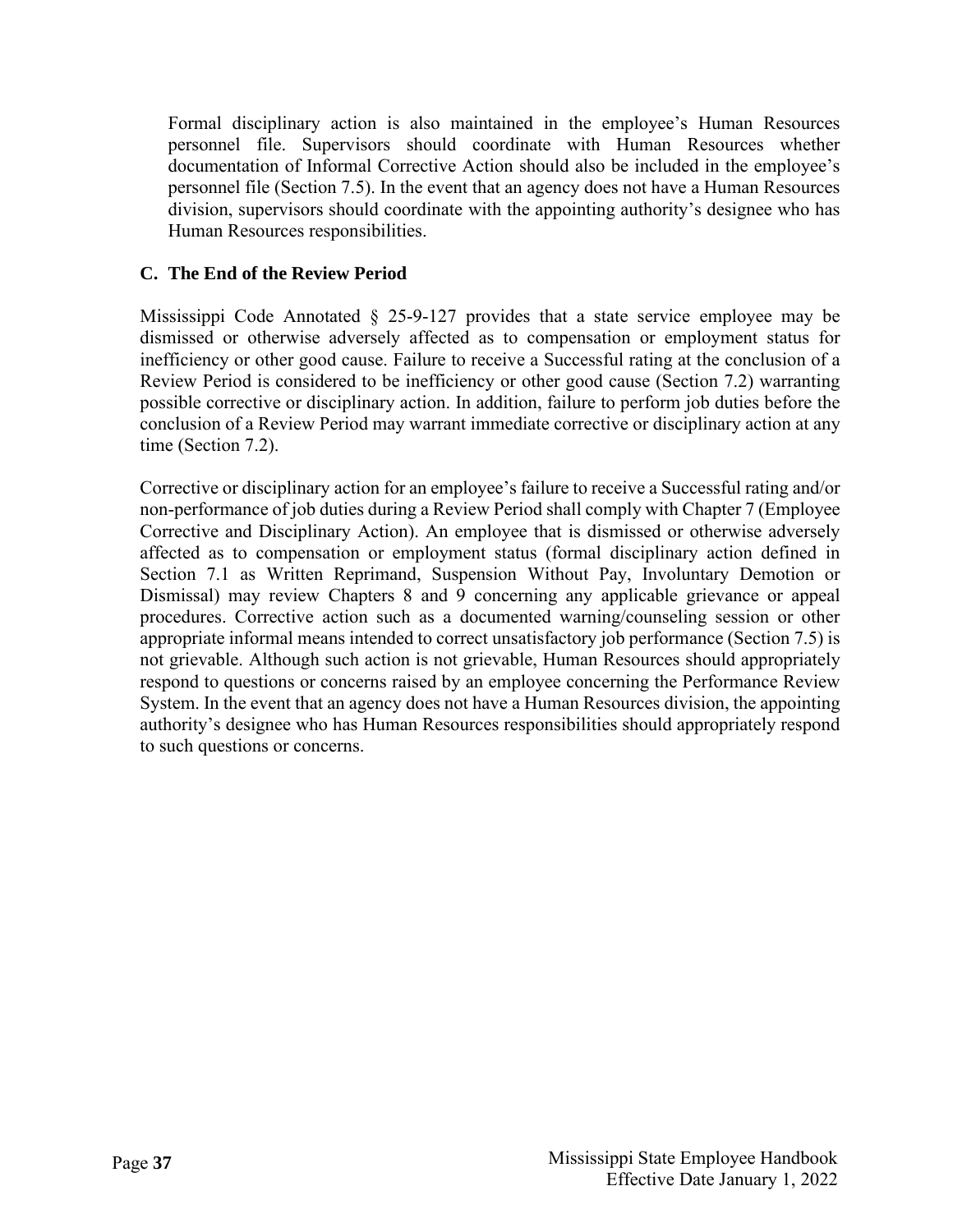#### <span id="page-42-0"></span>**CHAPTER 7 – EMPLOYEE CORRECTIVE AND DISCIPLINARY ACTION**

Mississippi Code Annotated § 25-9-127 provides that no employee of any department, agency or institution under the State Personnel System, who is subject to the policies and procedures prescribed by MSPB, may be dismissed or otherwise adversely affected as to compensation or employment status except for inefficiency or other good cause. Before such disciplinary action, a State Service employee must be provided written notice and hearing within the department, agency or institution as provided in the policies and procedures promulgated by MSPB complying with due process of law.

#### <span id="page-42-1"></span>**7.1 DISMISSED OR OTHERWISE ADVERSELY AFFECTED AS TO COMPENSATION OR EMPLOYMENT STATUS**

**Dismissed** means an involuntary termination of employment. An employee is **adversely affected as to compensation or employment status** when the employee is dismissed, involuntarily demoted with a reduction in pay, or suspended without pay. Each of these personnel actions either reduces or terminate an employee's compensation and shall be based on **inefficiency or other good cause**. State Service employees are first entitled to due process of law before receiving such disciplinary action.

Mississippi Code Annotated § 25-9-127 provides that this provision **does not** apply to the following persons: 1) employees separated from employment due to a curtailment of funds or a reduction in force approved by the MSPB; 2) employees dismissed or otherwise adversely affected as to compensation or employment status during the probationary period of state service of twelve (12) months; 3) or employees dismissed or otherwise adversely affected as to compensation or employment status, as an executive officer or other Non-State Service employees of any state agency who serves at the will and pleasure of the Governor, board, commission or other appointing authority.

#### <span id="page-42-2"></span>*Written Reprimand and Informal Corrective Action*

Employees may also be issued a Written Reprimand before disciplinary action reducing or terminating an employee's compensation is necessary. A Written Reprimand is formal notice to an employee of inefficiency or other good cause warranting disciplinary action and is intended to correct unacceptable behavior or unsatisfactory job performance.

When warranted, an employer may attempt to correct unacceptable behavior or unsatisfactory job performance with a documented warning/counseling session or other appropriate informal means, before taking formal disciplinary action (Written Reprimand, Suspension Without Pay, Involuntary Demotion or Dismissal).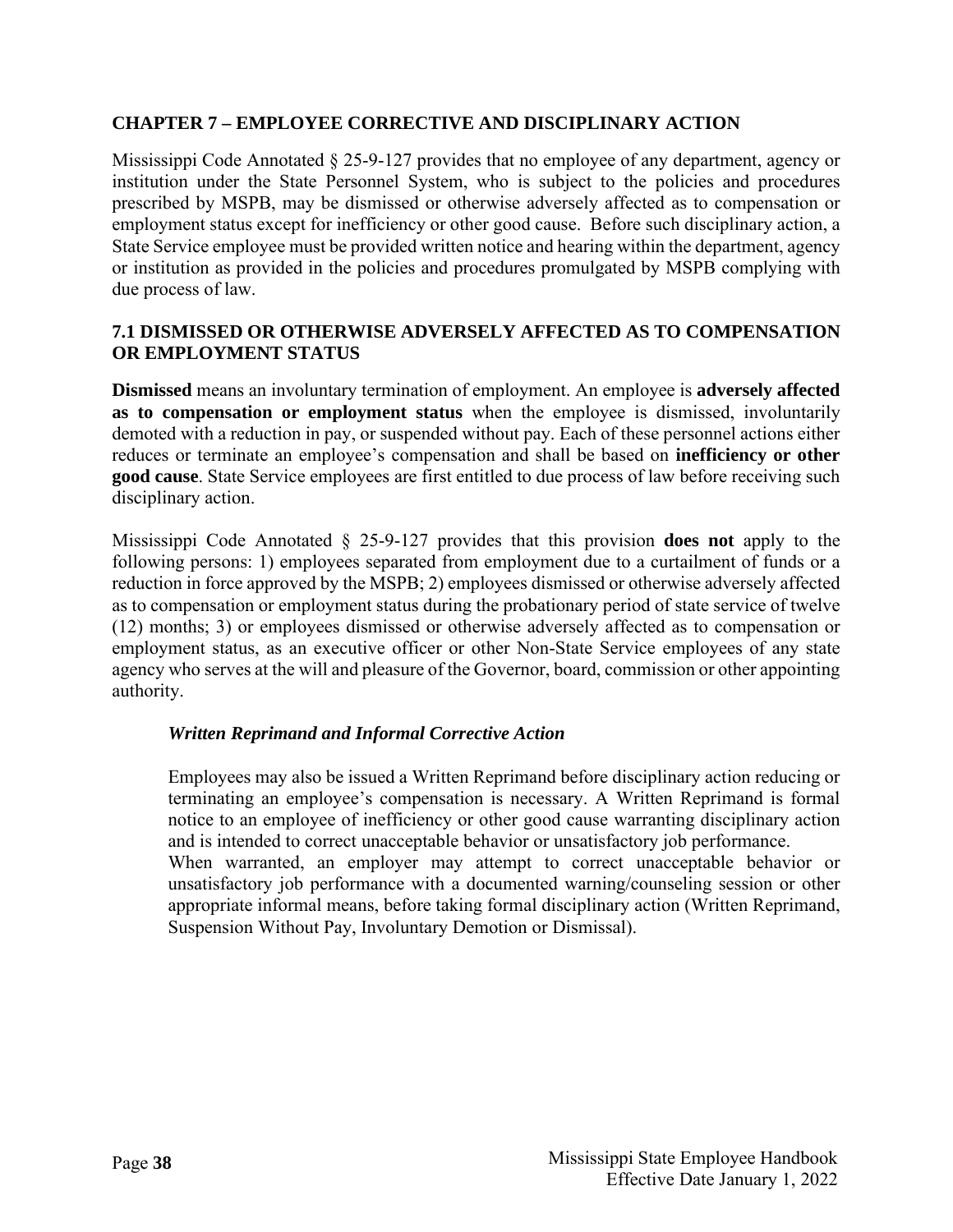# <span id="page-43-0"></span>**7.2 INEFFICIENCY OR OTHER GOOD CAUSE**

The following list of examples illustrating inefficiency or other good cause is not all-inclusive. It is not intended to limit an appointing authority's discretion in determining that inefficiency or other good cause exists, warranting disciplinary action in compliance with MSPB procedures.

- Failure to report to work at the required time.
- Unauthorized time away from the assigned work area.
- Leaving the work site without permission during assigned work hours.
- Failure to report to work without giving the required notice to the supervisor.
- Acts in violation of Section 5.6 of the MSPB Handbook (Workplace Harassment).
- Acts in violation of Section 5.7 of the MSPB Handbook (Conflicts of Interest).
- Acts in violation of Section 5.8 of the MSPB Handbook (Political Activity).
- Acts in violation of Section 5.9 of the MSPB Handbook (Workplace Violence).
- Acts in violation of Section 5.13 of the MSPB Handbook (Prohibited Relationships).
- Acts in violation of Section 5.15 of the MSPB Handbook (Social Media).
- Conviction of a moving traffic violation while operating a state vehicle or operating a state vehicle in an unsafe manner.
- Operation of a state vehicle without a valid driver's license.
- Arrest or conviction of driving under the influence while in a state vehicle or while in a personal vehicle and on state business.
- Failure or refusal to follow supervisor's instructions or perform assigned work.
- Failure or refusal to comply with agency policies or procedures.
- Resisting management directives through insolent behavior, undermining a supervisor's ability to manage.
- Failure to receive a Successful MSPB Performance Review rating at the conclusion of a Review Period.
- Failure to perform job duties requiring disciplinary/corrective action before the conclusion of a Review Period.
- Use or possession of alcohol during assigned work hours or consuming alcohol preceding reporting to work.
- The unlawful manufacture, distribution, possession, or use of controlled substances during assigned work hours or being under the influence of or impaired by the unlawful use of controlled substances during assigned work hours.
- Refusal to take a drug or alcohol test when directed to do so by an employer, in accordance with applicable state and federal law.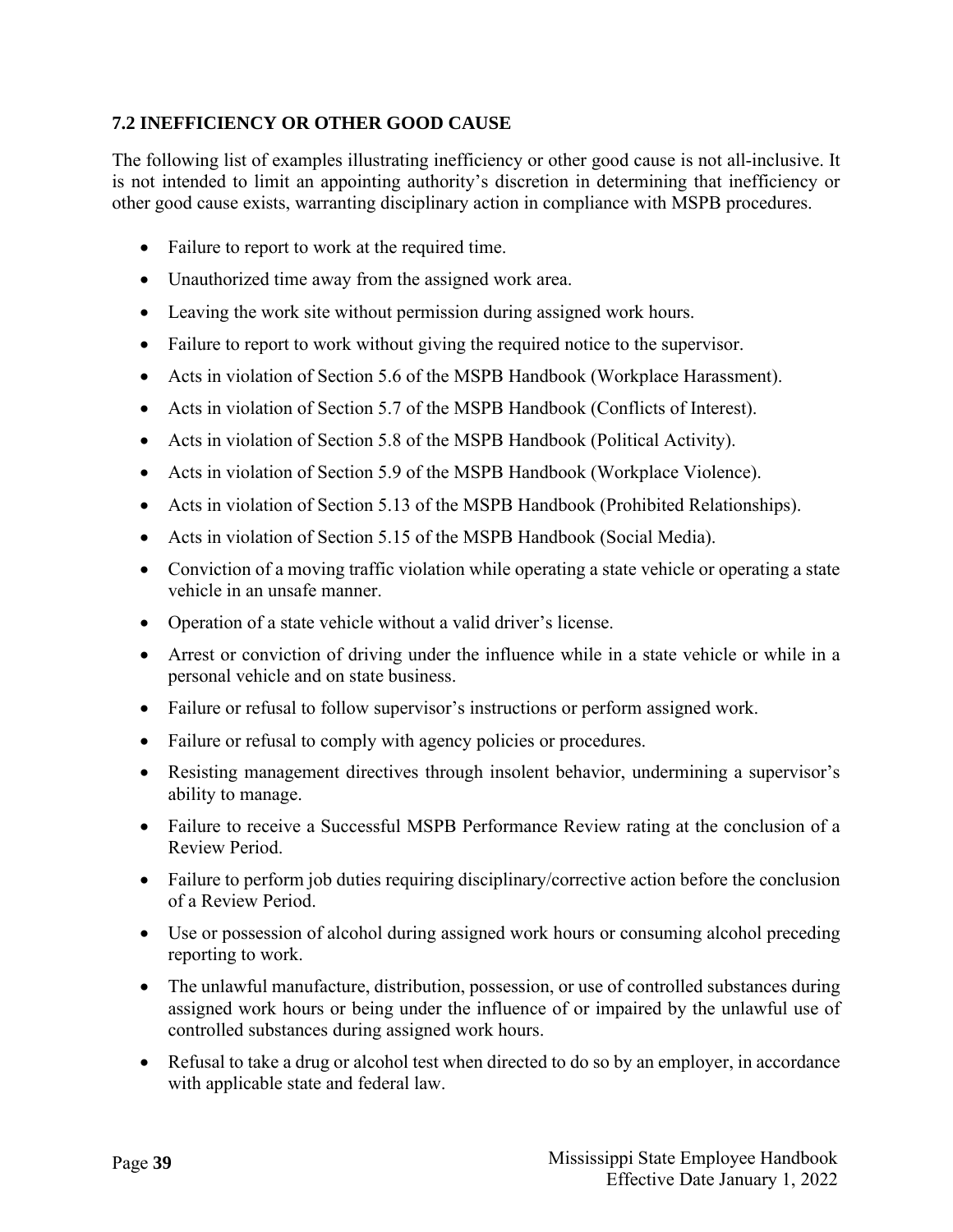- Falsification of records (including electronic communication), such as, but not limited to, travel reimbursement vouchers, time records, leave records, employment applications, invoices, reports, or other documents.
- Intentionally or negligently causing damage to state property or the property of another employee or invitee of the agency.
- Violation of agency safety rules.
- Unauthorized possession or use of firearms, dangerous weapons or explosives.
- Careless, negligent, or unauthorized use or intentional misuse of state property or records.
- Breach of agency confidentiality requirements.
- Refusing to cooperate or intentionally giving false statements in an administrative investigation concerning, but not limited to, work performance, misconduct or violations of MSPB/agency policies and procedures.
- The failure of any appointing authority or supervisor of an employee to properly deduct an employee's donation of leave to another employee for a catastrophic injury or illness from the donor employee's earned personal leave or major medical leave.
- Theft on the job.
- Arrest or conviction for a felony criminal charge.
- Arrest or conviction for a misdemeanor criminal charge that is related to an employee's job duties or conflicts with the mission of the agency.
- Other violations of MSPB or agency policies, procedures, rules or regulations not specifically referenced herein.

# <span id="page-44-0"></span>**7.3 DUE PROCESS**

A State Service employee may be dismissed or otherwise adversely affected as to compensation or employment status only after being given **written notice** and **hearing**, complying with **due process of law.** A Non-State Service employee may be dismissed or otherwise adversely affected as to compensation or employment status, with or without cause and is not entitled to due process.

Written notice means the employee is provided with a statement summarizing the reasons(s) the employee is facing possible disciplinary action. The notice should state with sufficient specificity the inefficiency and/or other good cause reason(s), so the employee may adequately respond. The notice must state an appointed time and location for the employee to respond to the allegation(s) in a hearing. The reason(s) listed in the notice will be the only reason(s) addressed throughout the appeals process. The employee may choose to submit a written waiver of the hearing or respond in writing to the allegation(s) in the notice.

The hearing is an informal conference between the employee and the appointing authority or designated representative. The employee must be provided the notice at least five (5) working days prior to the hearing. The purpose of the hearing is to give the employee a meaningful opportunity to respond to the allegation(s) in the notice and for the employer to determine if inefficiency or other good cause exists, warranting disciplinary action.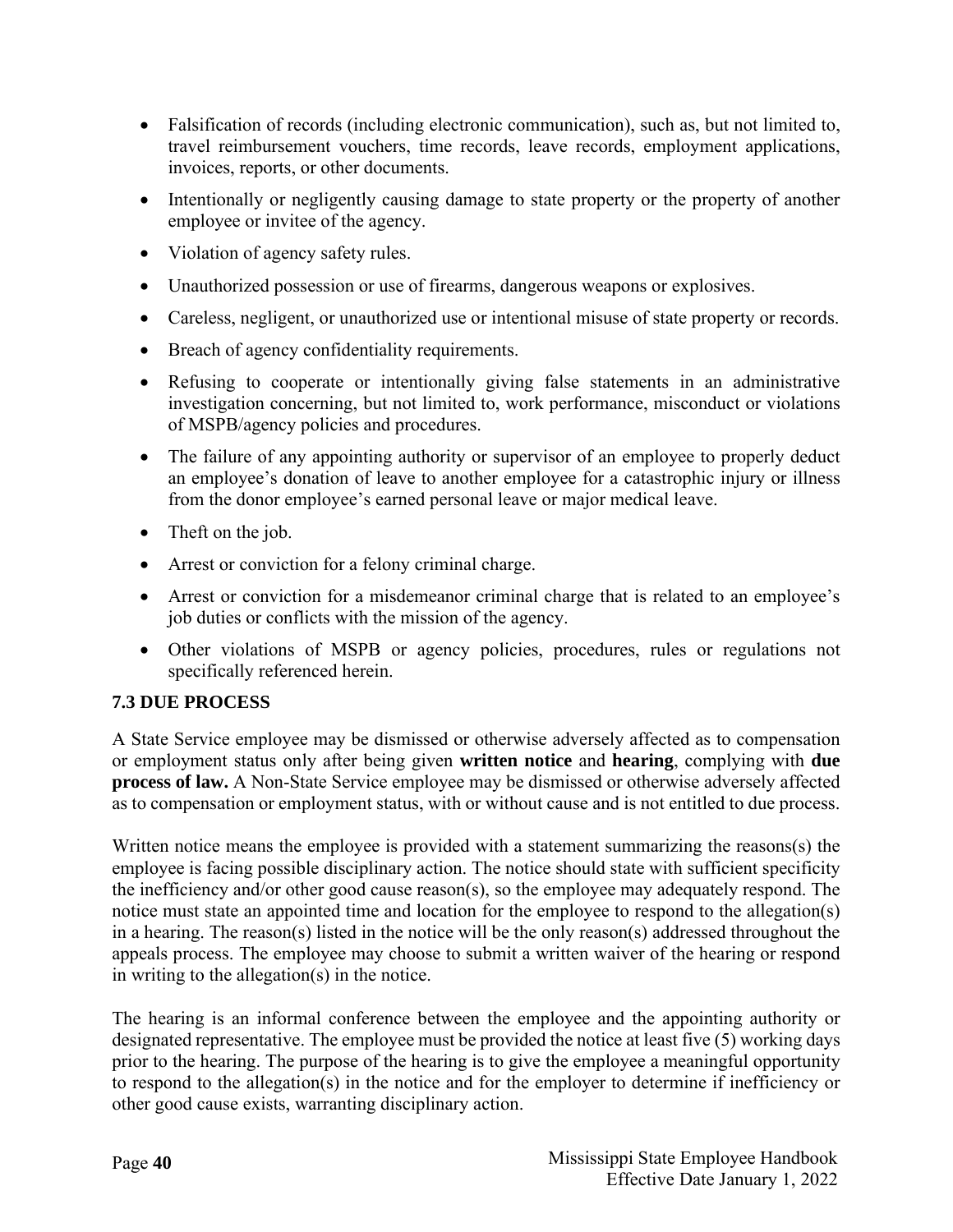# *Administrative Leave/Suspension with Pay Pending the Employee's Due Process Hearing*

An employee may be placed on administrative leave/suspension with pay before the due process hearing. The hearing must take place within twenty-five (25) working days from the first day of the administrative leave/suspension with pay and the written notice must be provided to the employee at least five (5) working days prior to the hearing. Factors an employer shall consider in determining if administrative leave/suspension with pay pending the hearing is appropriate include, but are not limited to:

- The seriousness of the allegation(s) against the employee, taking into account the mission of the agency and the employee's particular job duties;
- The reasonable possibility of serious disciplinary action being issued as a result of the pending hearing;
- Whether the employee's continued presence at work pending the hearing would be contrary to the best interests of the agency.

In circumstances where the employee has been charged with a felony, the employee may be suspended without pay before the hearing. This period of suspension without pay prior to the hearing shall not be considered as a disciplinary Suspension Without Pay pursuant to Section 7.5.

# <span id="page-45-0"></span>**7.4 DISCIPLINARY/CORRECTIVE ACTION DECISION**

In the hearing, the appointing authority or designated representative should only consider the reasons stated in the written notice, any related supporting documentation, and the employee's response. A determination and recommendation from the designated representative to the appointing authority should include both a summary of the employee's response and the basis for the decision and recommendation. The appointing authority should carefully consider the designated representative's determination and recommendation but may choose to accept or disregard the recommended personnel action.

If it is determined that inefficiency or other good cause exists, factors to consider in determining the appropriate personnel action include, but are not limited to:

- The seriousness of the misconduct/unsatisfactory job performance.
- The mission of the agency and the employee's particular duties.
- The employee's assigned level of responsibility.
- The employee's previous record of both formal and informal disciplinary/corrective action
- Consistency with past disciplinary/corrective action for other similarly situated employees

Disciplinary action should be timely, and employers are to ensure fair treatment for employees while also providing efficient operation of the agency. When warranted, employers should practice progressive disciplinary/corrective action to address employee misconduct or unsatisfactory job performance. Depending on the particular circumstances, escalated disciplinary/corrective action may not be possible.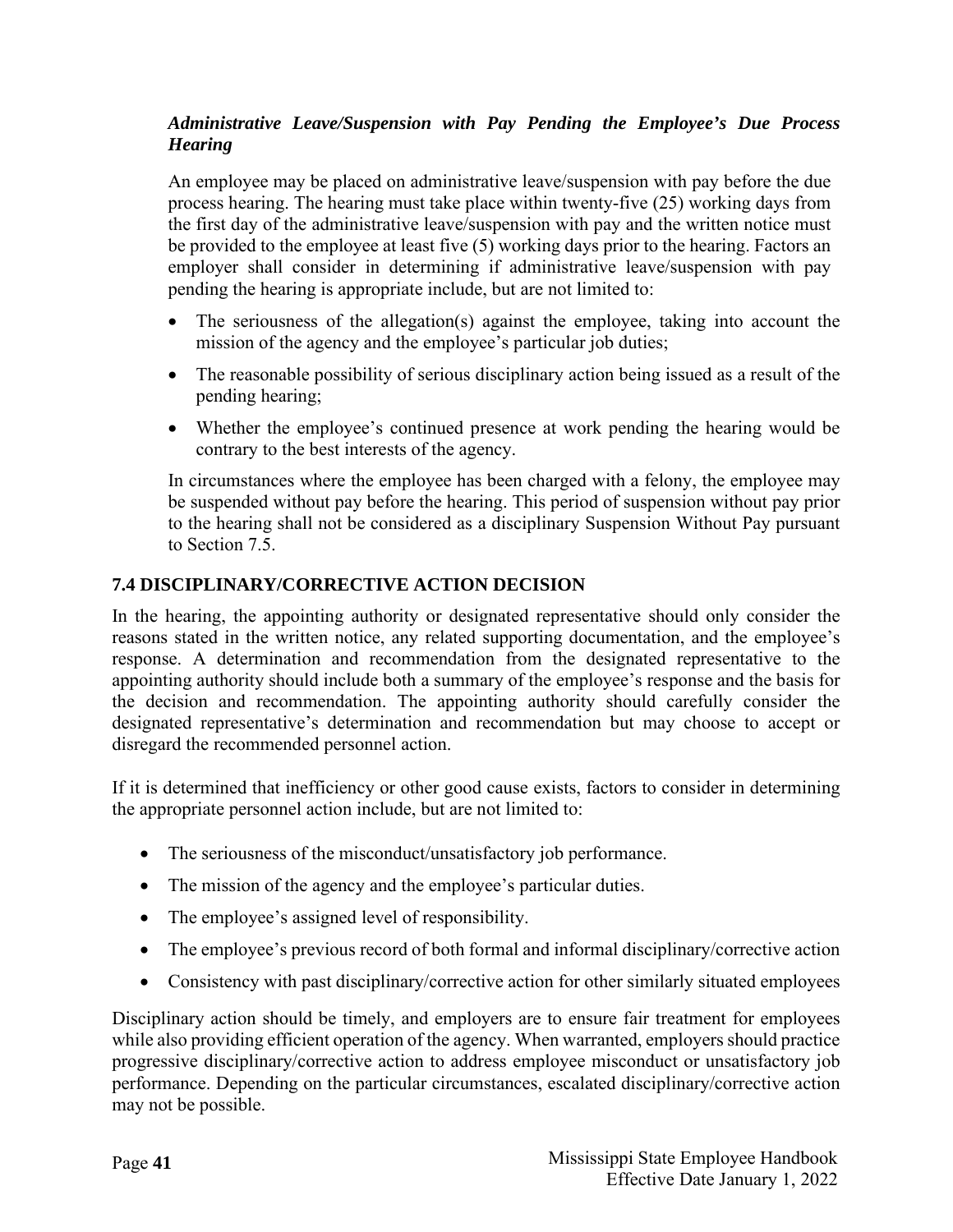If a disciplinary notice is issued as a result of the due process hearing, the notice shall:

- Re-state the reasons contained in the written notice that was the subject of the due process hearing and were determined to be inefficiency or other good cause for disciplinary action. The reason(s) listed in the notice will be the only reason(s) addressed throughout the appeals process;
- State the effective date(s) of the disciplinary action. If the employee is involuntarily demoted, the notice should state the new job class and salary;
- State the decision may be appealed to the Mississippi Employee Appeals Board (MEAB) with a written Notice of Appeal filed within fifteen (15) calendar days after receipt of the disciplinary notice or within fifteen (15) calendar days of the first attempted delivery date by certified mail, return receipt request, whichever occurs first. The disciplinary notice may be hand delivered or sent by certified mail;
- Refer the employee to chapter nine (9) of the MSPB Handbook for additional information concerning appeals to the MEAB;
- Be issued by the appointing authority

Mississippi Code Annotated § 25-9-127 provides that any State Service employee who appeals to the MEAB his or her dismissal or action adversely affecting compensation or employment status shall be required to furnish evidence that the reasons stated by the employer **are not true or are not sufficient grounds for the action taken.**

#### <span id="page-46-1"></span><span id="page-46-0"></span>**7.5 FORMS OF DISCIPLINE AND CORRECTIVE ACTION**

#### *Dismissal*

Dismissal is an involuntary termination of employment. Involuntary termination of employment can occur based upon disciplinary action or a Reduction in Force approved by the MSPB. Dismissal can also occur based on the failure of the employee to continue to meet the eligibility criteria for the position held or an inability to perform the essential functions of the job.

The appointing authority may dismiss a permanent State Service status employee only for good cause or inefficiency. A probationary employee may be dismissed by the appointing authority at any time during the probationary period, with or without cause.

#### <span id="page-46-2"></span>*Involuntary Demotion*

An involuntary demotion is when an employee is demoted for disciplinary reasons from a position in one job class to a position in a lower job class having a lower salary range. The involuntary demotion shall include a reduced salary in accordance with the MSPB Variable Compensation Plan. An employee may receive an involuntary demotion in addition to a suspension without pay.

#### <span id="page-46-3"></span>*Suspension Without Pay*

A disciplinary suspension without pay is the temporary removal of an employee from performing his or her duties and from receiving payment. The maximum period an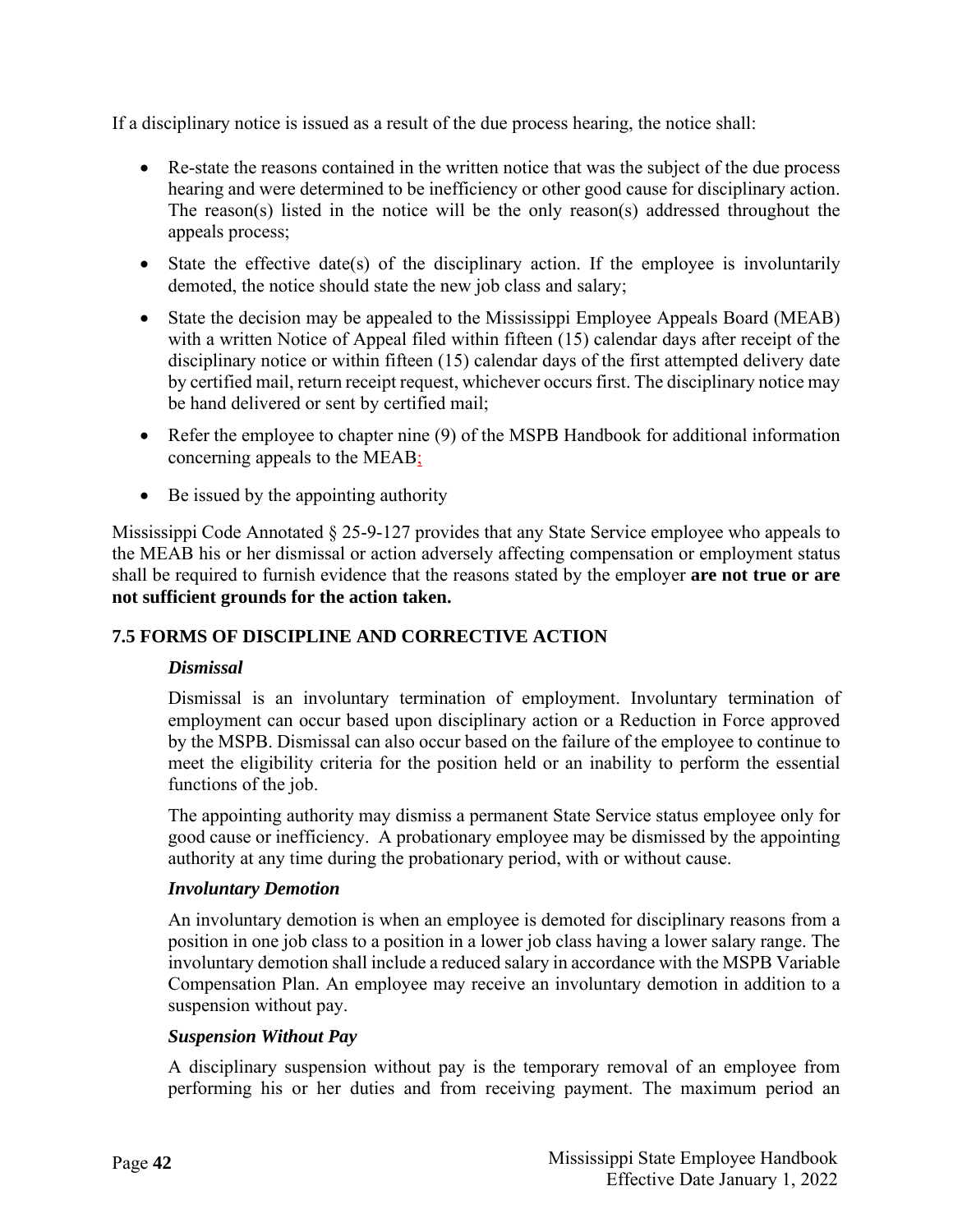employee may be suspended without pay during any twelve (12) month period is thirty (30) cumulative work days. The twelve (12) month period shall begin with the first day of the initial suspension.

# <span id="page-47-0"></span>*Written Reprimand*

A written reprimand is a formal notice to an employee of inefficiency or other good cause warranting disciplinary action. It is intended to correct unacceptable behavior or unsatisfactory job performance before disciplinary action reducing or terminating an employee's compensation is necessary. A written reprimand should state with sufficient specificity the inefficiency or other good cause reason(s) for the disciplinary action. The reprimand must also:

- Inform the employee of his/her right to grieve the reprimand in accordance with MSPB grievance procedures;
- Inform the employee that a copy of the reprimand will be placed in his/her personnel file
- Contain the employee's signature acknowledging that he/she has received the reprimand. If the employee refuses to sign the acknowledgment, the person issuing the reprimand should sign the acknowledgment section confirming the reprimand was delivered to the employee.

An employee is not entitled to a due process hearing before being issued a written reprimand. If the employee has a due process hearing before being issued the reprimand, the reprimand may be appealed directly to the MEAB without first exhausting the MSPB grievance procedure. Otherwise, employees must exhaust the grievance procedure before appealing the reprimand to the MEAB.

#### <span id="page-47-1"></span>*Informal Corrective Action*

When warranted, an employer may attempt to also correct unacceptable behavior or unsatisfactory job performance with a documented warning/counseling session or other appropriate informal means, before taking formal disciplinary action (Written Reprimand, Suspension Without Pay, Involuntary Demotion or Dismissal). Informal corrective action is not grievable.

A formal disciplinary action notice shall be maintained in the employee's personnel file. Supervisors should coordinate with Human Resources as to whether documentation of informal corrective action should be included in the employee's personnel file. Employees must be given copies of any disciplinary/corrective action documentation placed in his/her personnel file. Documentation of formal disciplinary action or informal corrective action may be kept indefinitely in the employee's personnel file.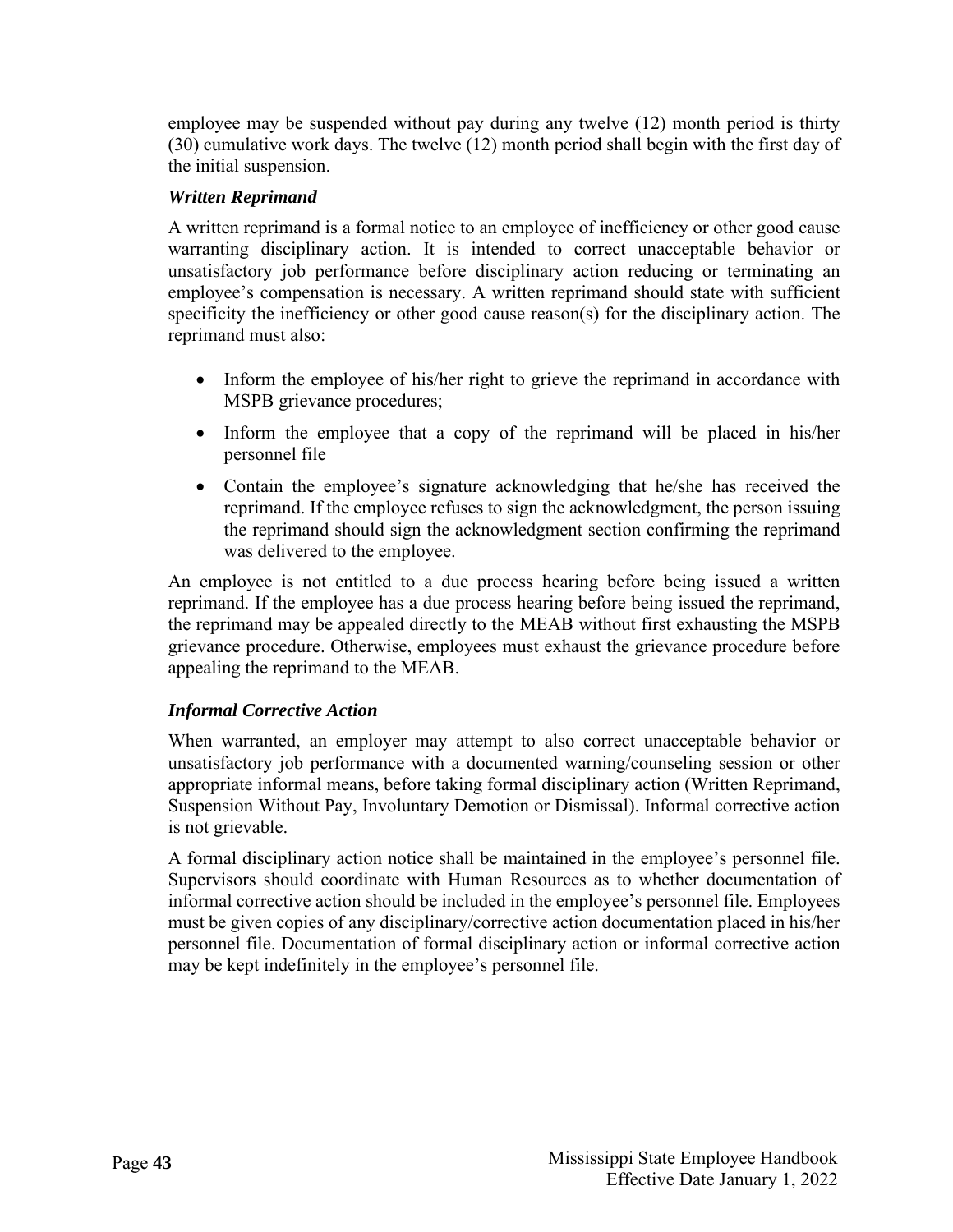# <span id="page-48-0"></span>**CHAPTER 8 – GRIEVANCES**

#### <span id="page-48-1"></span>**8.1 GRIEVABLE ISSUES**

The following issues are grievable and appealable to the Mississippi Employee Appeals Board (MEAB) after exhausting the MSPB grievance procedure:

- A. Written Reprimands issued pursuant to Section 7.5 of the MSPB Handbook. Non-state service employees may only grieve Written Reprimands on the basis of alleged violations of state or federal law.
- B. Open Competitive Appointments or Promotions into a Permanent State Service position alleged to be in violation of MSPB or agency policy;
- C. Promotions or appointments alleged to be in violation of state and federal law;
- D. Involuntary relocation of an employee as an alleged disciplinary measure or for arbitrary or capricious reasons; or
- E. Alleged violations of Mississippi Code Annotated §25-9-171 through §25-9-177.

An employee is not permitted to file a grievance or appeal to the MEAB concerning issues which are pending or have been concluded in a separate administrative or judicial forum. Additionally, at any time during an EAB appeal, if an employee appeals issues pending before the EAB in a separate administrative or judicial forum, then it is grounds for dismissal of the EAB appeal.

When an employee has received due process (written notice and hearing pursuant to Section 7.3 of the MSPB Handbook) prior to being issued a Written Reprimand, the employee may appeal directly to the MEAB without exhausting the MSPB grievance procedure.

#### <span id="page-48-2"></span>**8.2 GRIEVANCE PROCEDURE**

- A. Grievances must be submitted to the agency Human Resources Director or other agency designee(s) within seven (7) working days of the employee becoming aware of the alleged grievable issue. In the event that an agency does not have a Human Resources division, grievances must be submitted to the appointing authority's designee who has Human Resources responsibilities. The HR Director or other agency designee shall then timely forward the grievance to the appropriate level supervisor to review the issues, meet with the employee, and provide a 1st Level Agency Response. The agency Human Resources Director or other agency designee shall assist the supervisor in this process.
- B. Within seven (7) working days of the employee initially submitting the grievance, the designated supervisor shall meet with the employee. This timeframe may be extended by agreement of the parties. Within three (3) working days of the meeting, the supervisor shall provide the employee with the 1st Level Agency Response to the grievance.
- C. If not satisfied with the 1st Level Agency Response, within three (3) working days of receipt, the employee may re-submit the grievance to the Human Resources Director or other agency designee for it to be timely forwarded to the agency Appointing Authority.
- D. Within seven (7) working days of the grievance being re-submitted, the Appointing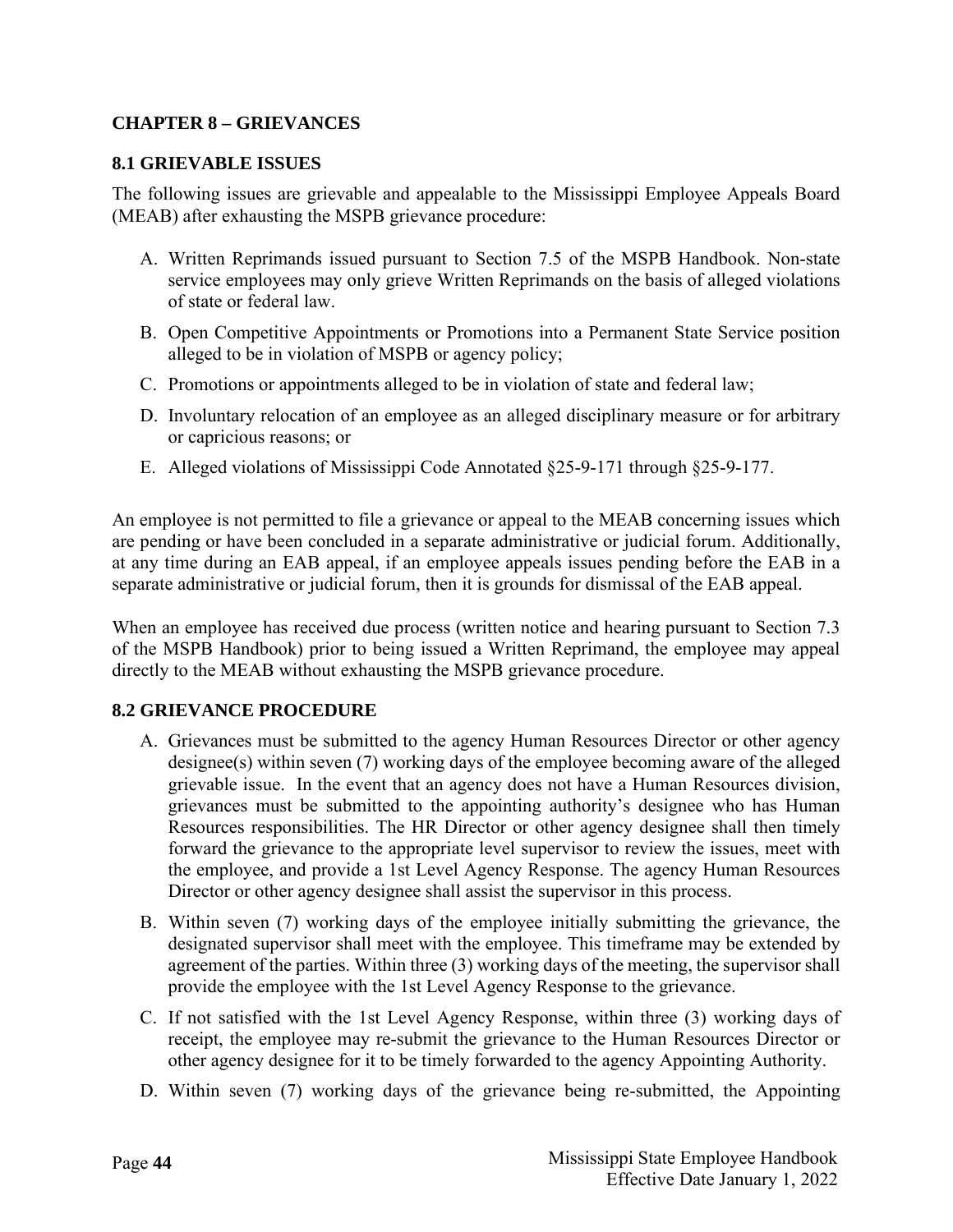Authority or his/her designee shall meet with the employee. This timeframe may be extended by agreement of the parties. Within three (3) working days of the meeting, the Final Agency Response shall be provided to the employee.

E. If not satisfied with the Final Agency Response, the employee may file an appeal with the Mississippi Employee Appeals Board in compliance with Chapter 9 of the MSPB Handbook.

# <span id="page-49-0"></span>**8.3 GRIEVANCE FORM AND TIMEFRAME REQUIREMENTS**

Grievances are to be submitted using the MSPB Grievance Form and management shall provide the 1st Level and Final Agency Response on the grievance form. If necessary, either party may attach relevant supporting documents.

An employee's failure to comply with the required timeframe in Section 8.2(A) or 8.2(C) prohibits the employee from using or exhausting the grievance procedure. In such circumstances, the MEAB does not have jurisdiction to hear an appeal concerning the issue.

**An employee's failure to comply with or exhaust the grievance procedure does not relieve an agency's responsibility to timely and appropriately address such issues as necessary. Issues of concern to an employee that are not considered grievable pursuant to Section 8.1 may still require an immediate and appropriate response by the agency. Agencies are especially required to timely and effectively respond to complaints of alleged workplace harassment (Section 5.6) and workplace violence (Section 5.9).** 

If the agency fails to comply with the required timeframe in Section 8.2 (B) or 8.2 (D) the employee may elect to treat the relief requested as denied at that step and immediately appeal the grievance to the next step.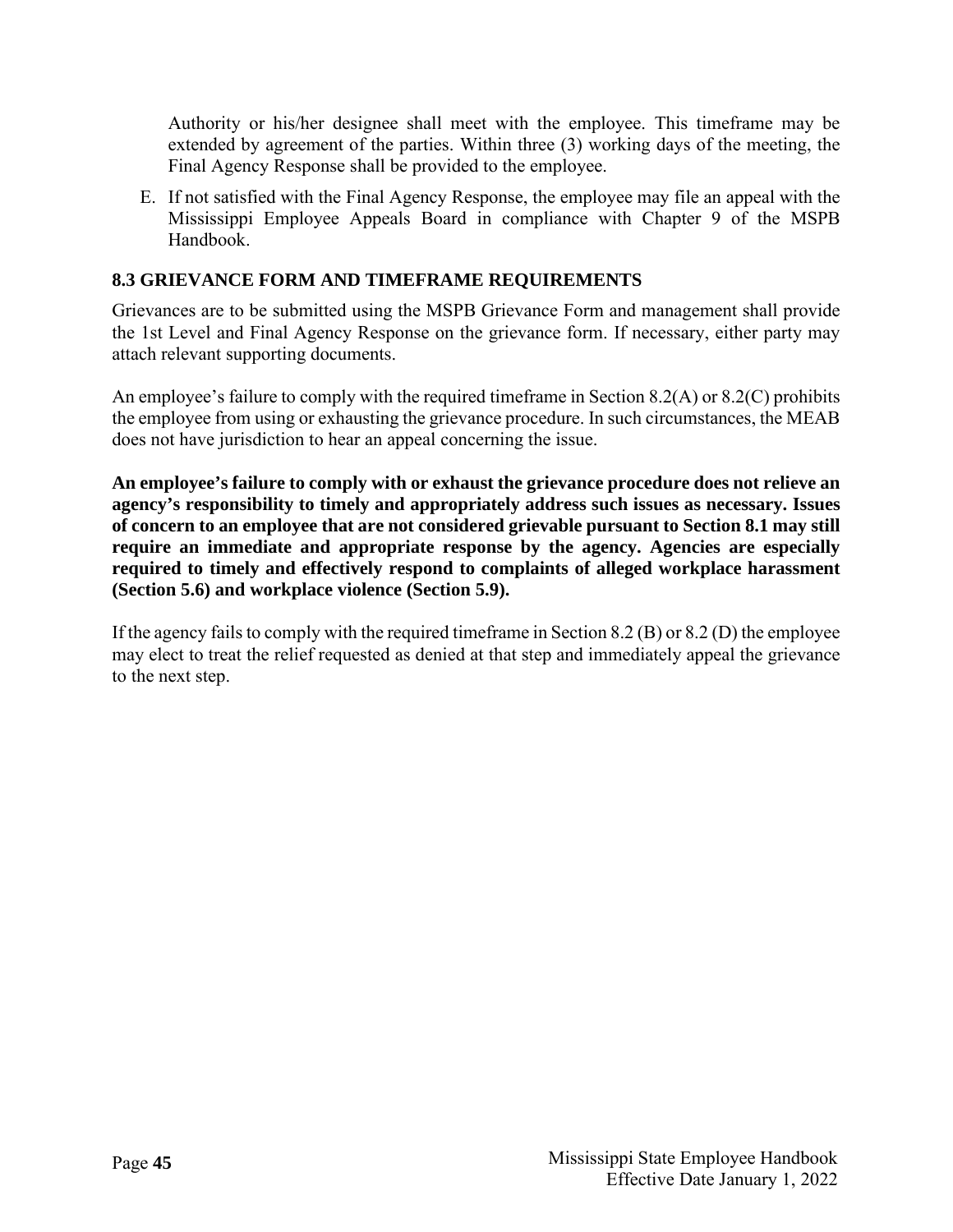# <span id="page-50-0"></span>**CHAPTER 9 – MISSISSIPPI EMPLOYEE APPEALS BOARD**

# **Purpose**

Mississippi Code Annotated § 25-9-129 provides that the Mississippi State Personnel Board shall appoint an employee appeals board (hereinafter referred to as the Mississippi Employee Appeals Board or "MEAB"). The MEAB shall consist of three (3) hearing officers for the purpose of holding hearings, compiling evidence and rendering decisions on appeals of personnel action adversely affecting employment status or compensation (**formal disciplinary action** defined in Section 7.1). Grievable issues specified in Section 8.1 may also be appealed to the MEAB.

# **Definitions**

- "Agency" means the State agency against which an employee or job applicant is filing an appeal.
- "Administrative Office" means the office that receives, maintains, and provides data regarding the filings and other matters before the Employee Appeals Board.
- "Administrative Office Notice" means the process of informing the parties of action by a presiding hearing officer. Notice may be given electronically, including facsimile notice, or by any other method reasonably calculated to effect actual notice. This definition applies to notices of hearings, orders, decisions, and other pertinent documents.
- "En banc hearing" means a hearing on an appeal conducted by all three hearing officers.
- "File" means submitting pleadings and other documents to the Administrative Office. Filing may be accomplished electronically, including fax, by certified mail or personal delivery, or any other method specified by the presiding hearing officer. The date of filing is the date of receipt by the Administrative Office of the document. When a document is filed electronically, filing is considered accomplished on the date the electronic message is sent as indicated by the electronic message.
- "Final order" means the order granting disposition of the appeal by either the individual hearing officer, or the hearing officer if the matter was heard en banc.
- "Hearing Officer" means one of the individual hearing officers appointed pursuant to Mississippi Code Annotated § 25-9-129.
- "Parties" mean the person or persons filing an appeal and all agencies against which an appeal is filed.
- "Presiding hearing officer" means the hearing officer assigned to an appeal or the hearing officer when the EAB hears a matter *en banc*.
- "Serve" means giving notice of a filing to all other parties. Service may be accomplished electronically, by certified mail, personal delivery, or any other method specified by the Administrative Office. The date of service will be determined by the date indicated on the serving party's certification.
- "Working days" means Monday through Friday, excluding legal holidays and any other days when state government offices are closed pursuant to executive order of the Governor.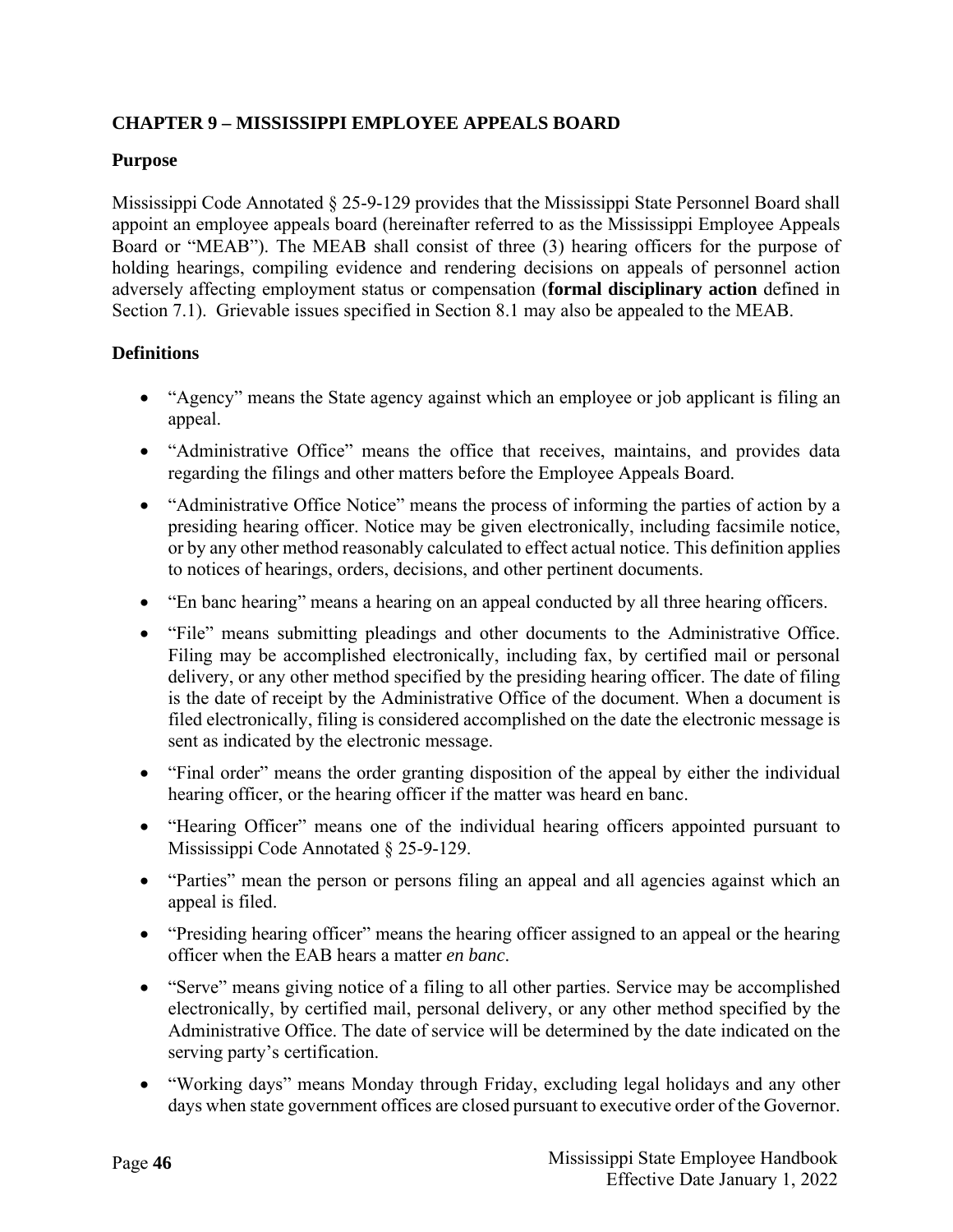# <span id="page-51-0"></span>**9.1 AVAILABILITY OF RULES AND MEAB ADMINISTRATIVE OFFICE**

The MSPB shall make these MEAB Administrative Rules available on the MSPB website and MSPB staff shall provide administrative support to the MEAB through the Administrative Office.

# <span id="page-51-1"></span>**9.2 TIME CALCULATIONS**

In computing any period of time prescribed or allowed by these rules, the day of the act or event from which the designated period of time begins to run shall not be included. The last day of the period so computed shall be included, unless it is a Saturday, Sunday, legal holiday or any other day the Administrative Office is in fact closed, in which event the period runs until the end of the next day that is not a Saturday, Sunday, legal holiday or other day the Administrative Office is closed. Intermediate Saturdays, Sundays, and legal Holidays shall be excluded in the computation when the period of time prescribed or allowed is less than ten (10) days. In the event any legal holiday falls on a Saturday or Sunday, the legal holiday will be observed as mandated by law.

#### <span id="page-51-2"></span>**9.3 WHO MAY APPEAL; ACTIONS WHICH MAY BE APPEALED**

- A. State Service employees may appeal having been dismissed or otherwise adversely affected as to compensation or employment status (formal disciplinary action defined in Section 7.1).
- B. Non-State Service employees may appeal having been dismissed or otherwise adversely affected as to compensation or employment status (formal disciplinary action defined in Section 7.1) only on the basis of alleged violations of state or federal law.
- C. Employees may appeal issues that are grievable pursuant to Section 8.1 after having properly exhausted the grievance procedure pursuant to Section 8.2. When an employee has received due process (written notice and hearing pursuant to Section 7.3) prior to being issued a Written Reprimand, the employee may appeal directly to the MEAB without exhausting the MSPB grievance procedure.
- D. Employees may appeal alleged violations of Mississippi Code Annotated §§ 25-9-171 through 25-9-177.
- E. Pursuant to Mississippi Code Annotated  $\S$  25-3-95(8)(e) an employee may appeal the decision that he or she is not eligible to receive donated leave because the injury or illness of the employee or member of the employee's immediate family is not, in the appointing authority's determination, a catastrophic injury or illness.

#### <span id="page-51-3"></span>**9.4 PERFECTION OF APPEAL BY TIMELY FILING**

- A. All appeals shall be initiated by filing a written Notice of Appeal with the Administrative Office. Notice of Appeal forms are available to all State agencies and employees on the MSPB website.
- B. A Notice of Appeal must be filed within fifteen (15) days after the date a person receives written notice of formal disciplinary action defined in Section 7.1 or the Final Agency Response to a grievance pursuant to Section 8.2 (E) or within fifteen (15) days of the first attempted delivery date by certified mail, return receipt requested, whichever occurs first.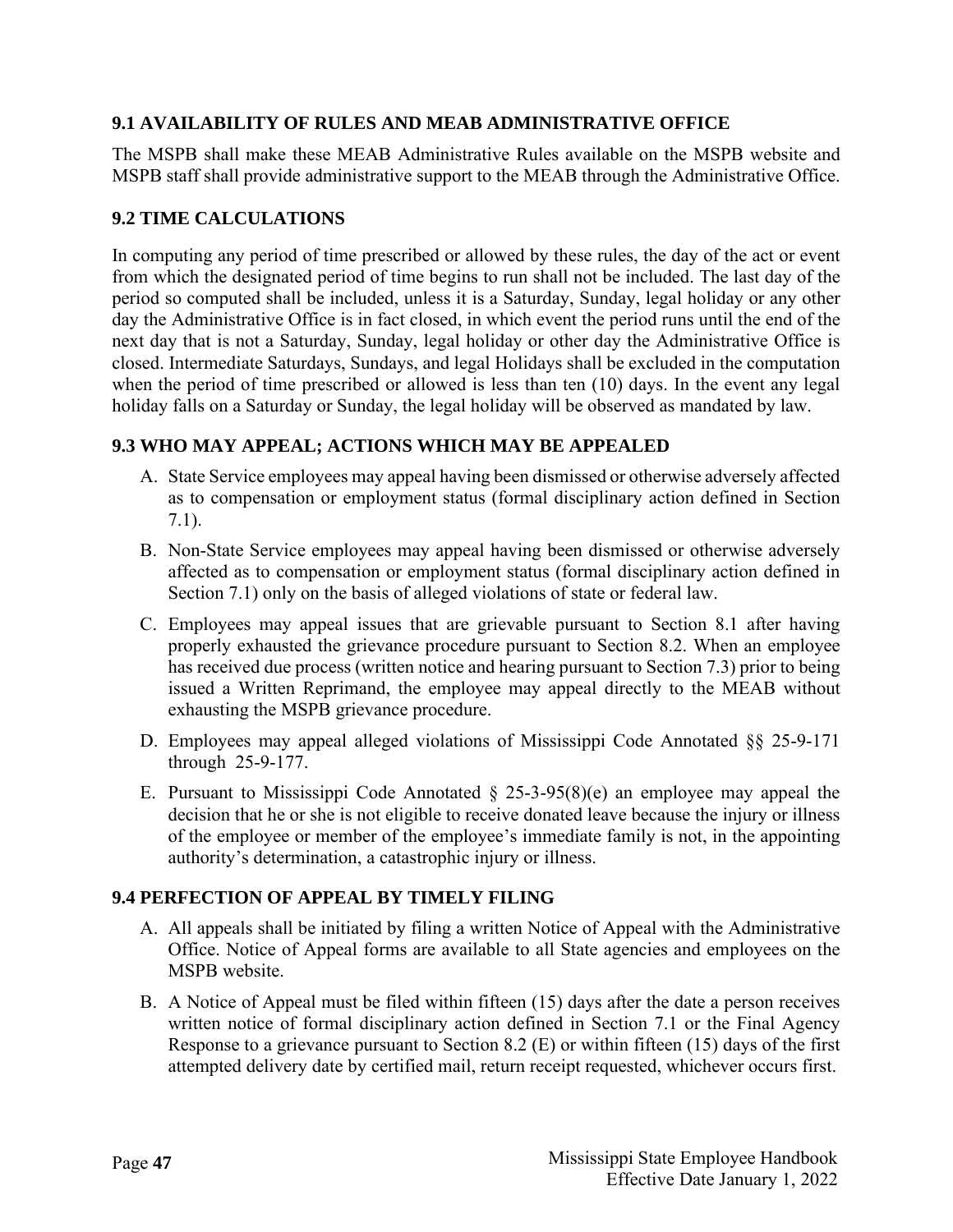C. A fee of one hundred dollars (\$100.00) in the form of a cashier's check, bona fide attorney's check, or money order made payable to the "Mississippi Employee Appeals Board" shall be filed by the appealing party with each Notice of Appeal. Cash or personal checks will not be accepted.

# <span id="page-52-0"></span>**9.5 JURISDICTION**

- A. When an appeal is filed, a presiding hearing officer shall determine whether or not he or she has jurisdiction. If not, the appeal shall be dismissed *sua sponte (*of the hearing officer's own will without prompting or suggestion) without any type of hearing. If an appeal is dismissed for lack of jurisdiction and without hearing, the EAB shall return the appellant's \$100 filing fee.
- B. An employee is not permitted to appeal issues which are pending or have been concluded in a separate administrative or judicial forum. Additionally, at any time during an EAB appeal, if an employee appeals issues pending before the EAB in a separate administrative or judicial forum, then it is grounds for dismissal of the EAB appeal.
- C. Pursuant to Mississippi Code Annotated § 25-9-127, an employee separated from employment due to a curtailment of funds or a reduction in force approved by the MSPB is not permitted to appeal such decision to the MEAB.

# <span id="page-52-1"></span>**9.6 PARTIES**

Unless the Notice of Appeal names some other respondent, the appealing party's employing state agency shall be considered the only respondent.

# <span id="page-52-2"></span>**9.7 FILING OF PLEADINGS AND OTHER DOCUMENTS; COPIES TO BE MADE AVAILABLE**

- A. All pleadings, briefs, requests, and other correspondence shall be filed with the Administrative Office. When an appeal is filed, the Administrative Office shall assign it a docket number.
- B. All pleadings and other documents filed in the appeal shall be entered on a docket to be maintained by the Administrative Office. The Administrative Office shall make a notation of the filing date on all such pleadings and other documents.
- C. Copies of any and all pleadings, briefs and requests filed by any party to an appeal must be served on every other party or his or her attorney. All such documents must contain a certification executed by the serving party identifying the parties served, the manner of service and the date of service.
- D. All pleadings, briefs, and requests filed by any party to an appeal must be signed by such party or his or her attorney and must specify the assigned docket number.

# <span id="page-52-3"></span>**9.8 ADMINISTRATIVE OFFICE**

- A. When an appeal is filed, the Administrative Office shall give notice to the employing agency and any other appropriate party within five working days.
- B. The Administrative Office will give notice to the parties of any orders, including those for prehearings, hearings, and motions at their last known mailing address or through email. It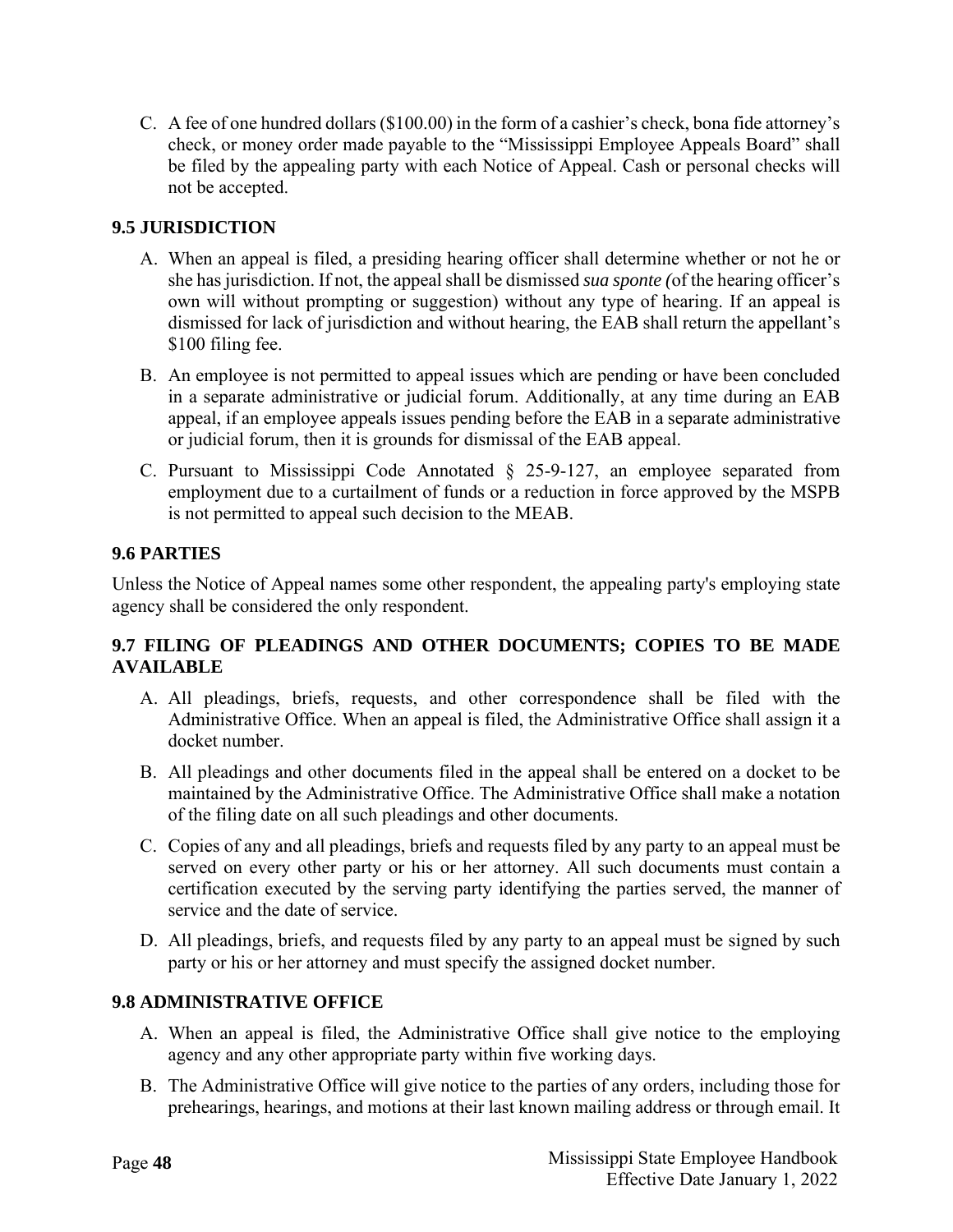shall be the duty and responsibility of each party to inform the Administrative Office of any change of address and provide the mailing address or email address to which future notices and communications should be directed. All correspondence shall be conducted through email unless otherwise requested by a party.

C. The Administrative Office may create and disseminate forms to expedite the appeals process and assist the parties.

# <span id="page-53-0"></span>**9.9 ASSIGNMENT OF CASES; SCHEDULING OF PREHEARING CONFERENCE**

- A. The Administrative Office shall assign cases to the hearing officers in a manner that is most efficient and effective to hear and decide cases.
- B. When, in the opinion of the hearing officer, pending appeals involve a common question of law or fact, he or she may, on his or her own motion or upon motion of a party, order that the appeals be consolidated.
- C. When, in the opinion of the hearing officer, the issues and circumstances of an appeal warrant that the hearing be conducted before the three hearing officers en banc instead of a single hearing officer, he or she may issue an order or notice to that effect.
- D. Once a case is filed, prehearing conferences may be held at the discretion of the presiding hearing officer to simplify the issues, procedures, and evidence in order to fairly hear and decide the case.

# <span id="page-53-1"></span>**9.10 PREHEARING CONFERENCE AND ORDER**

When a prehearing conference is conducted, the presiding hearing officer may order from the parties any such matters as may resolve, simplify and/or expedite the appeal, including but not limited to a prehearing statement, dispositive motions, and statements regarding possible settlement, and may order any other preliminary matter be brought forward at that time at the discretion of the presiding hearing officer. After a prehearing conference, the presiding hearing officer may issue a prehearing order, if appropriate. Any such order must be issued within ten (10) days of the prehearing conference.

#### <span id="page-53-2"></span>**9.11 MOTIONS**

- A. Parties may file written motions, including requests for continuance, with the Administrative Office. The request must state the grounds, whether the party desires a hearing, and any relief requested. The other parties shall have ten (10) days after service of the motion on the parties to respond to such motion. The presiding hearing officer assigned to the case will promptly act upon the request. After a Motion is filed, it is at the presiding hearing officer's discretion whether to hold a hearing on the Motion. The presiding hearing officer may rule on Motions without holding a hearing. Motions not filed in a timely manner pursuant to this rule will be heard only at the discretion of the presiding hearing officer.
- B. Motions for continuance and Motions to Amend the Notice of Appeal will be granted only for good cause or upon the agreement of both parties.
- C. No party shall be granted more than one motion for continuance except in the case of extreme emergency or unusual hardship, as determined by the presiding hearing officer.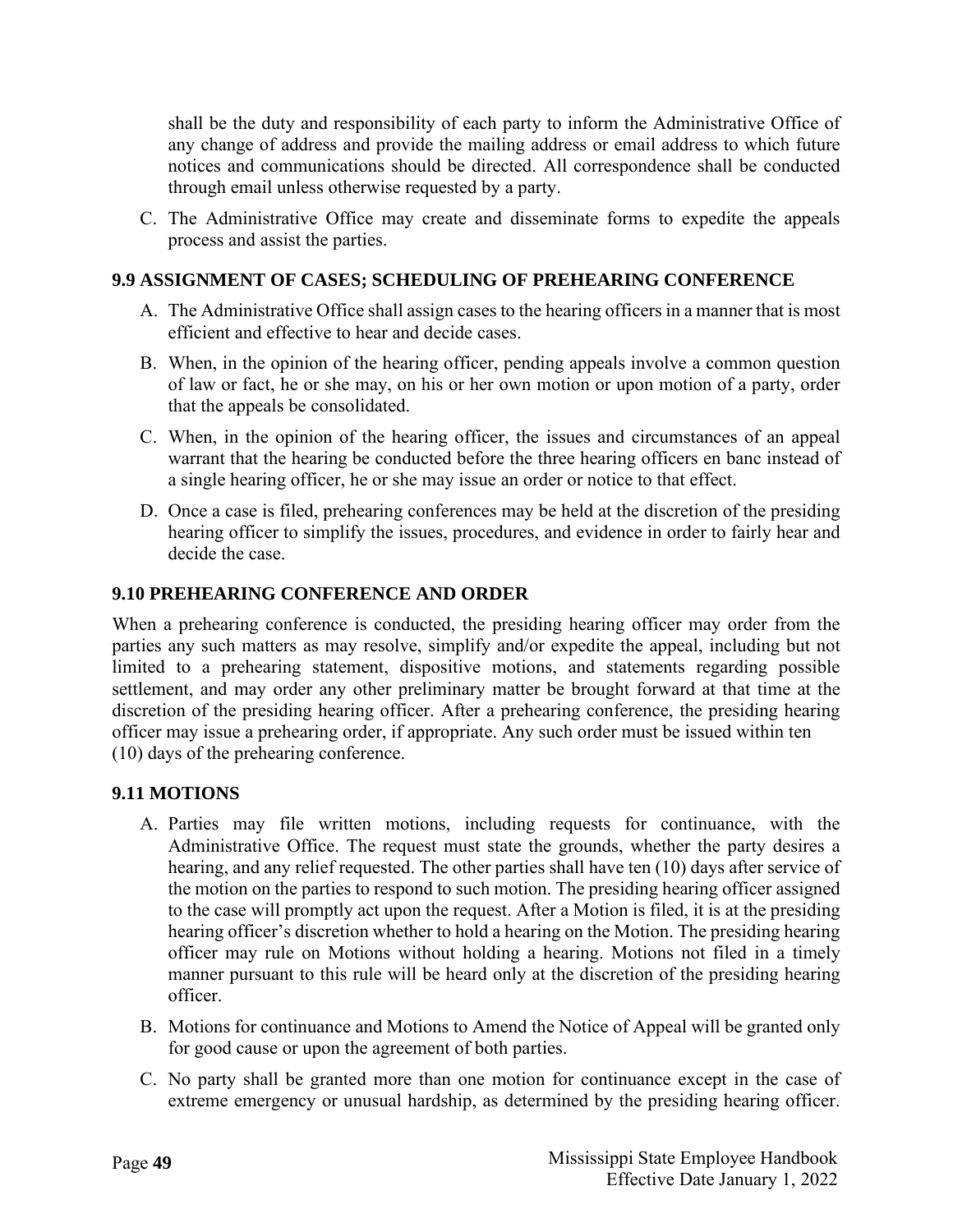Except for extraordinary reasons, motions for continuance may not be filed any later than fourteen days before the scheduled hearing.

D. For purposes of this rule, requests for subpoenas and subpoenas duces tecum shall be considered motions.

#### <span id="page-54-0"></span>**9.12 WITNESSES**

- A. Each party shall file a list of witnesses such party may call to testify at the hearing. Each party must file a witness list in compliance with this rule no later than ten (10) days prior to the date of the hearing. The list shall contain for each witness:
	- i. Name;
	- ii. Employer;
	- iii. Street address of employer; and,
	- iv. Brief summary of testimony to be given.
- B. The issuance of subpoenas to compel the attendance of witnesses shall be governed by Rule 9.13.

#### <span id="page-54-1"></span>**9.13 SUBPOENAS**

- A. The presiding hearing officer shall have the authority to issue subpoenas in connection with a hearing.
- B. To compel the attendance of a witness, or witnesses, any party to an appeal may file with the Administrative Office a written Request for Issuance of Subpoenas. Each request shall contain for each witness:
	- i. Name;
	- ii. Street address where the witness may be readily found for service of the subpoena (If the only available address is a route number or box number, the party requesting the subpoena must provide complete and accurate directions for locating the witness.); and,
	- iii. Brief statement supporting the relevance and materiality of the testimony of the witness to the appeal.
- C. To compel the production of documentary evidence, any party to an appeal may file with the Administrative Office a written Request for Issuance of Subpoena Duces Tecum. Each request shall specify:
	- i. Name of person who is to produce such documentary evidence;
	- ii. Street address where such person may be readily found for service of the subpoena (If the only available address is route number or box number, the party requesting the subpoena must provide complete and accurate directions for locating the witness.); and,
	- iii. Brief statement supporting the relevancy and materiality of the documentary evidence to the appeal.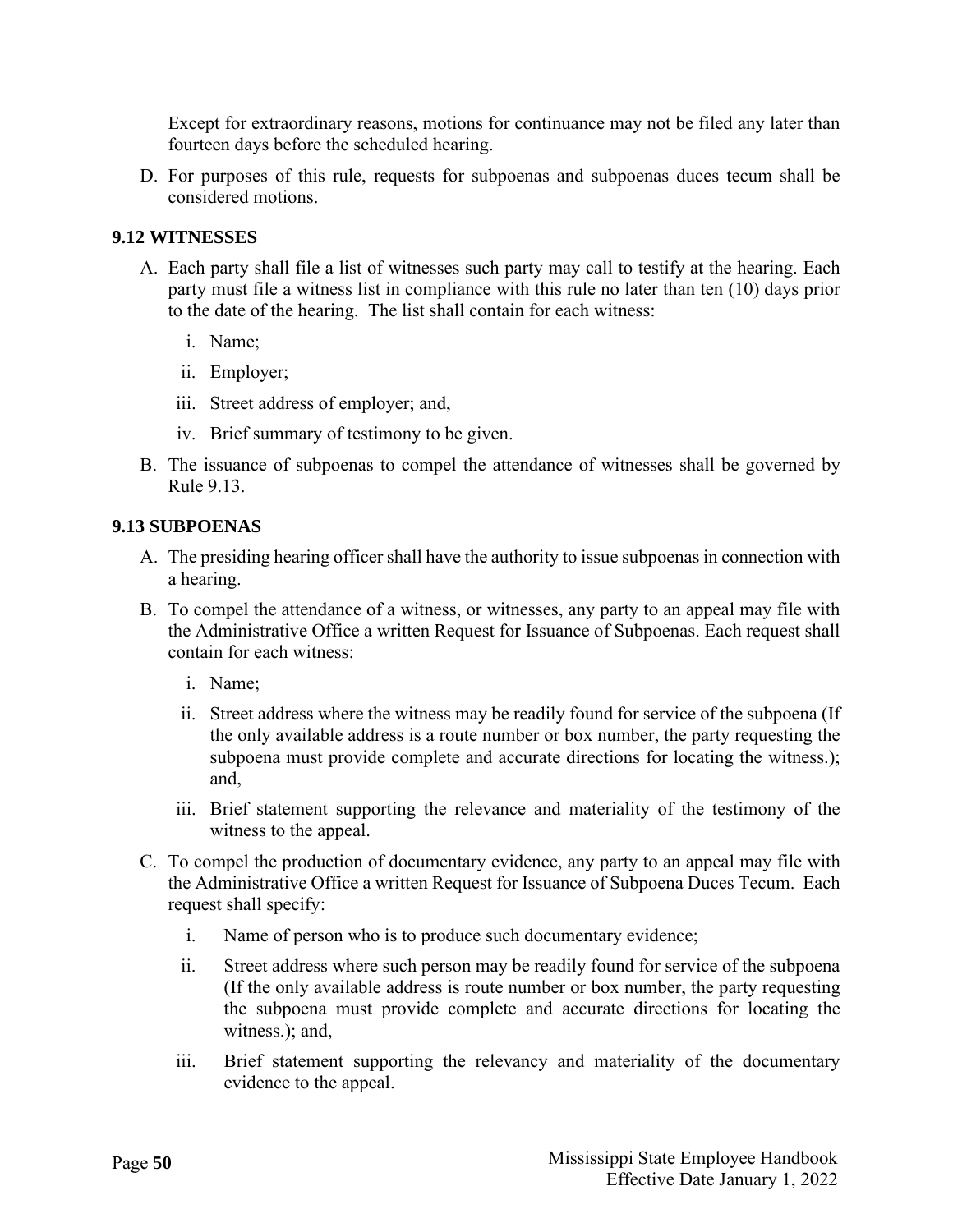- D. Each request must be filed no later than twenty (20) days prior to the hearing date to ensure timely service. Requests for subpoenas must be served on every other party or his or her attorney. A person or entity shall be given at least ten (10) days to produce documentary evidence pursuant to a subpoena.
- E. A subpoena may be served as provided by the Mississippi Rules of Civil Procedure.
- F. If the requesting party desires the Administrative Office to forward the subpoenas, once issued, to the appropriate office for service by the county sheriff, a fee of thirty-five dollars (\$35.00) for each person to be subpoenaed shall accompany the request. The fee must be in the form of a cashier's check, bona fide attorney's check, or money order made payable to the sheriff of the county where the person to be subpoenaed may be found. In the event that additional subpoenas are required at the same address, a fee of five dollars (\$5.00) each shall accompany these requests. If the requesting party does not specify where the issued subpoenas should be sent, the Administrative Office will return the issued subpoenas to the requesting party for service.
- G. In case of the failure of any person to comply with any subpoena issued by the presiding hearing officer, the requesting party may invoke the aid of any court of this state of general jurisdiction. The court may thereupon order such person to comply with the requirements of the subpoena. Failure to obey the order of the court may be punished by the court as contempt thereof.

# <span id="page-55-0"></span>**9.14 WITHDRAWALS AND DISMISSALS**

- A. An appeal may be withdrawn by the appellant at any time prior to the issuance of a decision of the presiding hearing officer before whom the matter is pending. A request for withdrawal of an appeal shall be stated in the record of the proceeding, or shall be submitted in writing to the Administrative Office. Such a withdrawal shall have the same effect as a dismissal of the appeal.
- B. In cases where there has been no action of record during the preceding six months, the Administrative Office shall mail notice to the parties or attorneys of record that such case will be dismissed by the presiding hearing officer for want of prosecution unless within thirty days following said mailing, action of record is taken or an application in writing is made to the presiding hearing officer and good cause shown why it should be continued as a pending case. If action of record is not taken or good cause is not shown, the presiding hearing officer may dismiss the case for want of prosecution.

# <span id="page-55-1"></span>**9.15 FAILURE TO APPEAR AT HEARING**

If any party, without good cause, fails to appear at a hearing, the presiding hearing officer may find in favor of the opposing party and dismiss the appeal with prejudice.

# <span id="page-55-2"></span>**9.16 CONDUCT OF HEARING**

- A. The hearing is *de novo*, affording the appealing party all procedural due process.
- B. The responding agency may have a representative, in addition to its attorney, remain in the hearing room during the entire course of the hearing, even though the representative may testify. The appealing party may remain in the hearing room throughout the hearing. The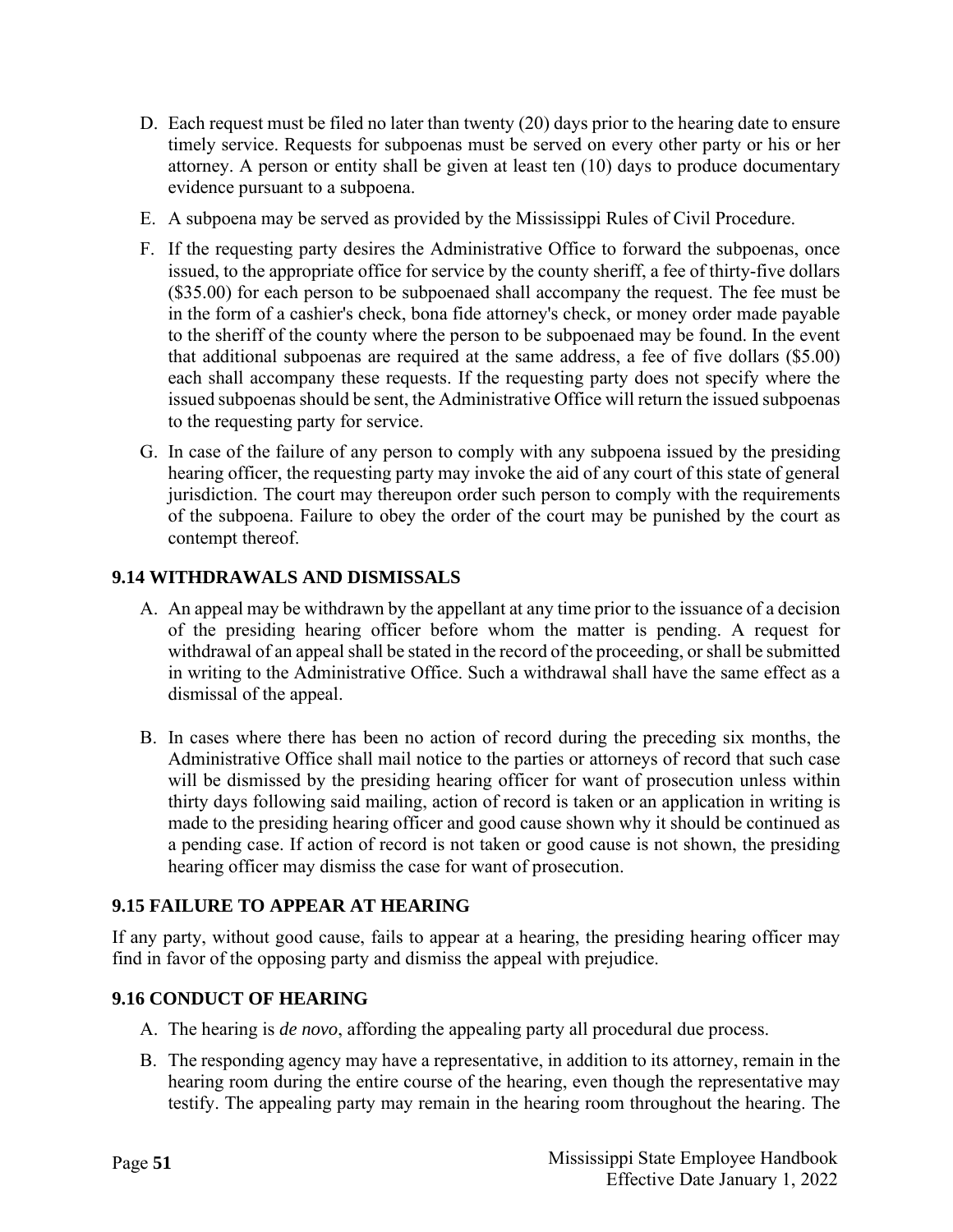presiding hearing officer has authority to control the presence of witnesses in the hearing location.

- C. The presiding hearing officer is authorized to administer oaths and affirmations and will take testimony under such oaths and affirmations.
- D. Parties may be represented by counsel licensed to practice in Mississippi.
- E. The presiding hearing officer will afford the parties, witnesses, and representatives respect and fairness consistent with their duty to maintain decorum and exercise due diligence.
- F. The presiding hearing officer is authorized to sanction parties and representatives for inappropriate behavior and failure to follow these rules. Such sanctions include but are not limited to: default judgment, taking a negative inference, or limiting evidence, provided his or her reasons for taking such action are in the record.

#### <span id="page-56-0"></span>**9.17 EVIDENCE**

- A. Hearings shall be informal, and technical rules of evidence shall be relaxed.
- B. All witnesses shall testify under oath and shall be subject to cross- examination.
- C. All parties shall have the opportunity to respond and present evidence and argument on all relevant issues. All relevant evidence is admissible, but the presiding hearing officer may exclude evidence if its probative value is outweighed by the danger of unfair prejudice, by confusion of the issues, or by considerations of undue delay, waste of time, or needless presentation of cumulative evidence. The presiding hearing officer shall exercise reasonable control over the manner and order of cross-examining witnesses and presenting evidence to make the cross-examination and presentation effective for ascertaining the truth, avoiding needless consumption of time, and protecting witnesses from harassment or undue embarrassment.
- D. In the appeal of formal disciplinary action, the presiding hearing officer shall hear or receive evidence on only those reasons and allegations contained in the responding agency's formal disciplinary notice to the employee of such action.
- E. Documents received into evidence by the presiding hearing officer shall be marked by him or her, or under his or her direction, and filed for the record of the appeal.
- F. Rebuttal and surrebuttal evidence may be heard in the discretion of the presiding hearing officer.
- G. Summations of the evidence and the law may be heard in the discretion of the presiding hearing officer.
- H. The record shall be considered closed five (5) working days after the conclusion of the hearing, and no additional evidence or documentation shall be submitted.

#### <span id="page-56-1"></span>**9.18 ORDER OF PROOF; BURDEN OF PROOF**

- A. At the hearing, the matter should be heard as directed by the presiding hearing officer in his or her sole discretion.
- B. A State Service employee shall have the burden of proving that the reasons stated in the notice of the agency's formal disciplinary action (i) are not true or (ii) are not sufficient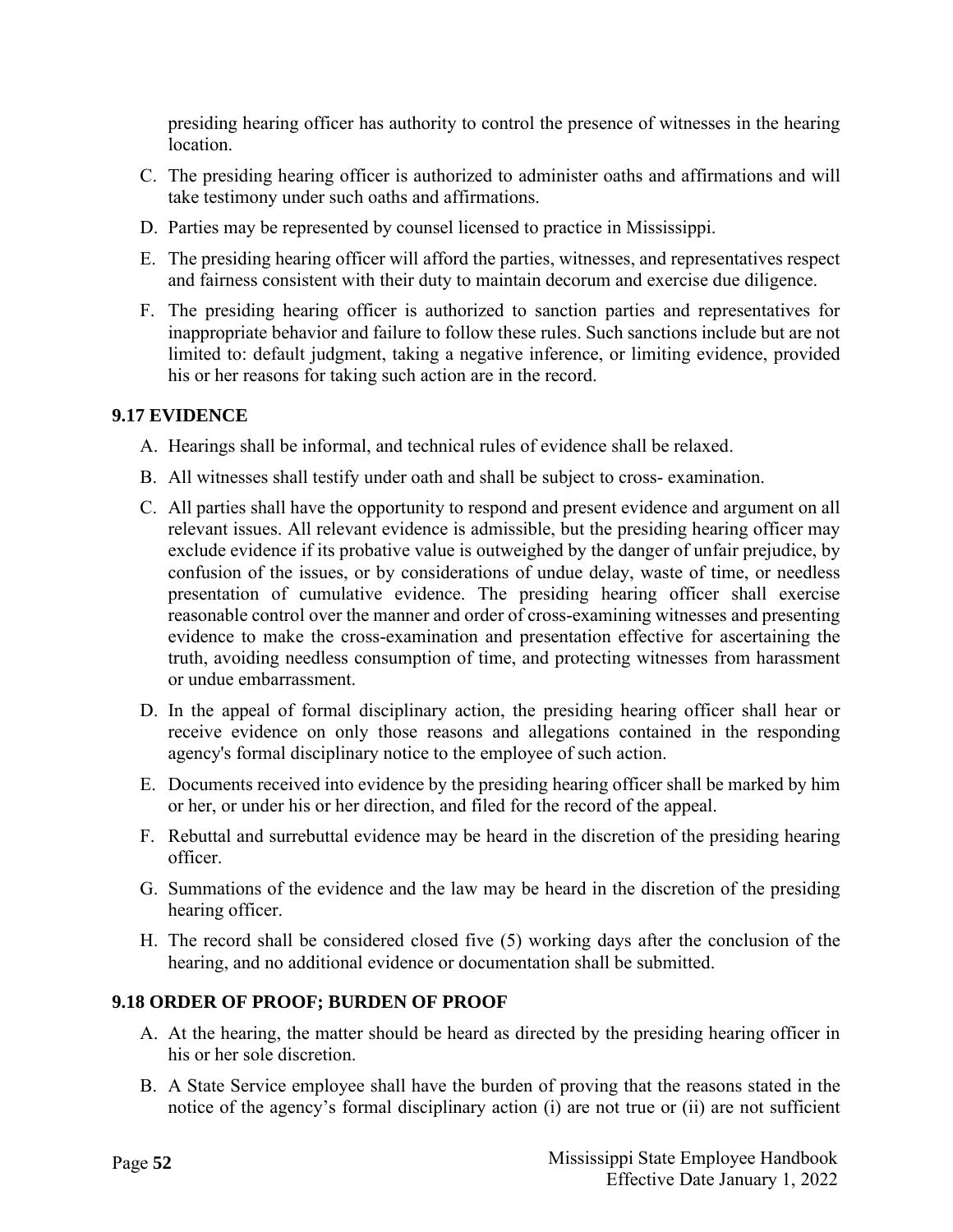grounds for the action taken.

- C. A Non-State Service employee that has received formal disciplinary action shall have the burden of proving such action was a violation of state or federal law.
- D. A party appealing a grievance filed pursuant to Section 8.1 (B) shall have the burden of proving the appointment or promotion was in violation of MSPB or agency policy.
- E. A party appealing a grievance filed pursuant to Section 8.1 (C) shall have the burden of proving the promotion or appointment was in violation of state or federal law.
- F. A party appealing a grievance filed pursuant to Section 8.1 (D) shall have the burden of proving his or her involuntary relocation was a disciplinary measure or for arbitrary or capricious reasons.
- G. A party appealing a grievance filed pursuant to Section 8.1 (E) (alleged violations of Mississippi Code Annotated §§ 25-9-171 through 25-9-177) shall have the burden of proving:
	- i. that he or she is a whistleblower as defined in § 25-9-171; and
	- ii. as a result of being a whistleblower has been subjected to workplace reprisal, retaliation or adverse personnel action as defined in § 25-9-171 through § 25-9-177.
- H. A party appealing pursuant to Mississippi Code  $\S$  25-3-95(8)(e) shall have the burden of proving that he or she is eligible to receive donated leave because the injury or illness of the employee or member of the employee's family is a catastrophic injury or illness.

#### <span id="page-57-0"></span>**9.19 PRESERVATION OF RECORD HEARING**

All hearings and prehearing matters shall be electronically recorded. It is the responsibility of the Administrative Office to record the proceedings. Upon request and at a reasonable cost, the Administrative Office will provide electronic copies to the parties. In order to maintain appropriate confidentiality and maintain the integrity of the official record, no other recording of the hearing, or any prehearing matter, will be permitted.

#### <span id="page-57-1"></span>**9.20 ORDER TO BE FILED UPON COMPLETION OF HEARING**

- A. Upon the closing of the record, the presiding hearing officer, within twenty-five (25) days thereafter, shall prepare and file a written decision and order. An order may be considered valid and filed only if signed by the Hearing Officer. To expedite resolutions of matters before the EAB, the Hearing Officer's signature may be affixed through actual or electronic means.
- B. The presiding hearing officer may, within thirty (30) days of the date of the initial order, correct any clerical mistakes or jurisdictional orders upon the hearing officer's own initiative or on the motion of any party.

#### <span id="page-57-2"></span>**9.21 COMPLIANCE WITH ORDER**

All parties shall promptly comply with all orders of the EAB, unless either party has timely sought available judicial review.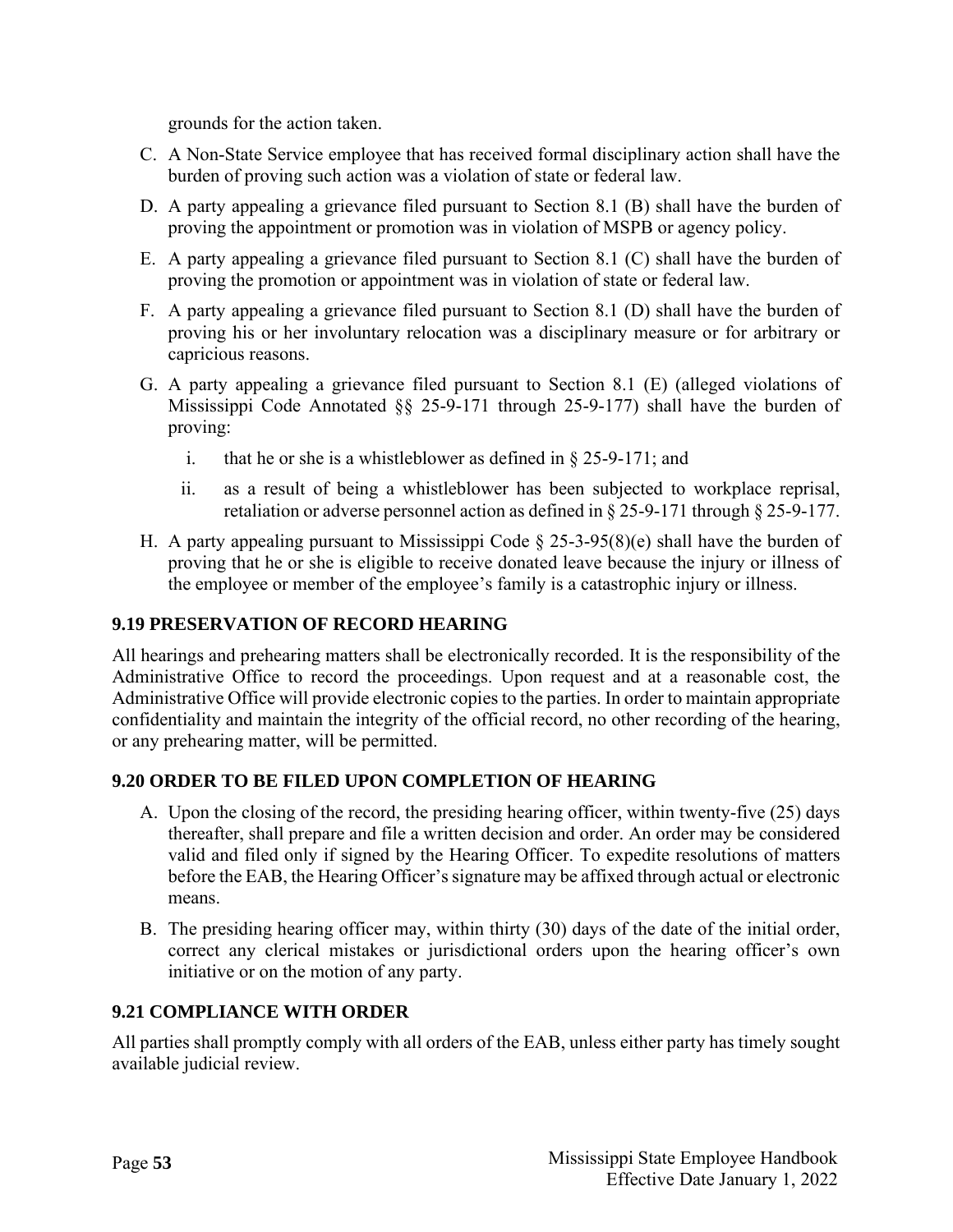#### <span id="page-58-0"></span>**9.22 RELIEF TO BE GRANTED**

- A. If a party appealing formal disciplinary action meets his or her applicable burden of proof in Section 9.18, the hearing officer may:
	- i. Order reinstatement of a dismissed employee and restore all his or her employee rights and benefits, including back pay, medical leave, and personal leave. Retirement benefits may also be restored provided the integrity of such benefits remains uncompromised in accordance with all applicable laws, policies, rules and regulations.
	- ii. Order reinstatement of a demoted employee to his or her previous position and salary, including back pay.
	- iii. Order that an employee suspended without pay be reimbursed for the period of suspension
	- iv. Order that a Written Reprimand be removed from an employee's personnel file and not considered for possible future disciplinary action.
- B. Pursuant to Mississippi Code Annotated § 25-9-131, the hearing officer may modify the formal disciplinary action issued to an appealing party but may not increase the severity of such action. In such circumstances, pursuant to Section 9.18 (B) (ii), the employee has the burden of proving that the reasons stated in the formal disciplinary action notice are not sufficient grounds for the action taken. The agency's decision concerning the level of disciplinary action issued to the employee is entitled to a presumption of correctness and the hearing officer shall accord a degree of deference to the agency's determination.
- C. If a party appealing pursuant to Section 9.3 (C), (D) or (E) meets his or her applicable burden of proof in Section 9.18, the hearing officer may grant the appropriate relief allowed by law.

#### <span id="page-58-1"></span>**9.23 JUDICIAL REVIEW**

Any party aggrieved by a final written decision and order of the EAB may appeal such order in the manner provided by applicable laws and statutes. Upon notification by the clerk of the relevant court that an appeal has been filed and, if necessary, bond provided, the Administrative Office shall prepare and transmit its record of the appeal. Except as authorized under federal law, no aggrieved party may file a petition for judicial review with a court of competent jurisdiction until a final written decision and order of the MEAB has been filed by the Administrative Office.

#### <span id="page-58-2"></span>**9.24 ASSESSMENT OF FEES AND COSTS**

The Administrative Office shall have the authority to establish reasonable fees and assess reasonable costs of providing the record on appeal.

#### <span id="page-58-3"></span>**9.25 JUDICIAL CONDUCT**

- A. The hearing officers shall be guided by and subject to the Mississippi Rules of Court, Code of Judicial Conduct (Adopted by the Mississippi Supreme Court April 4, 2002).
- B. No Hearing Officer shall be removed from office during his or her term except by a finding of misfeasance, malfeasance, or nonfeasance in office.